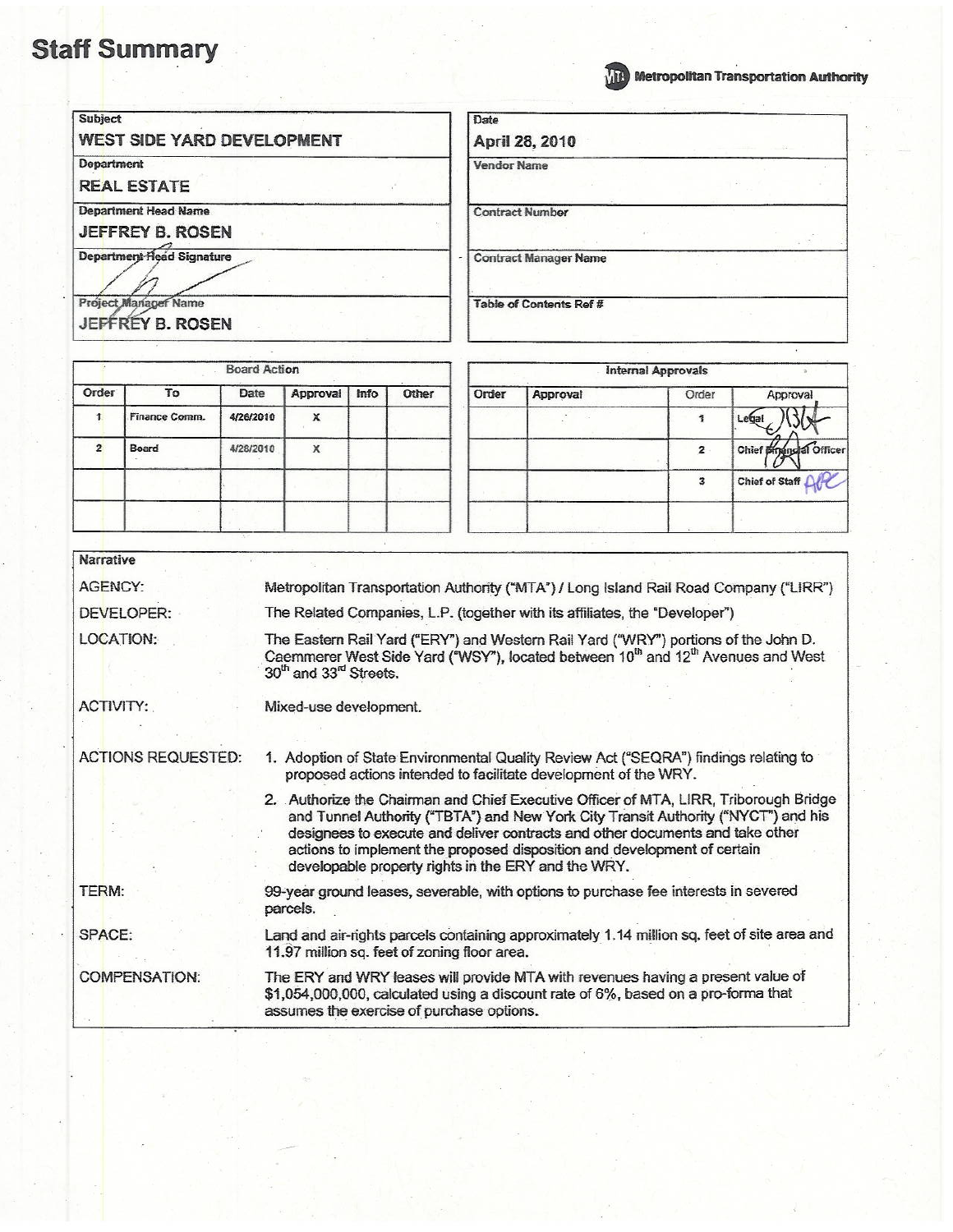#### **BACKGROUND:**

At its regular meetings on May 22, 2008, the MTA Board adopted resolutions which, among other things, authorized (1) the MTA Chief Executive Officer to execute Conditional Designation Letters ("CDLs") naming a joint venture of The Related Companies, L.P. and Goldman Sachs Group Inc. ("Related/Goldman") as the conditionally designated developer for the proposed disposition of certain developable property rights in the WRY (conditioned on SEQRA review and approval) and the ERY; (2) the MTA to serve as co-lead agency with the New York City Planning Commission ("CPC") for the environmental review of the proposed mixed-use development over the WRY and associated actions pursuant to applicable State and local environmental laws and regulations; and (3) the MTA Chief Executive Officer to enter into contracts and other project documents with Related/Goldman negotiated pursuant to the CDLs. A copy of the May 22, 2008 Staff Summary associated with those actions (the "May 22, 2008 Staff Summary") is attached hereto as Attachment A.

In connection with the execution of the CDLs, Related/Goldman paid MTA non-refundable participation fees of \$6 million and made an additional deposit of \$5 million into an expenses fund to cover predevelopment expenses associated with the projects. As the Board has previously been apprised (*see*  Memorandum dated February 3, 2009 attached as Attachment G), the severe downturn in both the commercial and residential real estate markets since May, 2008 resulted in January 31, 2009 CDL modifications that extended the conditional designation periods under the CDLs for ERY and WRY through January 31, 2010, in connection with which Related/Goldman paid MTA additional amounts totaling \$8,600,000 (\$4,300,000 for each of the WRY and ERY), half of which constituted nonrefundable fees and half of which was paid into the aforementioned expenses fund. In the meanwhile, the parties continued to work with the City of New York to achieve the anticipated re-zoning of the WRY, which was successfully concluded in December, 2009, when the New York City Council approved new zoning enabling mixed-use development of the WRY.

MTA and LIRR were advised in late January, 2010 that Goldman Sachs Group Inc. no longer intended to play an active role in these development projects, while The Related Companies, L.P. remained committed to proceeding to contract with or without a new partner.

Negotiation and drafting proceeded with Related in an effort to finalize the project documents. This has been a particularly complex undertaking given the size of the project, its numerous components, the need to accommodate various project phasing scenarios and the intricacy of building and operating over a critical transportation facility. The CDLs have been further extended given the progress in negotiations. The parties have now completed negotiations on the essential deal terms and expect to be in a position to sign final contracts in May, 2010.

#### **ADOPTION OF EIS FINDINGS**

As authorized by the Board, MTA served as co-lead agency with the CPC for the environmental review of the proposed mixed-use development over the WRY and associated actions pursuant to applicable State and local environmental laws and regulations. That environmental review has been completed. Environmental findings based upon the review must be considered and adopted by the Board prior to MTA's entry into a binding contract and other project documents with respect to the development of the WRY.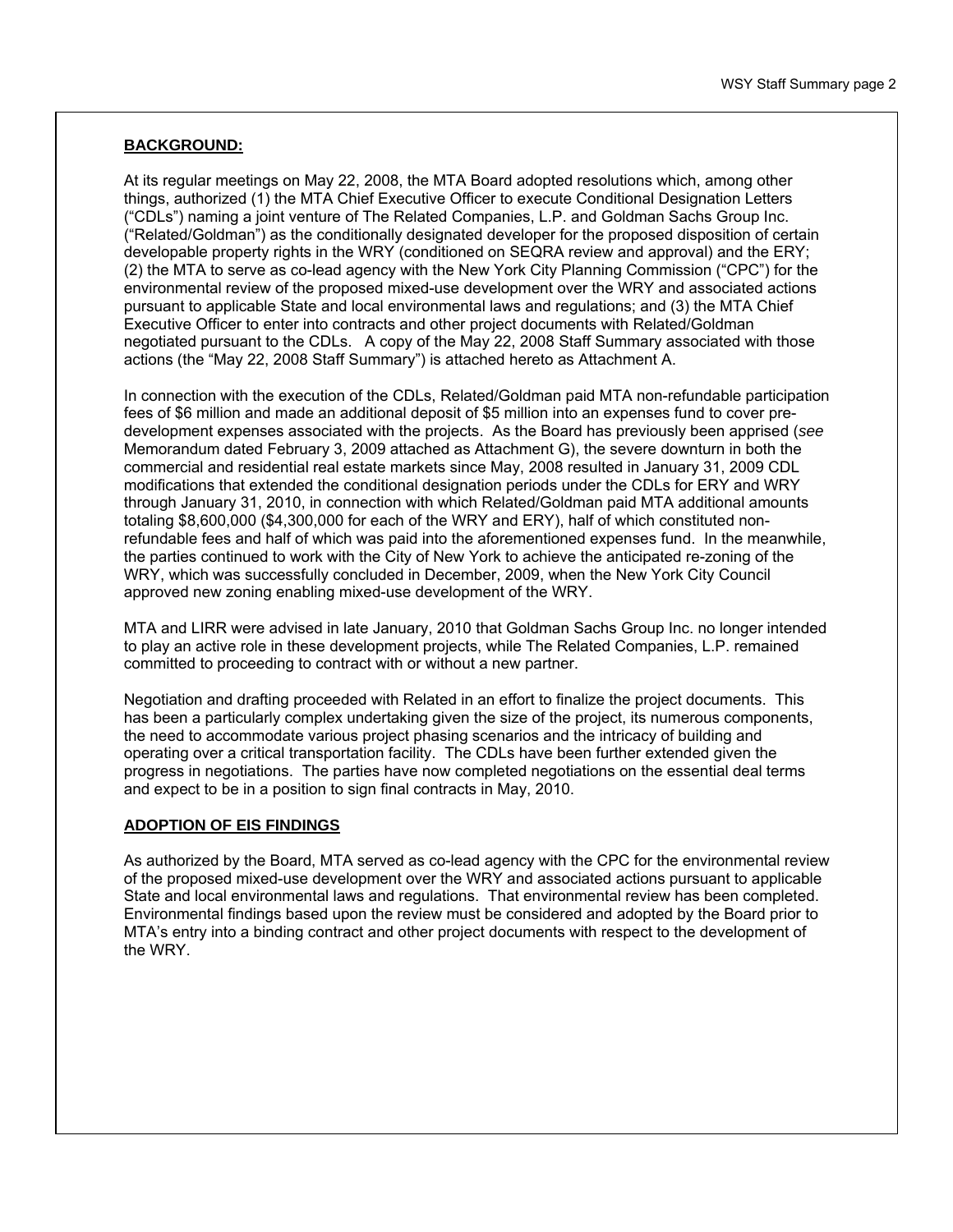A proposed Findings Statement has been distributed to Board members, together with copies of the Final Environmental Impact Statement (FEIS) issued by MTA and the City Planning Commission as co-lead agencies and technical memoranda, dated October 19, 2009, and December 14, 2009, addressing certain changes to the proposals analyzed in the FEIS that were adopted by the City Planning Commission and City Council.

The Findings Statement, attached to this Staff Summary as Attachment E, describes MTA's role as a co-lead agency for the environmental review of the several actions ("Proposed Actions") intended to facilitate development at the WRY, as well as permanently affordable residential development at the sites at 54<sup>th</sup> St. and 9<sup>th</sup> Avenue and 48<sup>th</sup> St. and 10<sup>th</sup> Avenue, and sets forth proposed findings of the MTA Board in connection with such Proposed Actions. As analyzed by the FEIS, and summarized in the Findings Statement, the rezoning and proposed subsequent redevelopment of the WRY by a developer selected by the MTA (and the creation of additional affordable housing) will avoid or minimize adverse environmental impacts to the maximum extent practicable. Accordingly, the Board is being requested to adopt the Findings Statement.

#### **CHANGES TO ERY AND WRY TRANSACTION TERMS**

The major transaction terms for the ERY and WRY transactions were originally described, respectively, in Attachments A and B to the May 22, 2008 Staff Summary (Attachment A hereto).

The central economic terms remain as previously described at the time of the Board's original May 22, 2008 authorization: as before, each contract will provide for the parties to enter at closing into a single 99-year lease that can be "severed" in due course into separate leases for separate development parcels, with options to purchase the fee interests in severed parcels (in each case for a price equal to the present value of the remaining base rent under the applicable severance lease). Annual base rent remains at 6.5% of "Initial Land Value" (with ILV, as before, reduced by lump sum closing and postclosing payments to be made by the Developer). Rent remains subject to fixed escalations of 10% every 5 years plus fair market value resets at years 30, 55 and 80. Based on unchanged pro-forma assumptions with respect to the exercising of such purchase options, the ERY and WRY ground leases continue to have a combined present value of \$1.054 billion, calculated at a discount rate of 6%, which present value remains subject to potential reduction to \$1.011 billion depending on the timing of construction.

Modifications to certain of the original WRY and ERY deal terms (outlined in the May 22, 2008 Staff Summary) have been made as a result of negotiations and are described in Attachments B and C. The most significant changes pertain to the timing of the required contract deposits and closings.

As set forth in the January 31, 2009 CDL extensions, the contract deposit terms have been modified to permit the Developer to make the 5% deposits in installments, as follows: 2.5% of the Initial Land Value ("ILV") of each of the ERY and WRY at contract execution and the remainder in two installments: 1.25% of ILV in escrow 180 days after contract execution and an additional 1.25% of ILV in escrow 360 days after contract execution. The contract would permit the Developer to provide promissory notes of The Related Companies, L.P. to satisfy the two 1.25% deposit requirements, provided that the financial condition of the Related Companies does not materially worsen and such notes are secured by pledges of collateral reasonably acceptable to MTA.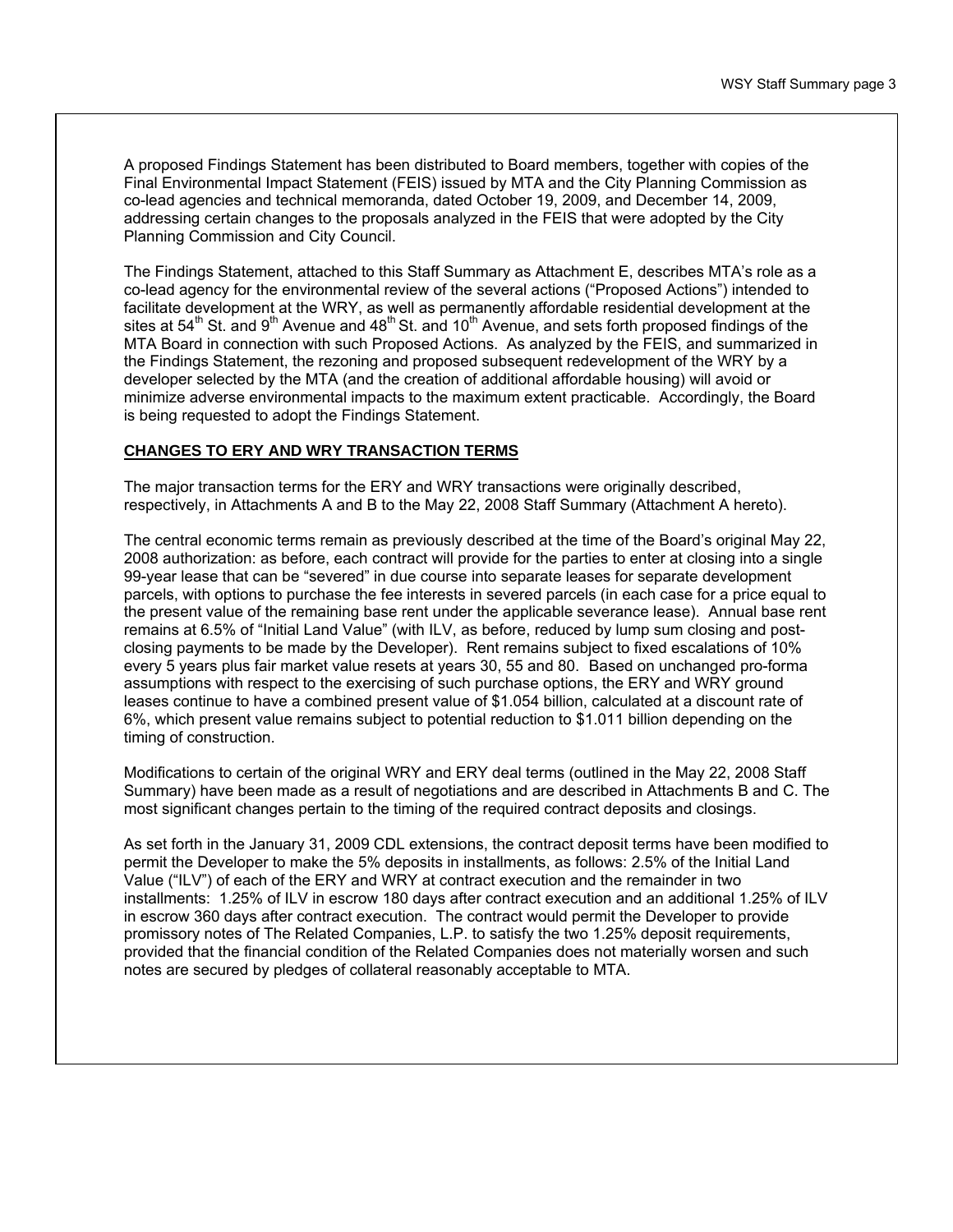As also contemplated by the January 31, 2009 CDL extension for the ERY, the parties have agreed that the Developer will be obligated to close under the ERY contract within 90 days after certain "triggers" (i.e. market indicia relating to commercial office availability, residential condominium pricing and architectural activity as described in greater detail in Attachment C) are satisfied. Nonetheless, at any time before such triggers are satisfied, MTA will be entitled to give notice to the Developer that it has 90 days to close under the ERY contract, failing which MTA may terminate the ERY and WRY contracts. If MTA were to terminate the contracts prior to January 1, 2011, the Developer would be entitled to a refund of the contract deposits made to date, together with specified unexpended Developer-funded expense deposits (but not the above-referenced CDL-period fees). If MTA exercised such termination right after January 1, 2011, MTA would be entitled to retain \$10,000,000 in the aggregate of contract deposits made under the ERY and WRY contracts, with the balance to be refunded to Developer. The deadline for closing on the WRY lease remains as before -- i.e. one year after the ERY closing date. Closing under the ERY contract is a pre-condition to the closing under the WRY contract.

In addition, modifications to certain of the Construction Agreement terms (outlined in the March 26, 2008 Staff Summary and cross-referenced in the May 22, 2008 Staff Summary) are described in Attachment D. These include modifications to the plan review process, compensable LIRR delays, and the allocation of responsibility for code review as between LIRR and the New York City Department of Buildings.

MTA and the City have also negotiated terms to address the City's ownership of a volume of space above a limiting plane over the demapped  $32<sup>nd</sup>$  Street in the ERY, which was discovered in the course of the WSY title analysis process. The proposed terms for conveyance of this space, which is needed for the ERY mixed-use development, are outlined in Attachment E. In summary, MTA would accept the transfer of the City's retained air space parcel above  $32<sup>nd</sup>$  Street, together with the reduction by 50% of the amount of zoning floor area MTA has agreed with the City to reserve for cultural facility uses (which reduction will provide MTA with an additional 100,000 sq. feet of zoning floor area that can be sold to the Developer or conveyed offsite as transferable development rights), in satisfaction of the City's \$15 million payment obligation to MTA for such cultural facility space reservation. In addition, the parties would extend by 7 years the time period during which the City is permitted to sell ERY transferable development rights under the existing September 2006 Rail Yards Agreement at pricing equal to or exceeding the agreed upon minimum (escalated by CPI) set forth in that Agreement.

#### **AUTHORIZATION TO ENTER INTO ERY AND WRY CONTRACTS**

Consistent with the terms set forth herein (as further described in Attachments B, C and D), Board authorization is sought for the MTA, LIRR, TBTA and NYCT to enter into contracts and other project documents to implement the proposed disposition of the developable property rights in the ERY and WRY.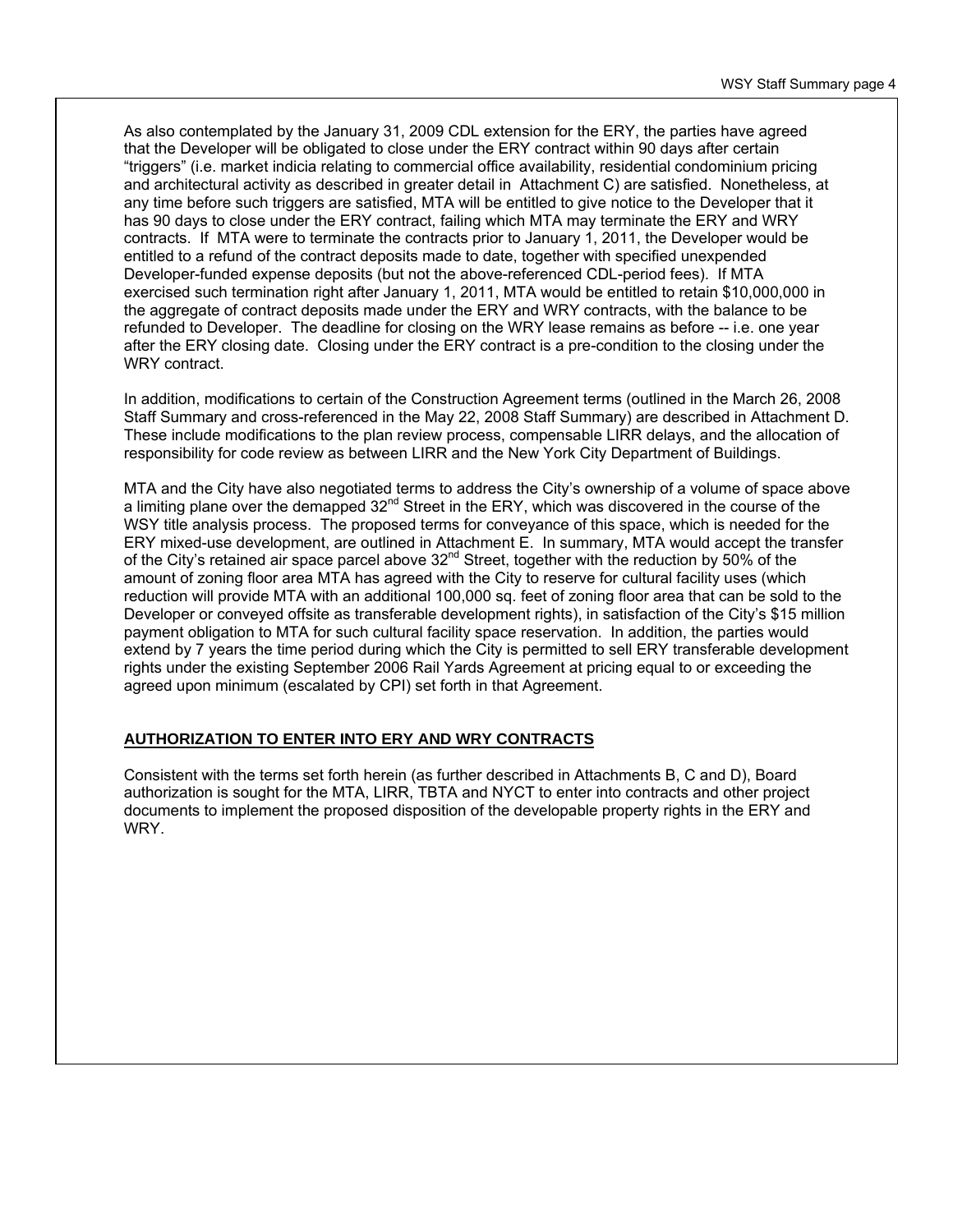#### **RECOMMENDED ACTIONS***:*

It is recommended that the Boards of MTA, LIRR, TBTA and NYCT adopt the attached resolutions which, among other things:

1. Adopt the Findings set forth in the Findings Statement that is attached to this Staff Summary.

2. Authorize the Chairman and Chief Executive Officer of MTA, TBTA, LIRR and NYCT and his designees, including the MTA Director of Real Estate and the President of LIRR, to execute and deliver any and all contracts and other necessary or appropriate agreements, leases, deeds, documents, writings and other instruments and to take any other necessary or appropriate steps as he may deem necessary, desirable or appropriate to implement the proposed disposition of certain developable property rights in the Eastern Rail Yard and the Western Rail Yard and the construction of improvements thereon.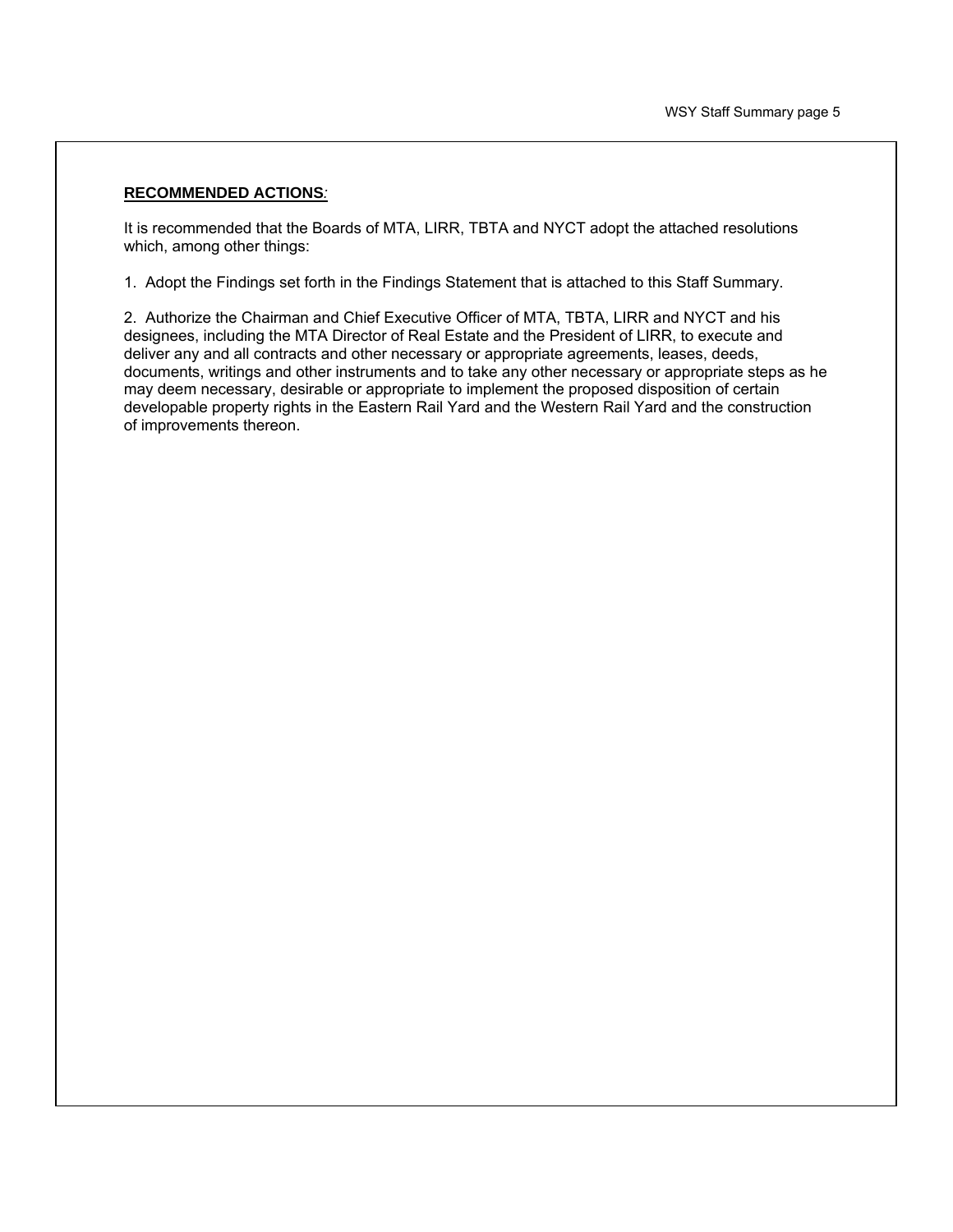## ERY/WRY RESOLUTION

### BOARDS OF THE METROPOLITAN TRANSPORTATION AUTHORITY LONG ISLAND RAIL ROAD TRIBOROUGH BRIDGE AND TUNNEL AUTHORITY and NEW YORK CITY TRANSIT AUTHORITY

WHEREAS, Metropolitan Transportation Authority ("MTA") owns (a) the land located in Manhattan between West  $30<sup>th</sup>$  Street,  $10<sup>th</sup>$  Avenue, West  $33<sup>rd</sup>$  Street and  $11<sup>th</sup>$  Avenue (the "Eastern Rail Yard" or "ERY") and (b) the land located in Manhattan between West  $30<sup>th</sup>$  Street,  $11<sup>th</sup>$  Avenue, West 33<sup>rd</sup> Street and  $12<sup>th</sup>$  Avenue (the "Western Rail Yard" or "WRY"); and

WHEREAS, the City of New York has taken steps to promote the economic development interests of the City and State of New York by revitalizing the Far West Side of Manhattan into a mixed-use commercial and residential area by, among other things, rezoning portions of what is known as the Hudson Yards Redevelopment Area and undertaking, in conjunction with the MTA and New York City Transit Authority ("NYCT"), the extension of the Number 7 subway line west from Times Square (the "Number 7 Line Extension Project"); and

WHEREAS, (a) the MTA, Triborough Bridge and Tunnel Authority ("TBTA"), Long Island Rail Road ("LIRR") and the City of New York ("City") entered into the Rail Yards Agreement, dated as of September 28, 2006 (the "Rail Yards Agreement"), which provided for, among other things, the issuance of Requests for Proposals by the MTA for development of the Eastern Rail Yard and for the Western Rail Yard, with the selection of a developer or developers for such yards to be made by the MTA Board; and (b) a memorandum of understanding (the "Number 7 Line MOU") for the design, construction and funding of the Number 7 Line Extension Project; and

WHEREAS, on July 11, 2007, MTA and the City entered into a memorandum of understanding (the "July 11 MOU"), by which the City and MTA recognized that certain actions within the control of the City and MTA should be undertaken to accomplish the City's goals of promoting the orderly development of the Hudson Yards Redevelopment Area in accordance with sound planning objectives and MTA's goals of achieving the maximum revenue from the development of the ERY and the WRY for application to MTA's capital plans for investment in the New York region's public transportation system while assuring safe, continuous, uninterrupted service by the Long Island Rail Road ("LIRR"); and

WHEREAS, pursuant to the July 11 MOU, the City and MTA set forth a number of shared understandings, including that (a) Design Guidelines for the WRY annexed to the July 11 MOU represented planning and design goals that WRY development should promote and achieve; (b) an affordable housing commitment by the developer of the WRY would be included in the WRY RFP, requiring the development of all rental housing at the WRY as "80/20" housing (subject to allocation of sufficient tax-exempt bond cap or other equivalent low-cost financing to the developer and the availability of such other incentives as generally available for development of 80/20 housing in the City of New York); (c) the City would support in the WRY rezoning a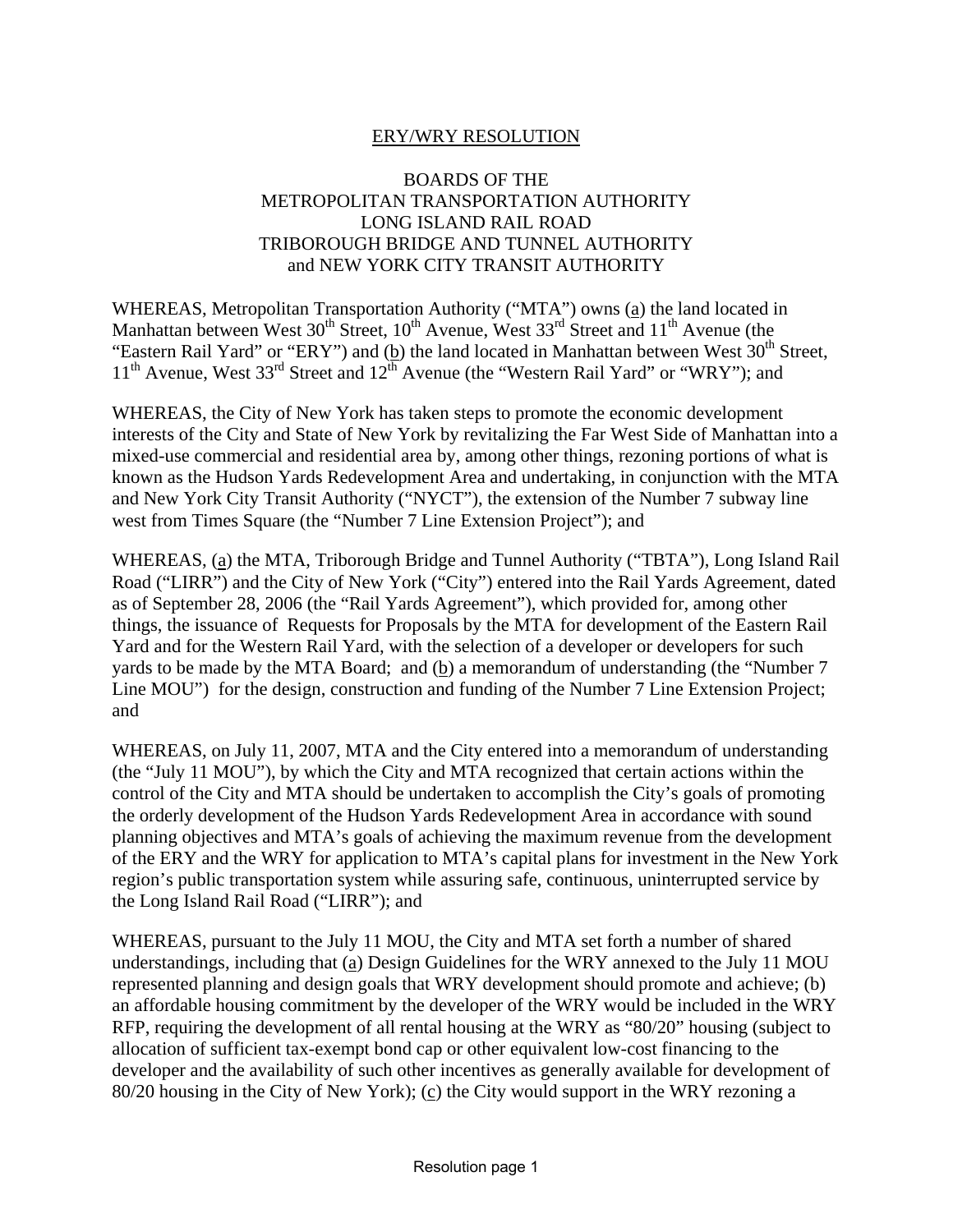density bonus in an effort to foster the creation of permanently affordable low income housing on-site and the City would additionally contribute \$40 million to construct or otherwise create new affordable housing off-site of the WRY, including at a possible site (the "48/10 Site") owned by the City at  $48^{\text{th}}$  Street and  $10^{\text{th}}$  Avenue, to complement the on-site affordable housing commitment;  $(d)$  in the event the City wished to construct off-site affordable housing using such capital funds at a site (the "54/9 Site") at  $54<sup>th</sup>$  Street and 9<sup>th</sup> Avenue (which is owned in fee by the City but subject to NYCT leasehold control), authorization of the Board would be sought to make such site available to the City for such project (subject to the right of NYCT to maintain occupancy of a portion of the premises for operations) at the time MTA was closing the sale or lease of the WRY for development based upon a re-zoning complying with the Design Guidelines; (e) a WRY School Floor Area bonus should be included in the WRY rezoning, subject to the creation of which bonus the WRY RFP would require a WRY developer to reserve a location for a school, to be built and paid for by the City; (f) the City would fund and perform in a timely manner a re-profiling of  $33<sup>rd</sup>$  Street to provide better site access at WRY; (g) the City would make water and sewer available in the streets adjacent to the ERY and WRY, at City expense, in sufficient capacities and on a timely basis to service the contemplated development on the ERY and WRY; (h) the City would pay the annual operations and maintenance costs of the linear open space located on the High Line structure along West  $30<sup>th</sup>$  Street; and (i) MTA agreed to require the ERY developers to reserve space in the ERY for use as a cultural facility, in consideration for which reservation of space the City agreed to pay the MTA the sum of \$15,000,000 at the time of closing by the MTA of the sale or lease of the ERY; and

WHEREAS, on July 13, 2007, MTA issued and thereafter publicly advertised a Request for Proposals for development proposals for the ERY (the "ERY RFP") and a Request for Proposals for development proposals for the WRY (the "WRY RFP"), which invited proposals for dispositions in the form of either a sale, or up to a 99-year lease, of the developable property rights on the ERY and WRY; and

WHEREAS, on October 11, 2007, MTA received submissions from five proposers in response to the ERY RFP and the WRY RFP;

WHEREAS, on January 28, 2008, MTA requested supplemental proposals from the five proposers, and, in such supplemental proposal solicitation, included draft Conditional Designation Letters ("CDL") to be completed by each of the proposers, which CDL, if later executed by the MTA and a proposer in a mutually acceptable form, would provide a conditionally designated developer an exclusive term (the "Designation Term") to fully negotiate and execute a contract to enter into ground lease and the other documents and agreements needed in connection with the proposed disposition of each of the developable ERY rights and the developable WRY rights; and

WHEREAS, on February 26, 2008, MTA received supplemental submissions from four of the five above-noted proposers in response to its solicitation; and

WHEREAS, as further described in the staff summary presented to the Board in May, 2008 with respect to certain actions relating to the ERY and WRY (the "2008 Staff Summary"), MTA staff, in working groups formed with representatives of Hudson Yards Development Corporation,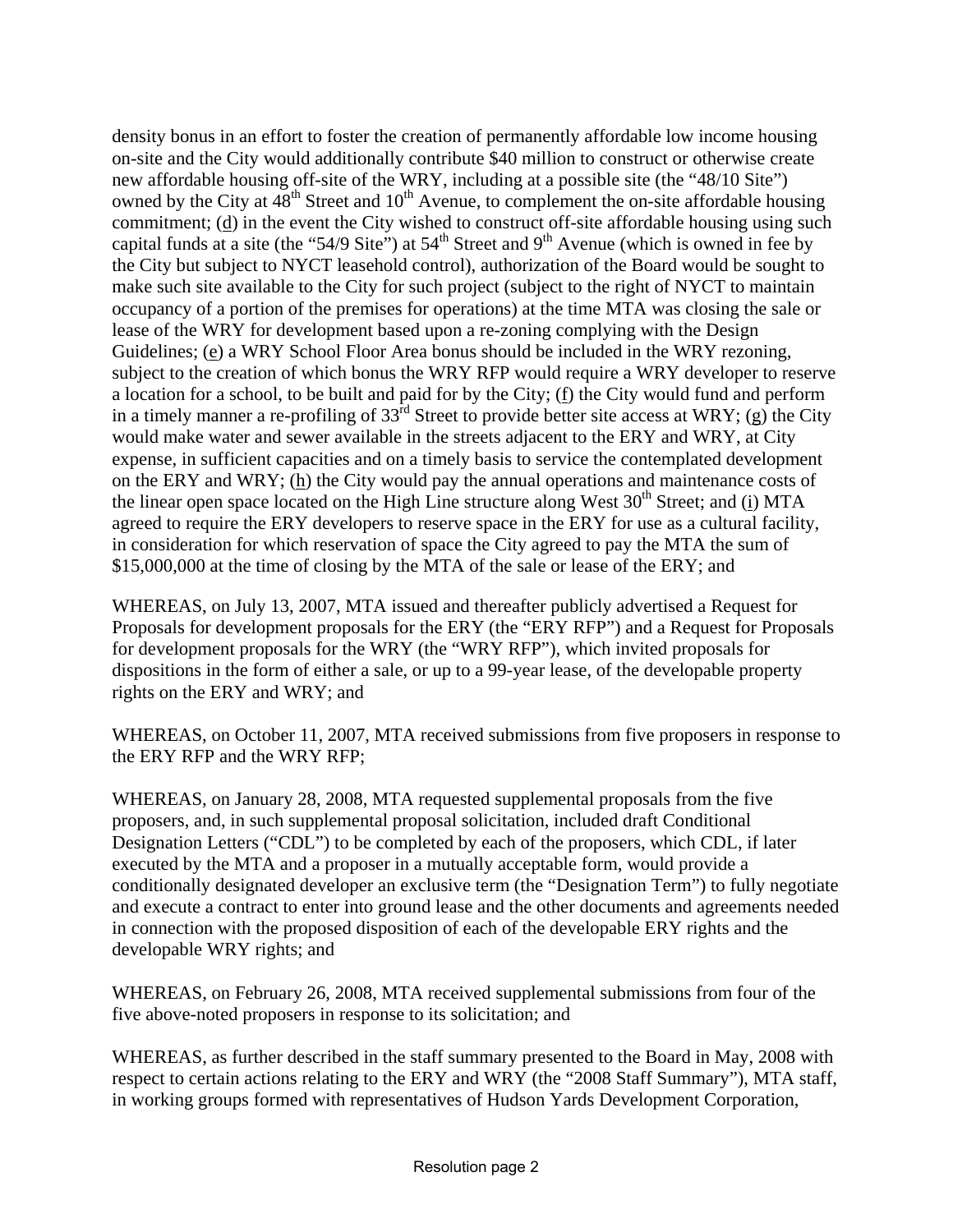engaged in detailed review of the October 11, 2007 and February 26, 2008 submissions of the proposers, heard presentations from proposers, conducted discussions and negotiations with the proposers, and reported on relevant aspects of the proposals to the Selection Committee created pursuant to the 2006 MOU (the "Selection Committee"); and

WHEREAS, the submissions of the proposers were summarized to the Board, as set forth in the materials contained within and annexed to the 2008 Staff Summary, and the Selection Committee recommended the MTA Board authorize the MTA to conditionally designate a joint venture of The Related Companies, L.P. and Goldman Sachs Group Inc. ("Related/Goldman") as the ERY developer and the WRY developer, and the MTA, LIRR and TBTA Boards adopted the Resolutions attached to the 2008 Staff Summary; and

WHEREAS, the fair market value of the ERY development rights and the WRY development rights in question was tested and evaluated through a competitive selection process, the methods, terms and conditions of which permitted full and free competition, involving public advertisement for proposals, the receipt of competitive proposals, the conduct of discussions and negotiations with the proposers in order to maximize value, and the presentation of the competitive proposals to the Board by public staff summary; and

WHEREAS, in the Resolutions adopted in connection with the 2008 Staff Summary, the Boards of the MTA, TBTA and LIRR found the proposal of Related/Goldman to be the most advantageous to the MTA, price and other factors set forth in the ERY RFP and the WRY RFP having been considered; and

WHEREAS, the Boards of the MTA, TBTA and LIRR further found that the proposed disposition of the ERY property rights and the WRY property rights was for not less than fair market value and was proposed to be made upon proper terms and conditions, and that an appraisal of the value of such property rights has been made by an independent appraiser as set forth in the 2008 Staff Summary and included in the record of the transaction; and

WHEREAS, the Boards of the MTA, TBTA and LIRR further found that the disposal of the ERY property rights and the WRY property rights were intended to further the public welfare and to advance the economic development interests of the MTA by, inter alia, enhancing the ability of MTA to develop and improve commuter transportation and other services related thereto within the metropolitan commuter transportation district and creating substantial sources of revenue to MTA, and that, in addition, the disposal of the property rights in question were intended to advance the economic development interests of the City and State of New York ("State") as well as the interest of MTA in transit-oriented development, by spurring the revitalization of the Hudson Yards Redevelopment Area, which is expected to result in the creation and retention of substantial number of job opportunities and the creation or retention of substantial sources of revenues to the City, State, and MTA; and

WHEREAS, the Boards of the MTA, TBTA and LIRR found that the terms and conditions of the proposed disposition will provide for safe, continuous, and uninterrupted LIRR service, while enhancing the ERY and the WRY by providing for a roof structure, or platform, over such yard, as well as other improvements to such yard; and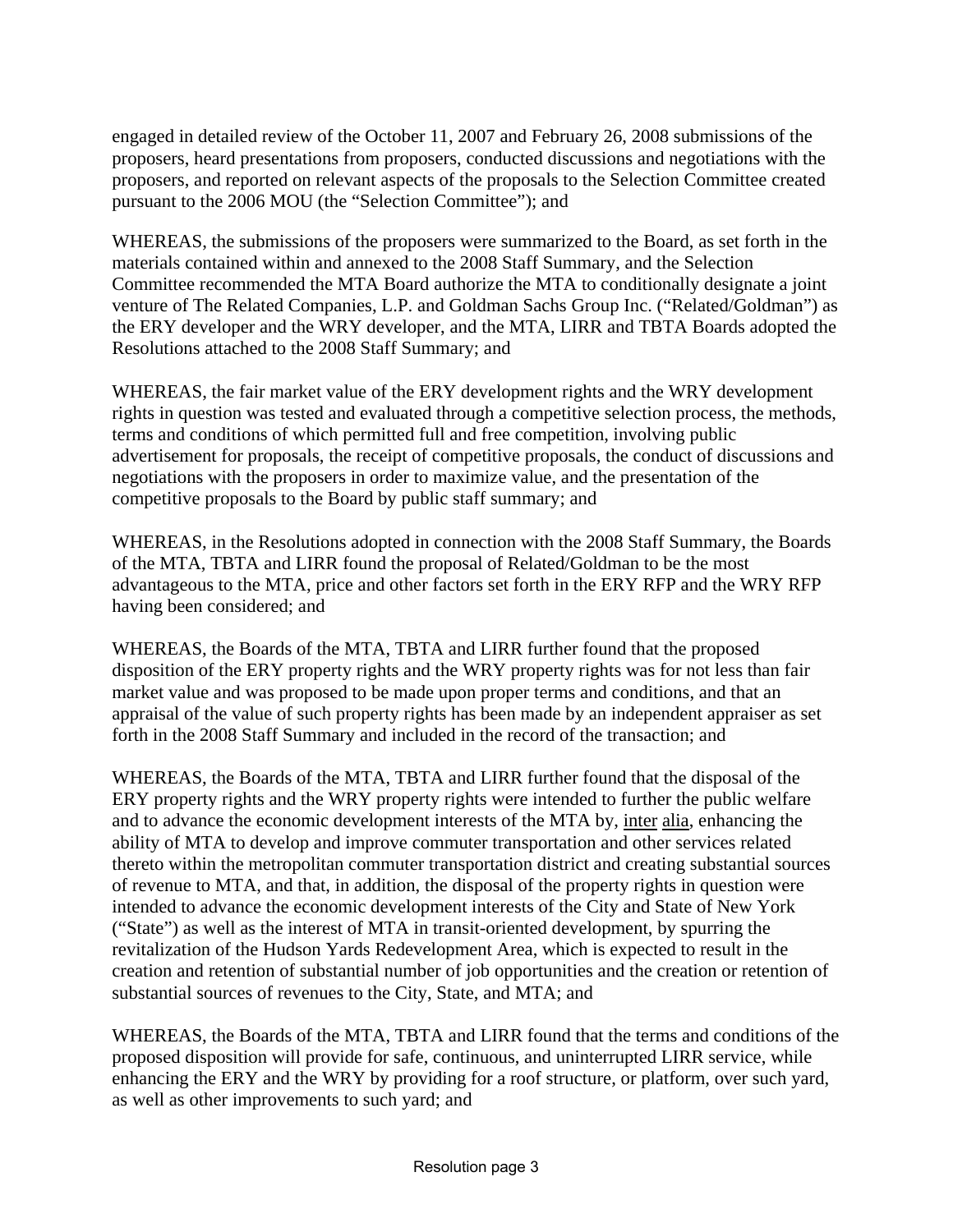WHEREAS, the ERY CDL, upon execution by the MTA and Related/Goldman, served to designate Related/Goldman as the exclusive party with whom MTA would negotiate the transaction for the ERY during the Designation Term, and

WHEREAS, the WRY CDL, upon execution by the MTA and Related/Goldman, served to designate the Related/Goldman as the exclusive party with whom MTA would negotiate the transaction for the WRY during the Designation Term, and

WHEREAS, in the Resolution adopted in May 2008 concerning the WRY, the Boards authorized the MTA to serve with the New York City Planning Commission ("CPC") as co-lead agencies for the environmental review of the proposed development over the WRY, the 48/10 Site and the 54/9 Site pursuant to the State Environmental Quality Review Act ("SEQRA") and, in the case of CPC, the New York City Environmental Quality Review ("CEQR"); and

WHEREAS, the MTA and CPC, as co-lead agencies, conducted an environmental review of the proposed development, and the actions analyzed in such review (collectively, the "Proposed Action") included (a) the lease and/or sale of land, air space and related real property interests on and over the WRY by MTA to an entity selected by MTA through a competitive process to carry out such mixed-use development; (b) the rezoning (and related actions) by the City of the WRY pursuant to the Uniform Land Use Review Procedure; (c) the establishment of new legal grades in West  $33<sup>rd</sup>$  Street between  $11<sup>th</sup>$  and  $12<sup>th</sup>$  Avenues to facilitate a proposed platform over the WRY; (e) the site selection of a PS/IS school above the WRY; and (f) the associated disposition of the 54/9 Site and the 48/10 Site for the development of affordable housing at such sites; and the review considered such other zoning map changes, text amendments, off-site improvements, development rights transfers, and other agency actions as may be necessary or appropriate to facilitate such mixed-use development and to implement any necessary mitigation measures; and

WHEREAS, in view of the size and scope of the Proposed Action, MTA determined that the Proposed Action might result in one or more significant environmental impacts, and accordingly recommended that MTA cooperate with the CPC in issuing a positive declaration, undertaking scoping, and preparing a draft and a final environmental impact statement for the Proposed Action;

WHEREAS, on May 19, 2009, the CPC and MTA, as Co-Lead Agencies, approved a Draft Environmental Impact Statement ("DEIS") for the proposed actions on the WRY and the 54/9 and 48/10 Sites, on September 9, 2009 held a public hearing on the DEIS in accordance with the requirements of SEQRA and CEQR and on October 9, 2009 adopted a Final Environmental Impact Statement ("FEIS") for such proposed actions;

WHEREAS, the Board of the MTA has reviewed the FEIS and the related documents described in the Findings Statement attached as Attachment F to the Staff Summary to which these Resolutions are attached; and

WHEREAS, Related/Goldman advised MTA that Goldman Sachs Group Inc. no longer intended to play an active role in these development projects, while The Related Companies, L.P. (Related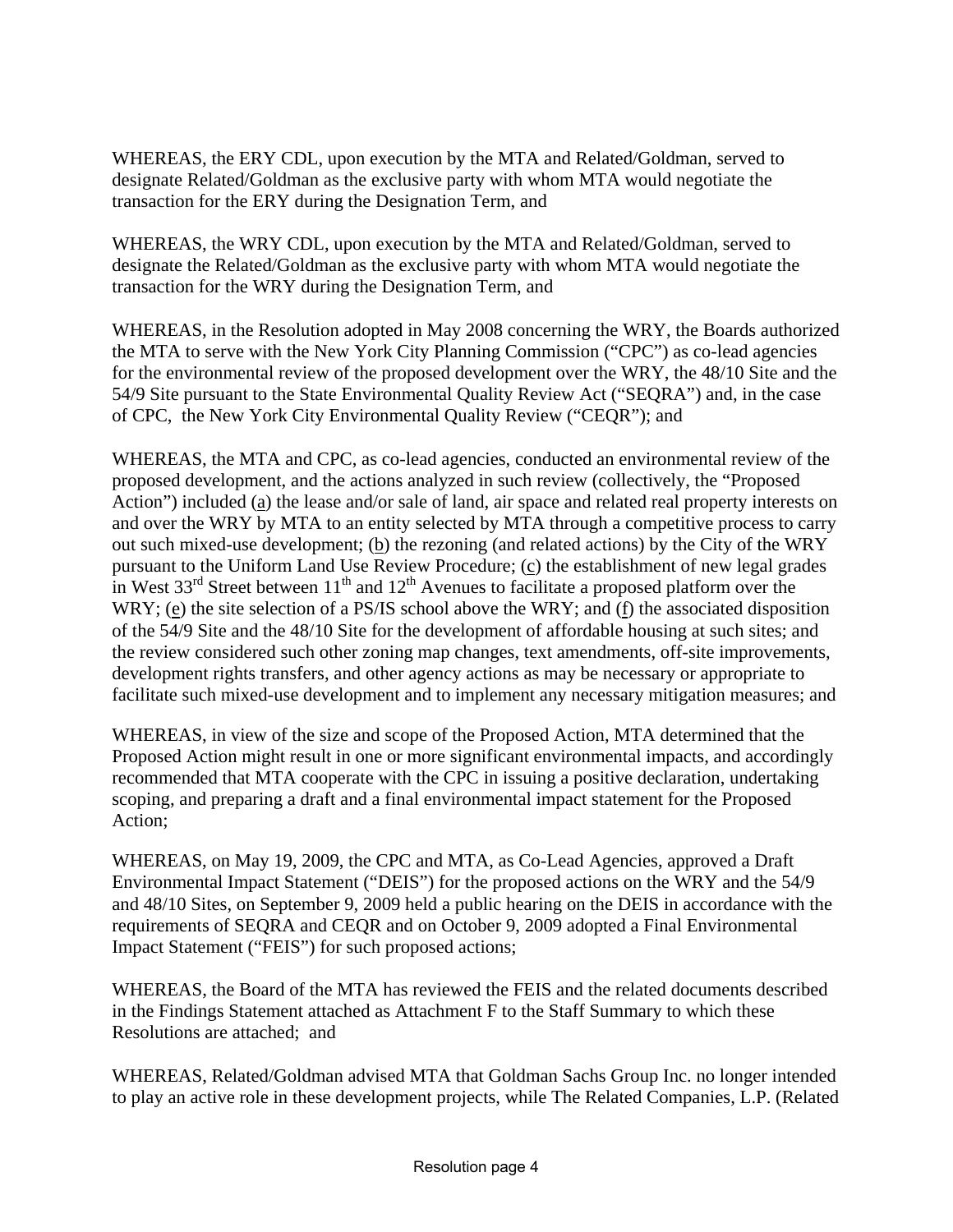or its affiliates, the "Developer") remained committed to proceeding to contract with or without a new partner as permitted by the CDLs.

NOW THEREFORE, the Boards of the MTA, TBTA, LIRR and NYCT resolve as follows:

1. The MTA, TBTA, LIRR and NYCT hereby ratify and confirm the actions of their officers and staff in approving and adopting the DEIS and the FEIS and otherwise carrying out the obligations of MTA, TBTA, LIRR and NYCT under SEQRA.

2. The MTA, TBTA, LIRR and NYCT hereby adopt the SEQRA Findings Statement attached as Attachment F to the Staff Summary to which these Resolutions are attached.

3. The Chairman and Chief Executive Officer of MTA, TBTA, LIRR and NYCT and his designees, including the MTA Director of Real Estate and the President of LIRR, are hereby authorized to execute and deliver any and all contracts and other necessary or appropriate agreements, leases, deeds, documents, writings and other instruments and to take any other necessary or appropriate steps as he may deem necessary, desirable or appropriate to implement the proposed disposition of certain developable property rights in the Eastern Rail Yard and the Western Rail Yard and the construction of improvements thereon as part of the development thereof, including but not limited to: (i) the effectuation of the terms and conditions of the ERY Conditional Designation Letter and the WRY Conditional Designation Letter, as amended, and/or such other terms and conditions as MTA and Developer may negotiate, such terms to be acceptable to the Chief Executive Officer, and (ii) the effectuation of the terms and conditions of the July 11 MOU as pertinent to the ERY and the WRY, including the surrender by NYCT of a portion of the 54/9 Site to the City of New York; (iii) the modification of the July 11 MOU to reflect the changes of the terms relating to the proposed cultural facility as described in the Staff Summary to which this Resolution is attached and/or such other terms and conditions as MTA and the City may negotiate, such terms to be acceptable to the Chief Executive Officer; (iv) the modification of the Rail Yards Agreement to reflect the changes of the terms relating to the sale price of the ERY transferable development rights as described in the Staff Summary to which this Resolution is attached and/or such other terms and conditions as MTA and the City may negotiate, such terms to be acceptable to the Chief Executive Officer; and (v) the transfer to TBTA of the City's interests in demapped 32<sup>nd</sup> Street on the ERY and the subsequent transfer of such property interests from TBTA to MTA.

4. The Chairman and Chief Executive Officer and his designees are hereby authorized to take any and all actions as may be necessary, desirable or convenient to satisfy applicable legal or regulatory requirements in connection with the foregoing actions.

Dated: April 28, 2010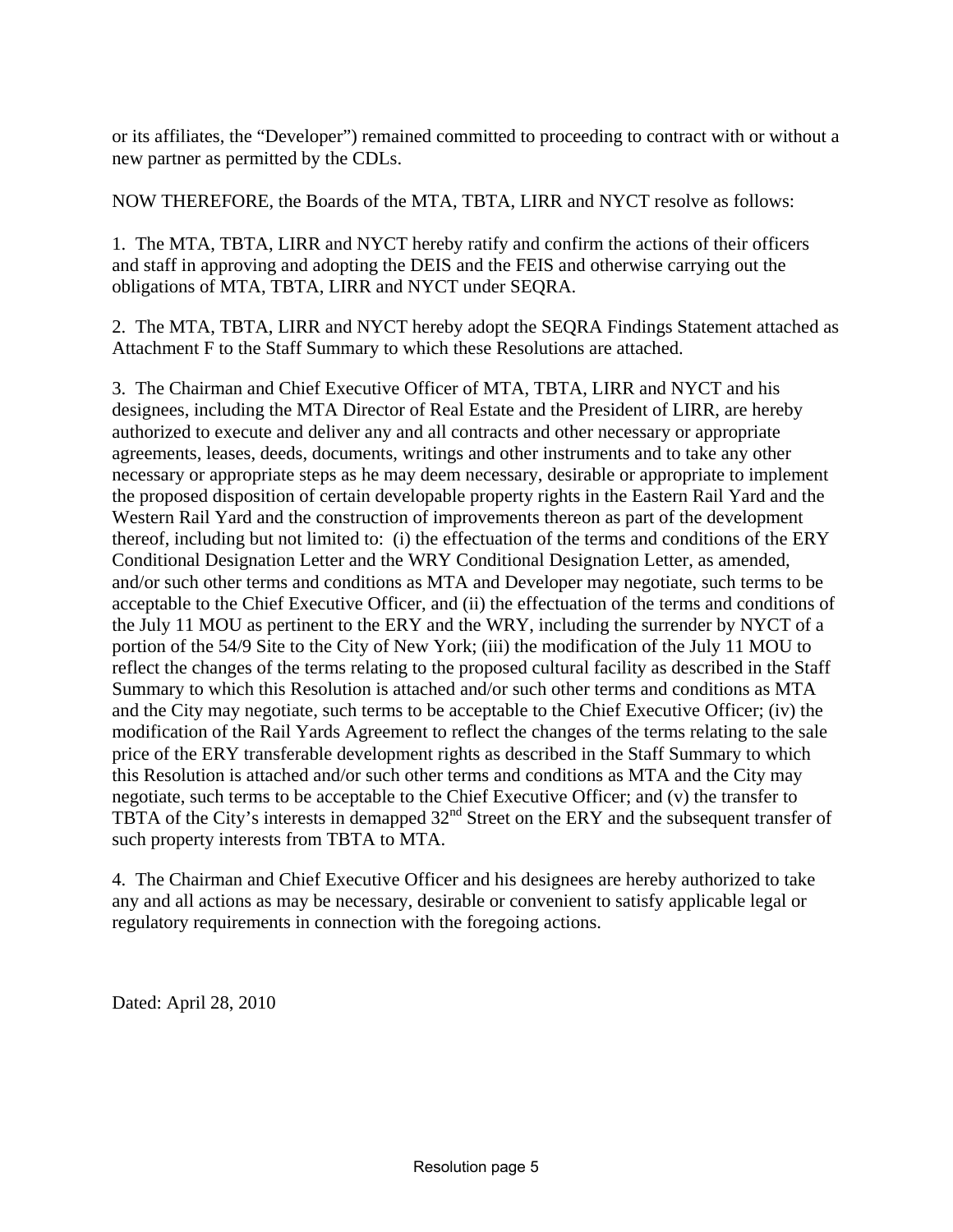## **STAFF SUMMARY ATTACHMENT A: May 22, 2008 Staff Summary**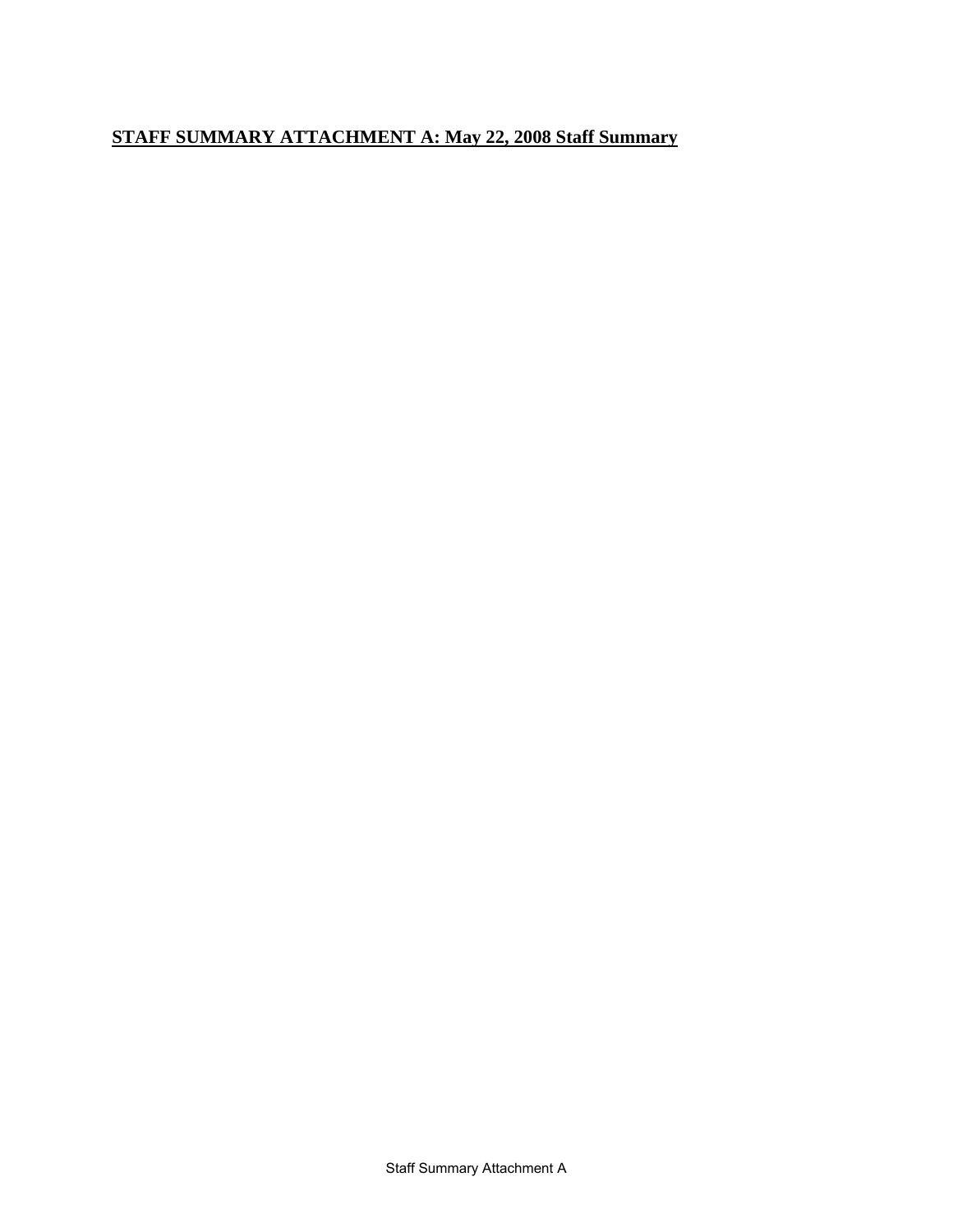



| <b>Narrative</b>         |                                                                                                                                                                                                                                                                                                                                                                                                                                                   |
|--------------------------|---------------------------------------------------------------------------------------------------------------------------------------------------------------------------------------------------------------------------------------------------------------------------------------------------------------------------------------------------------------------------------------------------------------------------------------------------|
| AGENCY:                  | Metropolitan Transportation Authority ("MTA") / Long Island Rail Road Company ("LIRR")                                                                                                                                                                                                                                                                                                                                                            |
| <b>DEVELOPER:</b>        | Joint venture entity of Related Companies L.P. and Goldman Sachs Group Inc.<br>("Developer" or "Related/Goldman")                                                                                                                                                                                                                                                                                                                                 |
| LOCATION:                | John D. Caemmerer West Side Yard ("WSY"), consisting of<br>The Western Rail Yard ("WRY") bounded by 11 <sup>th</sup> and 12 <sup>th</sup> Avenues and West 30 <sup>th</sup> and 33 <sup>rd</sup><br>Streets (Block 676, Lot 3); and<br>The Eastern Rail Yard ("ERY") bounded by 10 <sup>th</sup> and 11 <sup>th</sup> Avenues and West 30 <sup>th</sup> and 33 <sup>rd</sup><br>Streets (Block 702, Lots 1 and 50 and Block 704, Lots 1, 5 and 6) |
| ACTIVITY:                | Mixed-use development                                                                                                                                                                                                                                                                                                                                                                                                                             |
| <b>ACTION REQUESTED:</b> | 1. Authorize the MTA Chief Executive Officer to execute Conditional Designation Letters<br>with Developer for the WRY and ERY.                                                                                                                                                                                                                                                                                                                    |
|                          | 2. Authorize the MTA Chief Executive Officer to enter into Contracts and other project<br>documents with the Developer.                                                                                                                                                                                                                                                                                                                           |
| TERM:                    | 99-year ground leases, severable, with options to purchase severed fee parcels.<br>See Attachment A - Major WRY Transaction Points, and<br>See Attachment B - Major ERY Transaction Points.                                                                                                                                                                                                                                                       |
| SPACE:                   | Approximately 26.17 acres (each yard is approximately 13.085 acres)                                                                                                                                                                                                                                                                                                                                                                               |
| <b>COMPENSATION:</b>     | Net Present Value of Ground Leases: One billion and fifty-four million (\$1,054,000,000),<br>calculated at a discount rate of 6%.                                                                                                                                                                                                                                                                                                                 |
|                          |                                                                                                                                                                                                                                                                                                                                                                                                                                                   |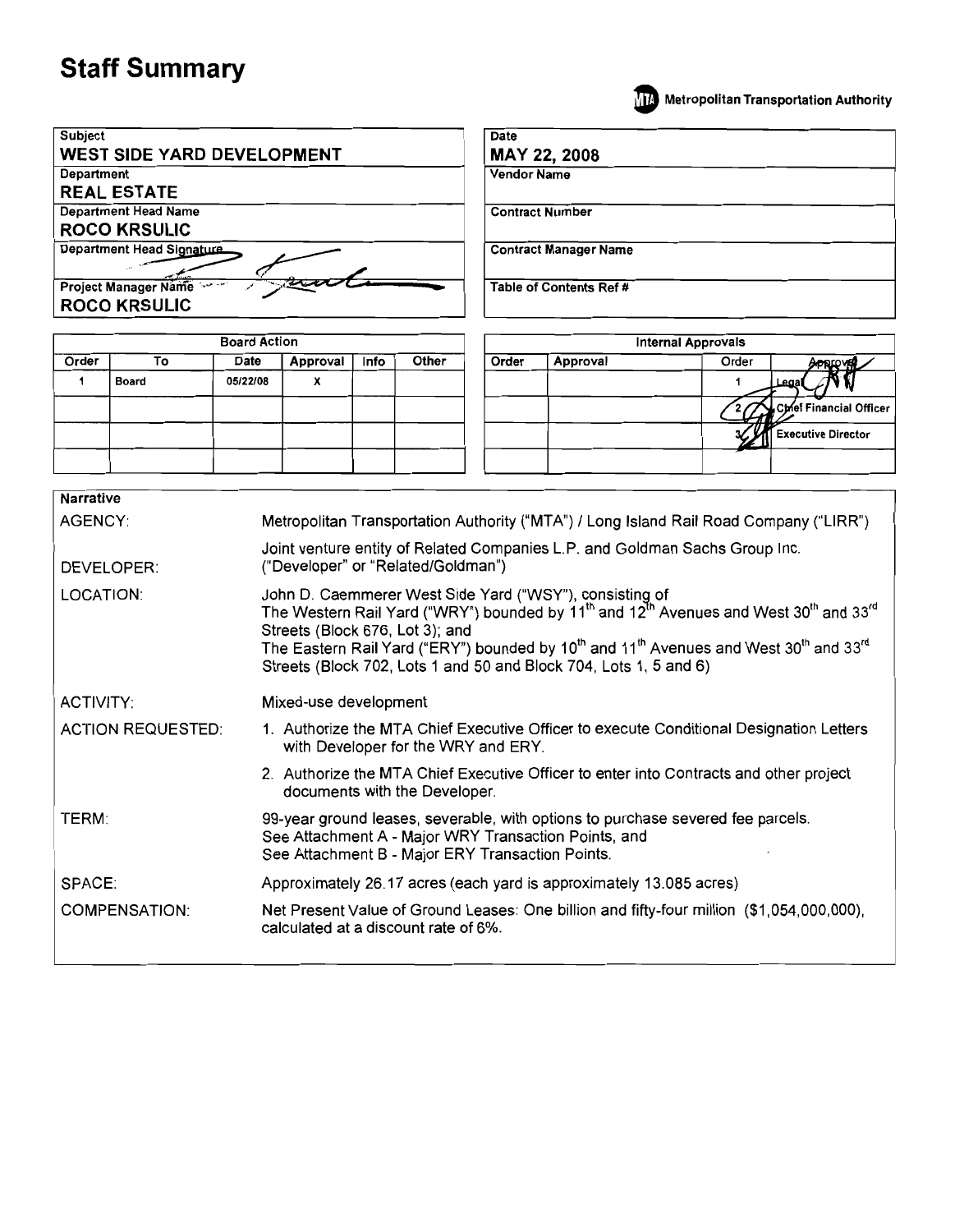**Metropolitan Transportation Authority** 

Page 2 of 8

#### **BACKGROUND:**

In July of 2007, the Metropolitan Transportation Authority ("MTA") issued two separate Requests For Proposals (the "RFPs") for the sale of and/or long term leasing of air space and related real property interests for development at the Eastern Rail Yard ("ERY") and Western Rail Yard ("WRY") sections of the Long Island Rail Road's John D. Caemmerer West Side Yard ("WSY"). The ERY was re-zoned in 2005 as part of the Special Hudson Yards District and presently permits on-site floor area ratio ("FAR") mixed-use development of approximately 6.27 million square feet (11 FAR). The WRY will require a re-zoning pursuant to the City's Uniform Land Use Review Procedure ("ULURP"), and associated environmental review, to accommodate large-scale mixed use development and a PS/IS public school. The current WRY zoning is industrial M2-3 with an FAR of 2.

Two of the primary objectives of the RFPs are to maximize revenue for MTA's capital plan and to assure safe, uninterrupted LIRR service at the WSY, which functions as a 24/7 active storage, maintenance, and cleaning facility for LIRR. The RFPs also express MTA's goals of promoting excellence in architecture, urban design, and sustainability in keeping with the City's and State's vision for the economic development and revitalization of the Hudson Yards area.

In response to the RFPs, on October 11, 2007 the MTA received proposals for both yards from five qualified real estate development firms. An appraisal report commissioned for each site at the time of the issuance of the RFPs was received in November 2007 with the valuation date established to coincide with the proposal submission date. The ERY, assuming a zoning compliant commercial FAR of 8 and a residential FAR of 3, for a total of 11 FAR (approximately 6.27 million square feet), is valued at \$1.176 billion (\$187.56 PSF of FAR). The WRY, with an assumed commercial and residential FAR of 5 each after rezoning, for a projected total of 10 FAR (approximately 5.7 million square feet), is valued at \$1.149 billion (\$201.58 PSF of FAR).

The appraisals consider the sites as developable greenfields and do not deduct from value the substantial costs attributable to the platform and/or infrastructure that must be constructed over the existing railroad tracks and accessory facilities to support development. However, the appraisals do attribute a 10% discount to reflect the fact that buildings located on the proposed platform would lack basement areas. In addition, the land use parameters of the Rail Yards Agreement and the Principals Memorandum of Understanding (MOU), each between the City and the MTA, are considered in the reports, as well as the Design Recommendations and Guidelines attached to the Principals MOU.

In connection with the proposed development of the WRY, beyond the on-site affordable housing requirements set forth in the Principals MOU, the MTA is proposing to make a parcel located on the southeast corner of  $54^{\text{m}}$  Street and 9<sup>th</sup> Avenue (Block 1044, Lot 3), available to the City of New York for the construction of additional affordable housing at the time of a closing of a WRY development transaction. This parcel, which is owned by the City of New York, is part of the NYCTA Master Lease Agreement.

#### **COMMUNITY REQUESTS:**

Community Board 4, elected officials, and other civic and community groups have expressed concerns and provided recommendations relating to the development of the WSY, including on the following subjects: density, transportation improvements, affordable housing, community facilities, the public school, open space and urban design elements, connection to the potential Hudson River Park, total preservation of the High Line, and sustainability issues.

#### **DISCUSSION OF PROPOSALS:**

The RFPs stated that the MTA would consider proposed dispositions in the form of either a sale, or up to a 99-year nonsubordinate lease. The property interests to be conveyed consist of land, in the case of the "Terra Firma" (the vacant land area where there are no LIRR tracks or facilities), or space above a limiting plane, in the case of the areas over which a roof will be required above the LIRR tracks and facilities. Proposers were encouraged to recommend both sale and lease alternatives.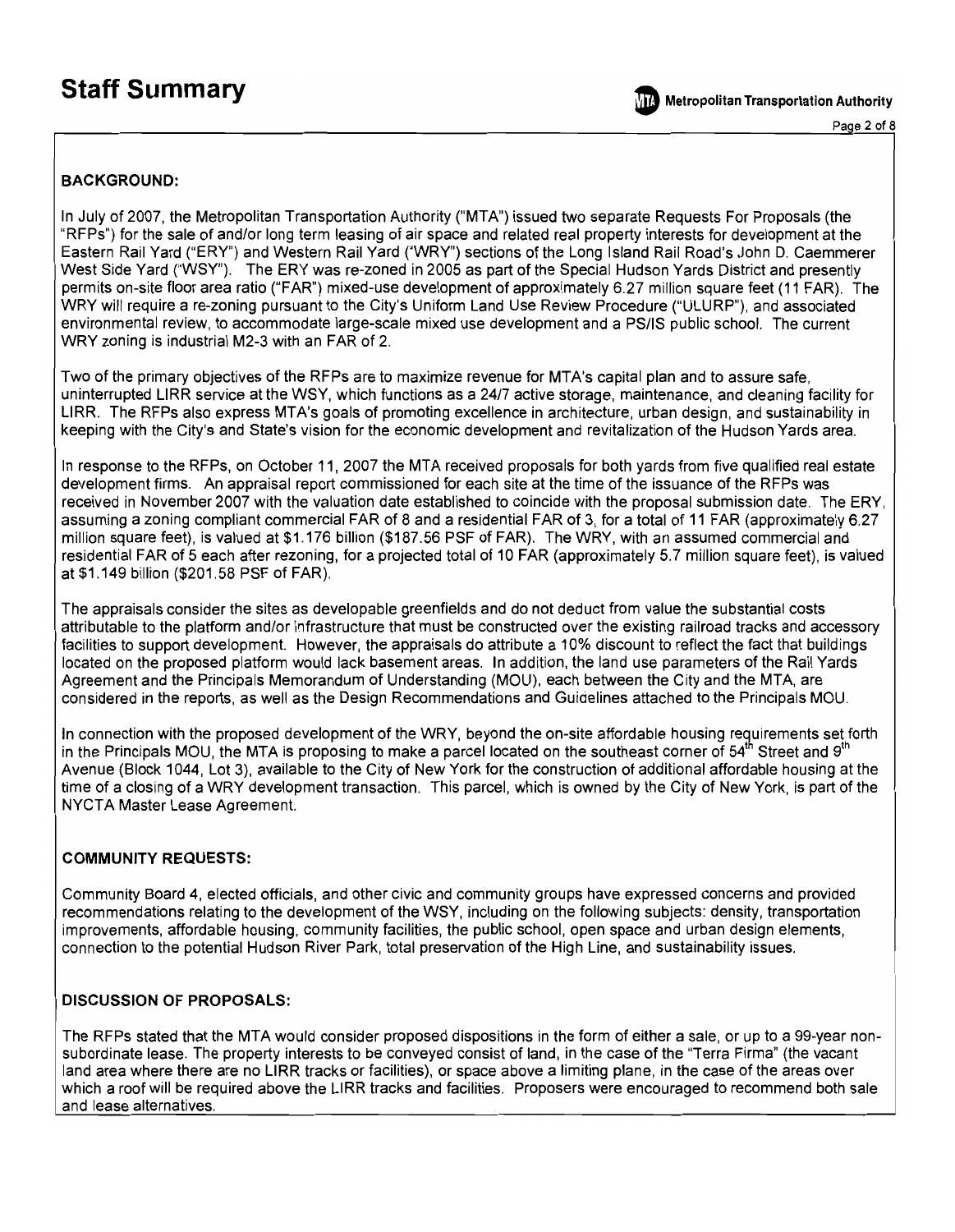**Metropolitan Transportation Authority** 

Page 3 of 8

In response to the RFPs, on October 11, 2007, submissions were received from the following five (5) proposers, each seeking to purchase and/or lease development rights at both the ERY and WRY:

- 1. Brookfield Properties Developer LLC ("Brookfield")
- 2. Extell Development Company ("Extell")
- 3. Hudson Center East LLC and Hudson Center West LLC
- (a Joint Venture of The Durst Organization, Inc. and Vornado Realty Trust) ("D-V").
- 4. The Related Companies in a partnership with Goldman Sachs ("Related/Goldman")
- 5. TS West Side Holding, LLC (a Joint Venture of Tishman Speyer and Morgan Stanley) ("TSW").

The net present value ("NPV") of each combined yard proposal received in October 2007, assuming exercise of purchase options (and calculated at a 6% discount rate) was as follows: \$908 million from Brookfield; \$1.015 billion from D-V; \$598 million from Extell; \$1.049 billion from Related/Goldman; and \$819 million from TSW. These figures are net of proposer-estimated costs for the construction of the roof over the WSY, including related Force Account.

To aid in the analysis of the proposals, three working groups were formed to address the following subject areas: Design, Finance, and Constructability/Technical Issues, with each group including staff members from the MTA, LIRR, and the Hudson Yards Development Corporation ("HYDC"), with support from outside real estate, legal, and architectural/engineering consulting firms. After the working groups considered the initial responses and an oral presentation, each working group held separate meetings and presentations with each of the five proposers in order to clarify certain aspects of their submissions or to update the proposers on engineering requirements.

Each working group gave a presentation of its evaluations to the Selection Committee, which consists of a majority of MTA members and two representatives from HYDC. The Selection Committee was formed pursuant to the Rail Yards Agreement made between the MTA and the City in September 2006.

In late January, 2008, following the analysis of the October 11, 2007 proposals, the MTA solicited Supplemental Proposals from the five development teams. The solicitation included a form of a Conditional Designation Letter ("CDL"), and summaries of principal terms of a Construction Agreement, Ground Lease, and related transaction documents, reflecting MTA's preferred deal terms and transaction structure.

#### **DISCUSSION OF SUPPLEMENTAL PROPOSALS:**

Four out of the original five proposers responded to the request for revised proposals in late February, 2008. Their responses are summarized in the chart below. Brookfield declined to submit a Supplemental Proposal.

|                                   |            | D-V                                      | Extell                                                                | <b>Related/Goldman</b>                 | <b>TSW</b>                               |
|-----------------------------------|------------|------------------------------------------|-----------------------------------------------------------------------|----------------------------------------|------------------------------------------|
| Commercial<br><b>Office Space</b> | <b>WRY</b> | 1,004,000 zsf<br>within one building.    | 982,000 zsf<br>within one building.                                   | 1,923,600 zsf<br>within one building.  | 3,190,000 zsf<br>within two buildings.   |
|                                   | <b>ERY</b> | 4.111.000 zsf<br>within three buildings. | 2.680.000 zsf<br>Within three buildings.                              | 3,572,980 zsf<br>within two buildings. | 4,860,000 zsf<br>within three buildings. |
| <b>PS/IS School</b>               | <b>WRY</b> | 120,000 zsf                              | 120,000 zsf<br>preferably within the<br><b>ERY Cultural Facility.</b> | 120,000 zsf                            | 120,000 zsf                              |
| <b>Retail Space</b>               | <b>WRY</b> | 141,000 zsf                              | 256,000 zsf                                                           | 191.956 zsf                            | 210,000 zsf                              |
|                                   | <b>ERY</b> | 185,000 zsf                              | 409,000 zsf                                                           | 565,641 zsf                            | 270,000 zsf                              |
| Community<br>Space<br>Component   | <b>WRY</b> | TBD.                                     | Not included.                                                         | 8.500 zsf                              | TBD.                                     |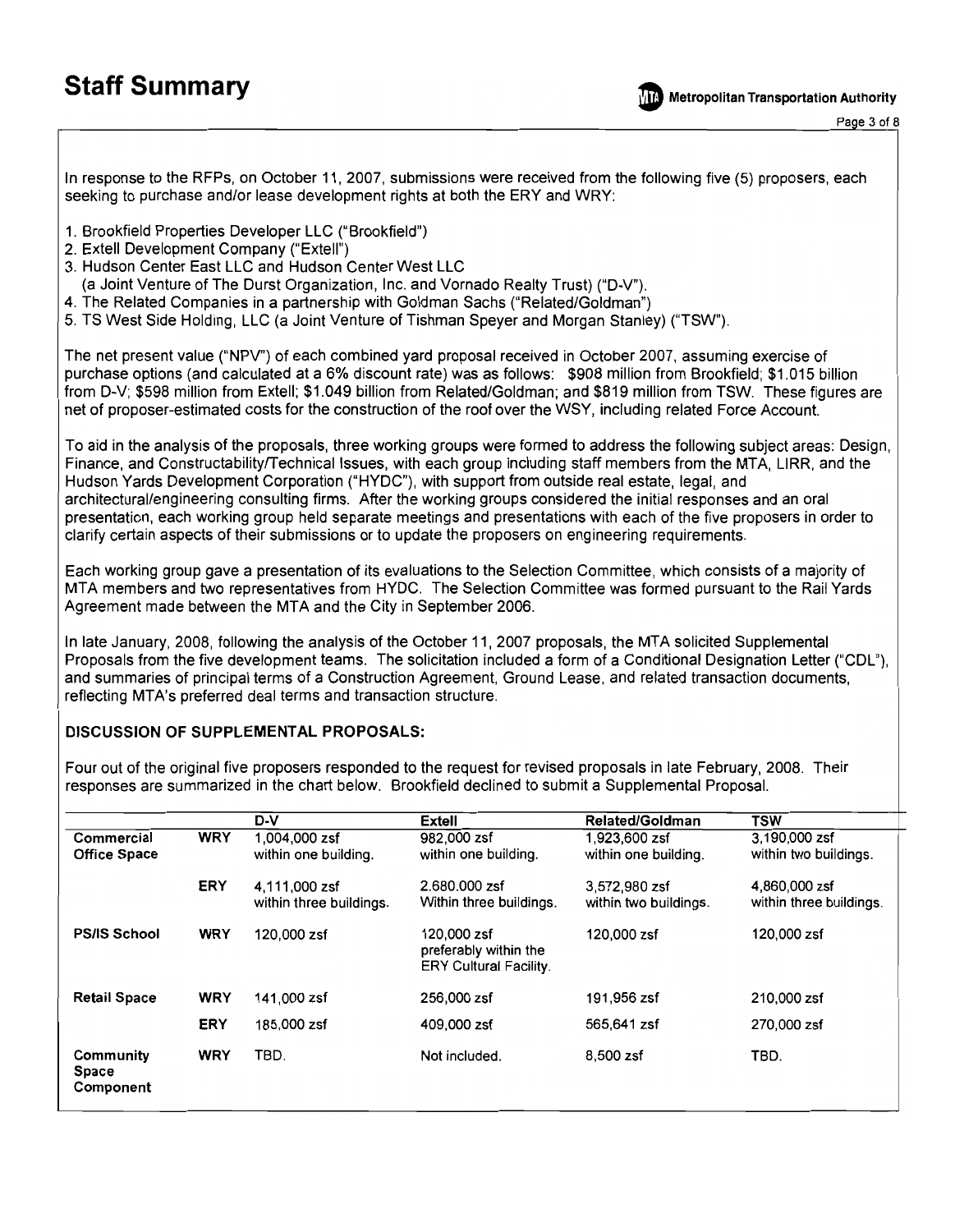**Mile** Metropolitan Transportation Authority

Page 4 of 8

|                                                      |                                 | $D-V$                                                                                                                                                                        | Extell                                                                                                                                                           | <b>Related</b>                                                                                                                                                                                                                                                              | raye – vi v<br><b>TSW</b>                                                                                                                                                                                                                                          |
|------------------------------------------------------|---------------------------------|------------------------------------------------------------------------------------------------------------------------------------------------------------------------------|------------------------------------------------------------------------------------------------------------------------------------------------------------------|-----------------------------------------------------------------------------------------------------------------------------------------------------------------------------------------------------------------------------------------------------------------------------|--------------------------------------------------------------------------------------------------------------------------------------------------------------------------------------------------------------------------------------------------------------------|
| Preferred<br><b>Treatment of</b><br><b>High Line</b> | <b>WRY</b><br>and<br><b>ERY</b> | Removes 10th Ave.<br>Spur. Dismantles and<br>reconstructs Curve on<br>12th Ave. Dismantles<br>12th Ave. segment.<br>Design allows for<br>Bridge across 12 <sup>th</sup> Ave. | Removes 33 <sup>rd</sup> /34 <sup>th</sup><br>Streets connection<br>segment. Design allows<br>for Bridge across 12th<br>Ave.                                     | Retains 30 <sup>th</sup> Street and<br>12 <sup>th</sup> Ave. segments.<br>Possibly removes<br>33 <sup>rd</sup> /34 <sup>th</sup> Streets<br>connection segment.<br>Design allows for<br>Bridge across 12 <sup>th</sup> Ave.                                                 | Removes 10 <sup>th</sup> Ave.<br>Spur. Demolition and<br>replacement of the High<br>Line Curve where<br>necessitated by the<br>construction of<br>underground<br>garage structure.<br>Design allows for<br>Bridge across 12 <sup>th</sup> Ave.                     |
| Residential<br>Space                                 | <b>WRY</b>                      | 2,284,000 zsf<br>of Rental Residential<br>80/20 affordable<br>housing within seven<br>buildings (about 2,950<br>units, 20% affordable -<br>about 590 units).                 | 3,800,000 zsf<br>of Residential (rental<br>and/or condominium)<br>within seven buildings<br>(about 2,617 units,<br>including about 339<br>affordable units).     | 961,576 zsf of Rental<br>Residential 80/20<br>affordable housing<br>within three buildings<br>(about 1,324 units, 20%<br>affordable - about 265<br>units), including<br>173,084 zsf<br>of Permanently<br>Affordable Housing<br>within three buildings<br>(about 261 units). | 880,000 sf<br>of Rental Residential<br>80/20 affordable<br>housing within two<br>buildings (about 984<br>units, 20% affordable -<br>about197 units),<br>including 162,800 sf<br>of Permanently<br>Affordable Housing<br>within two buildings<br>(about 182 units). |
|                                                      | <b>WRY</b>                      | 2,284,000 zsf<br>of Condominium within<br>six buildings (about<br>2,250 units).                                                                                              |                                                                                                                                                                  | 2,671,145 zsf<br>of Condominium within<br>seven buildings (about<br>1,927 units).                                                                                                                                                                                           | 1,420,000 zsf<br>of Condominium within<br>four buildings (about<br>1,092 units).                                                                                                                                                                                   |
|                                                      | ERY                             | 1,778,000 zsf<br>within three buildings<br>(market rate residential:<br>rental and/or<br>condominium, about<br>1,750 units).                                                 | 1,718,000 zsf<br>within two buildings<br>(market rate residential:<br>rental and/or<br>condominium, about<br>1,183 units).                                       | 612,392 zsf<br>of 80/20 affordable<br>housing within two<br>buildings (about 830<br>units, 20% affordable -<br>about 166 units).                                                                                                                                            | 460,000 zsf<br>in one building (market<br>rental, about 528 units)                                                                                                                                                                                                 |
|                                                      | ERY                             |                                                                                                                                                                              |                                                                                                                                                                  | 1,054,668 zsf<br>of Condominium within<br>three buildings (about<br>692 units).                                                                                                                                                                                             | 480,000 zsf<br>of Condominium within<br>four buildings (about<br>444 units).                                                                                                                                                                                       |
| <b>Cultural Facility</b><br>Component                | ERY                             | 200,000 zsf of<br>Reserved FAR;<br>67,780 sf above-grade<br>footprint for the Cultural<br>Facility Area.                                                                     | 200,000 zsf of<br>Reserved FAR; no<br>stated footprint of the<br>Cultural Facility Area.                                                                         | 200,000 zsf of<br>Reserved FAR;<br>30,000 sf above-grade<br>footprint for the Cultural<br>Facility Area.                                                                                                                                                                    | 200,000 zsf of<br>Reserved FAR;<br>18,000 sf above-grade<br>footprint for the Cultural<br>Facility Area.                                                                                                                                                           |
| Parking<br>Component                                 | <b>WRY</b>                      | 200-1,000 below-grade<br>accessory parking<br>spaces, plus a portion of<br>the 75 spaces for LIRR<br>Operations to be located<br>within WSY.                                 | 50 (minimum) below-<br>grade accessory parking<br>spaces, plus a portion of<br>the 75 spaces for LIRR<br>Operations to be located<br>within WSY.                 | 263 below-grade<br>accessory parking<br>spaces, plus 30 of the 75<br>spaces for LIRR<br>Operations to be located<br>within the WSY.                                                                                                                                         | 750 below-grade<br>accessory parking<br>spaces, plus a portion of<br>the 75 spaces for LIRR<br>Operations to be located<br>within WSY.                                                                                                                             |
|                                                      | <b>ERY</b>                      | 450 (minimum) to 1,000<br>below-grade accessory<br>parking spaces, plus a<br>portion of the 75 spaces<br>for LIRR Operations to<br>be located within the<br>WSY.             | 450 (minimum) to 1,000<br>below-grade accessory<br>parking spaces, plus a<br>portion of the 75 spaces<br>for LIRR Operations to<br>be located within the<br>WSY. | 450 (minimum) to 1,000<br>below-grade accessory<br>parking spaces, plus 45<br>of 75 spaces for LIRR<br>Operations to be located<br>within the WSY.                                                                                                                          | 450 below-grade<br>accessory parking<br>spaces, plus a portion of<br>the 75 spaces for LIRR<br>Operations to be located<br>within the WSY.                                                                                                                         |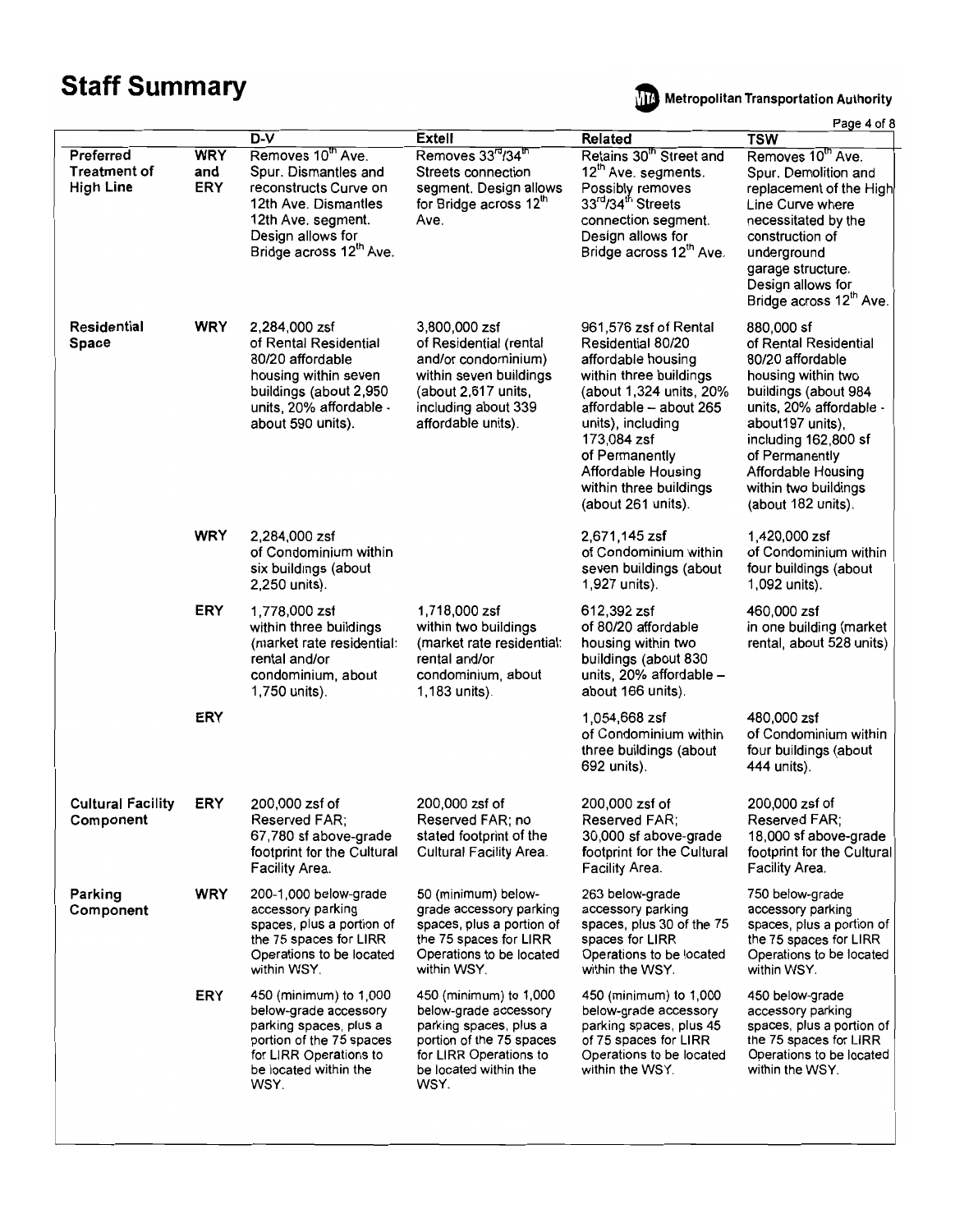The NPV of the combined-yard supplemental proposals were as follows: D-V \$842,000,000; Extell \$1,150,000,000; Related/Goldman \$943,000,000; and TSW \$897,000,000. These figures are again net of proposer-estimated costs for the construction of the LIRR Yards roof structure, including related Force Account, which estimated costs had been adjusted by these proposers after further consultations with LIRR staff.

Following receipt and review of the supplemental submissions. MTA met with each of the proposer teams. In these subsequent discussions, Related/Goldman revealed that it was not in a position to go forward with pursuing an ERY proposal at that time because of the unexpected withdrawal of its proposed anchor commercial tenant. Related/Goldman requested that its single-yard WRY proposal continue to be considered. Due to concerns about the difficulty of coordinating construction plans and activities of different developers at each of the yards, and the potential impacts of less coordinated construction on railroad operations, Related/Goldman's single-yard proposal was suspended from active consideration while discussions proceeded with those remaining proposers offering to develop both of the Yards.

Extell, in its response to the supplemental proposals solicitation, continued to deviate from the Hudson Yard Uniform Tax Exemption Policy ("UTEP"), pricing its proposals based upon an assumed level of property taxation well below that provided for by existing tax abatement policies. During on-going discussions. Extell revised its position in part, but continued to rely upon major deviations from UTEP and other tax policies. As a result, its proposal was no longer considered competitive.

Discussions proceeded with Durst-Vornado and TSW. During the discussions with these two proposers, both substantially improved their offers. Thereafter, TSW and D-V were requested to provide their final offers. They were directed to focus principally on financial return to the MTA, expressed as net present value, and project completion certainty. Both proposers were advised that targeted 'deal terms' negotiations would commence with the proposer making the most responsive final offer.

TSW markedly increased its financial offer, reaching a NPV of \$1,004,000,000 (which amount, if calculated taking into account land residual value in the pricing of purchase options, would increase to \$1,054,000,000). Additional negotiations with D-V resulted in it increasing its financial offer to an NPV of \$892,200,000, still far below the NPV represented by TSW's proposal. At that point, D-V was advised that its offer was not competitive and was encouraged to increase its offer prior to the MTA's determination to move to detailed deal negotiations with a single proposer. D-V did not increase its offer at that time. The MTA then advanced to more detailed negotiations with TSW in recognition of its superior final offer. (After MTA had requested and received what were "final" offers, and after MTA had, on that basis, proceeded with and made substantial progress in fleshing out deal terms with TSW, D-V advised MTA that it wished to raise its offer further, eventually describing an offer that MTA calculated was approximately \$970 million in NPV. This was still less than the NPV that had been proposed by TSW in its responsive final offer.)

#### **SUBSEQUENT DEVELOPMENTS**

The March 26, 2008 Selection Committee Recommendation.

On March 26, 2008, the Selection Committee unanimously agreed that TSW should be recommended for conditional designation as developer for both the ERY and WRY. At that time TSW offered the best overall combination of total financial return, certainty of return, railroad operational compatibility, and development experience. TSW's proposals offered MTA a NPV calculated at \$1,004,000,000 (or \$1,054,000,000 with the inclusion of the residual value), which was the highest of the proposers at that time. Moreover, after intensive negotiations on multiple deal points, MTA was able substantially to enhance the financial certainty features of TSW's proposal. See Attachments A and B to the Staff Summary of March 26, 2008, which summarized major transaction points for TSW's WRY and ERY proposals, as negotiated.

With respect to the scope and scale of impacts on LIRR operations and services, confidence was attained in the course of construction agreement negotiations that TSW would design and construct its project in a manner that would minimize the impact on the LIRR and ensure the ongoing viability of LIRR operations in the WSY. See Attachment C to the Staff Summary of March 26, 2008, outlining principal terms that TSW had agreed would be incorporated into the construction agreement.

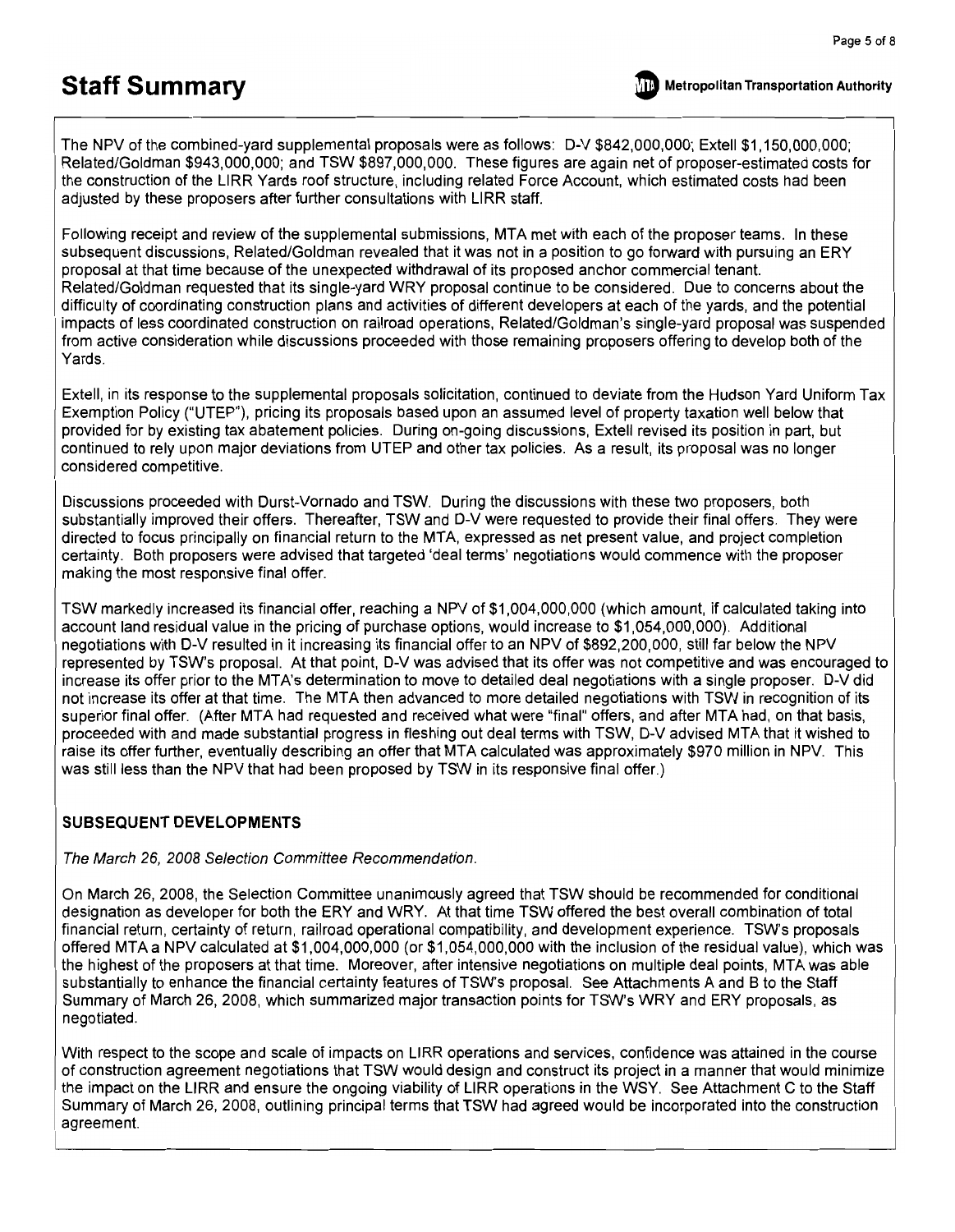

The Board Authorization of March 26, 2008 and Ensuing CDL Negotiations with TSW

At the March 26, 2008 meeting of the MTA Board, the Board accepted the Selection Committee's recommendation and adopted resolutions that, among other things, authorized MTA's Chief Executive Officer to execute Conditional Designation Letters ("CDLs") with TSW for the ERY and WRY, provided CDLs could be negotiated by MTA staff to a final form that was satisfactory to MTA and that substantially conformed to the proposed deal terms outlined in the March 26. 2008 staff summary.

Negotiations thereafter proceeded with TSW with the goal of finalizing the CDLs for execution. On April 30, 2008, after over a month of further negotiations, MTA determined that the CDL for the WRY was satisfactory and substantially conformed to the proposed deal terms authorized at the March Board meeting. The WRY CDL was then signed by the parties and held in escrow, together with a check from TSW in the amount of \$11,000,000 (representing \$6,000,000 in participation fees and a \$5,000,000 deposit into an expenses reimbursement fund), in anticipation of finalizing the ERY CDL terms within seven days. Under the terms of the escrow agreement, the release from escrow of the WRY CDL and the \$11,000,000 check was made conditional upon the parties coming to final acceptable terms for the ERY CDL as well as upon the satisfactory conclusion of discussions between TSW and the City of New York concerning various matters relating to Hudson Yards redevelopment.

Despite intensive negotiations, MTA and TSW were unable to agree to terms with respect to the ERY CDL that were consistent with the deal terms outlined in the March 26, 2008 staff summary and on May 13, 2008 TSW informed MTA that it was withdrawing its development proposals for the WRY and ERY.

MTA Staff's Renewed Discussions with the Remaining Proposers.

At the time of TSW's withdrawal, MTA publicly announced that it would be resuming discussions with the other proposers in an effort to obtain acceptable terms for development transactions for the ERY and WRY. MTA quickly received expressions of interest from all three of the remaining proposers that had participated in the Supplemental Proposal process.

Related/Goldman, as noted above, had in March 2008 indicated to MTA that it was not in a position at that time to go forward with pursuing an ERY proposal. Related/Goldman now advised MTA that it desired to conclude development transactions for both the ERY and WRY and that it would be willing to consider as a basis for the transaction the deal terms that MTA had negotiated at length with TSW. To that end, Related/Goldman asked to be provided with the detailed CDLs which had not been fully executed by TSW.

Extell Development Corp., as noted above, had previously submitted proposals with high land valuations, but which were based upon assumed real property tax levels well below those provided for by existing tax abatement policies, meaning that the value of its proposals to MTA would decline substantially in the event Extell did not obtain such favorable levels of tax abatement from the taxing authorities. Extell now indicated that it wished to reformulate its proposals to remove this highly problematic feature, assuming that it could reach an appropriate understanding with the City of New York with respect to real property taxation matters.

D-V also contacted the MTA to express an interest in both yards. Subsequently D-V stated that it wished to re-enter substantive discussions with MTA only if MTA would agree to negotiate exclusively with D-V in an effort to reach a final deal, meaning that the MTA would not be permitted to speak to other proposers about deal terms during such proposed exclusive period nor consider any offers from the other proposers in the event that a tentative agreement with D-V was reached. D-V also indicated that it did not want to recommence negotiations based on the TSW deal structure, but rather on the basis of the deal framework and terms that D-V had last discussed with the MTA in late March, and which had not been the subject of detailed negotiations between D-V and MTA. Finally, D-V did not confirm that its financial offer would remain at or above the level that had been reached when those discussions had left off in March.

MTA, in an effort to move the process forward to a prompt conclusion, provided copies of the CDLs – in the form that had been achieved through negotiations with TSW – to the three proposers, subject to a confidentiality agreement. Because MTA was not willing to limit competition by entering into exclusive negotiations with D-V on the terms described above, MTA staff resumed substantive discussions with the other two proposers.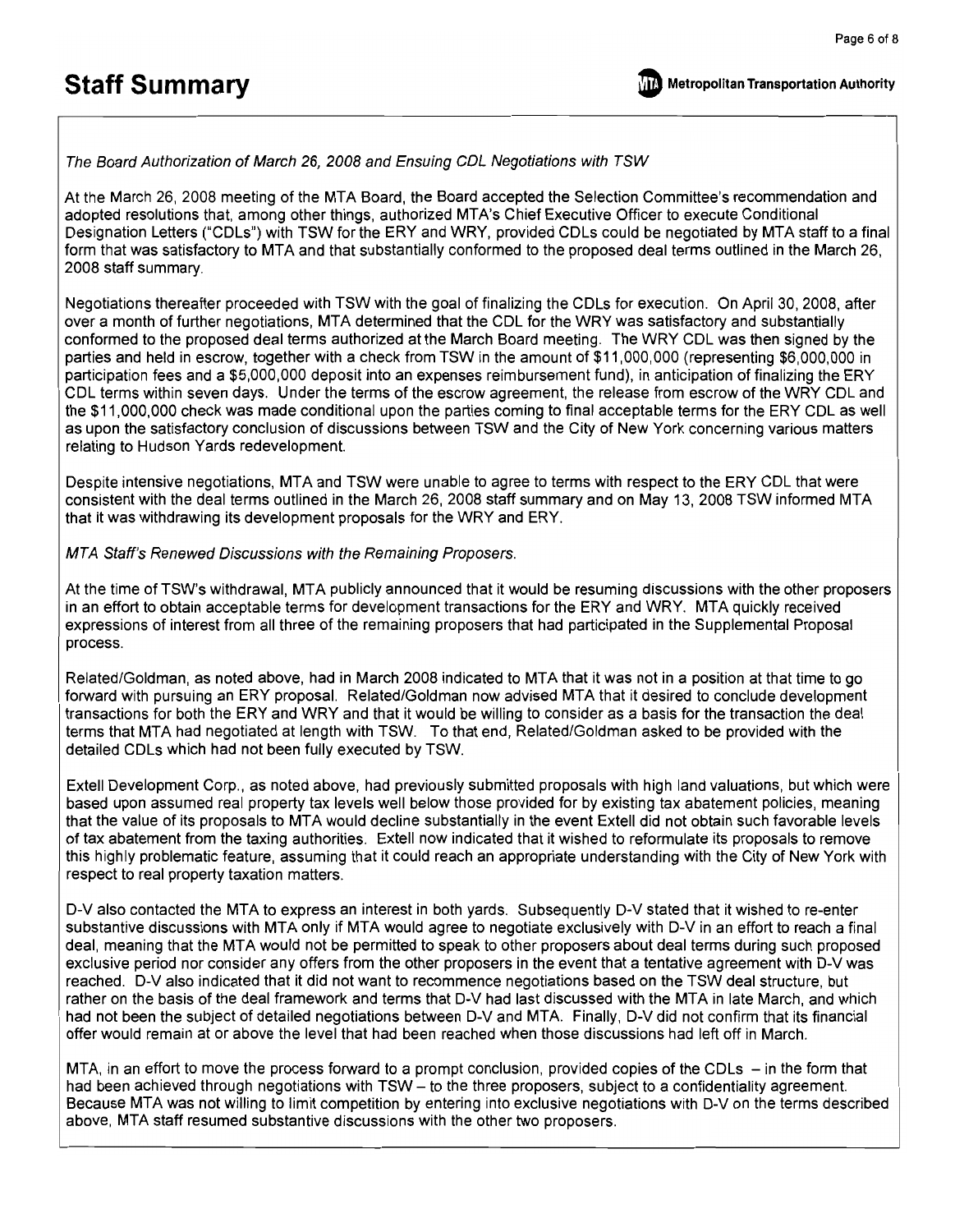

**Metropolitan Transportation Authority** 

Extell initiated discussions with the City to address tax abatement issues that affected the framework of its proposal. Based upon progress it reported in those discussions, Extell indicated to MTA that it would be in a position to reformulate its proposals so that Extell, rather than MTA, assumed any risk arising from Extell obtaining a less favorable tax abatement treatment than it was seeking. Extell also communicated that MTA could anticipate revised offers with a combined NPV of at least \$900 million. Extell further indicated that although it was willing to negotiate using the TSW CDLs as a starting point, it was not willing to bind itself to the terms set forth in those documents.

After Related/Goldman had reviewed the relevant documents, they agreed to conclude a deal with the MTA by executing CDLs in substantially the form that had been negotiated with TSW at a combined NPV of \$1.000 billion dollars. Further discussions over the May 17 and 18 weekend culminated in Related/Goldman agreeing to increase its proposal such that the financial value to MTA increased to a NPV of \$1.054 billion, an amount equal to the value of the Boardauthorized TSW transactions (incorporating the residual values in both calculations), subject to Related/Goldman's right to opt to delay base rent payments for up to an additional two years with respect to parcels upon which no building construction had begun within the original abatement period. Exercise of the extension of the abatement period by up to two years on such undeveloped parcels would only be permitted if (i) the Developer paid increased future rent in an amount that would result in MTA recouping one-half of the NPV of the delayed rent and (ii) the Developer increased its default payment quarantee by the full amount of the delayed rent such that MTA would recoup the full amount of the delayed rent in the event that Developer defaulted under the lease prior to construction start. The maximum anticipated impact of this abatement extension provision upon the NPV to the MTA (that is, under a scenario where no building had been commenced on any parcel on the WRY and the ERY and the abatement extension was for a full two year period) is approximately \$43 million, i.e., a reduction of the total NPV to the MTA from an estimated \$1.054 billion to an estimated \$1.011 billion.

#### SELECTION COMMITTEE RECOMMENDATION

On Sunday, May 18, 2008 the West Side Yards Selection Committee convened and unanimously agreed that the Selection Committee recommend that the MTA Board authorize the conditional designation of the Related/Goldman joint venture for the development of the WRY and ERY. Notable features of the Related/Goldman proposals that support this recommended outcome include the following:

- The economics of Related/Goldman 's proposals substantially conform to the favorable financial terms that the Board approved at its March meeting for a TSW transaction. The only material difference between the TSW and the Related/Goldman financial proposals is the potential for an additional two year abatement extension in the Related/Goldman transaction which, in the worst case as described above, could cause the NPV of the Related/Goldman transaction to be reduced from \$1.054 billion to \$1.011 billion were unfavorable economic conditions to result in the Developer not commencing building construction on any parcel within the first five years of the ERY lease, or the first four years of the WRY lease.
- The Related/Goldman development entities have signed CDLs (which embody the terms set forth in Attachments A and B hereto, which attachments are identical to Attachments A and B to the March 26, 2008 TSW staff summary except for the inclusion of the option for an additional two year abatement described above, and in Attachment C to the March 26, 2008 TSW staff summary) that are being held in escrow and will become effective upon MTA Board approval. Related/Goldman has also deposited an \$11 million check that will be cashed upon MTA Board approval (\$6 million of which is for participation fee payments and \$5 million of which is to fund an expenses reimbursement fund). The Selection Committee and MTA staff believe that MTA's interests are best served by consummating this certain transaction now, rather than exposing MTA to the substantial risk of reduced competition and the uncertainty of an acceptable future transaction.
- Related/Goldman agreed to substantially the same construction agreement terms that had been acceptable to LIRR and had been agreed to with TSW with respect to its interactions with the LIRR and the protection of LIRR operations and services.
- The Related/Goldman joint venture offers a compelling combination of development expertise and financial acumen and resources. Related has more than 30 years experience in development, including in mixed-use environments such as the Time Warner Center (developed on land purchased from MTA). Goldman Sachs, as a leading global investment bank, possesses the expertise and resources to provide sound financial structure to an undertaking of this magnitude.
- The Related/Goldman proposals have a higher proportion of residential space relative to commercial space, and offer more affordable (and more permanent affordable) housing on-site at the Hudson Yards than did the TSW proposals, These features may enhance the prospects for favorable zoning outcomes for the WRY ULURP process that are consistent with orderly achievement of a successful WRY closing.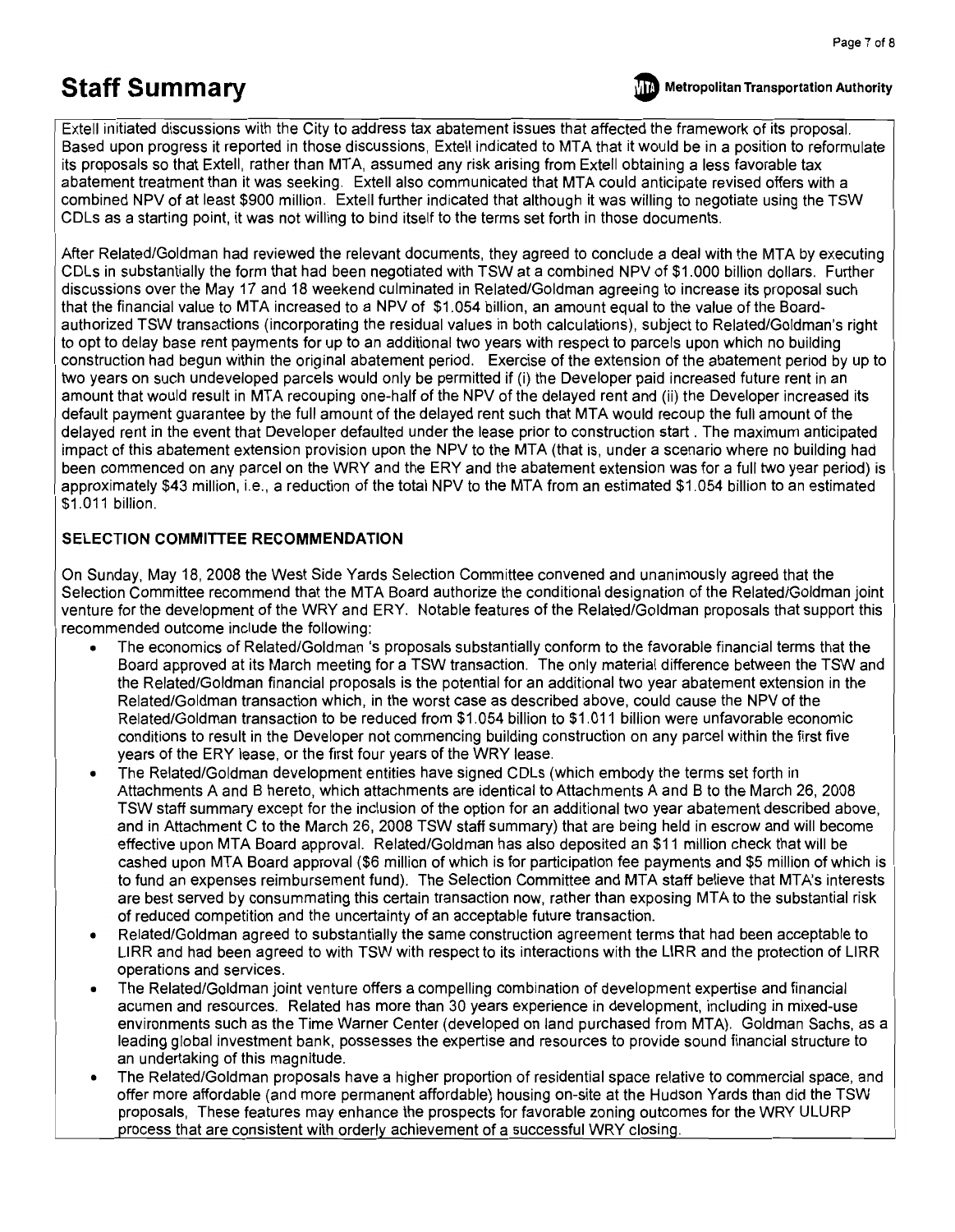

- The Related/Goldman proposals provide for retention of the High Line on both the south and the west, and do not propose removal of the Spur within the ERY, thus reducing the possibility of delays associated with disputes relating to the demolition of portions of the High Line.
- The Related/Goldman plan proposes LEED certification by the U.S. Green Building Council, as a LEED Neighborhood Development rated district, representing a significant commitment to green development in the United States.

In conclusion, it is recommended that the Boards of MTA, LIRR and TBTA adopt the attached resolutions which, among other things, authorize:

1. The MTA Chief Executive Officer to execute Conditional Designation Letters with Related/Goldman as the conditionally designated developer, for an exclusive period of 165 days, for the proposed disposition of certain developable property rights in the Eastern and Western Rail Yards.

2. The MTA Chief Executive to enter into Contracts and other project documents with Related/Goldman as may be negotiated pursuant to the Conditional Designation Letters.

3. The MTA to serve as Co-Lead Agency with the New York City Planning Commission ("CPC") for the environmental review of the proposed mixed-use development over the Western Rail Yard and associated actions pursuant to applicable State and local environmental laws and regulations.

4. The TBTA to convey its property interests in the WSY to the MTA prior to the Closing of the proposed transactions.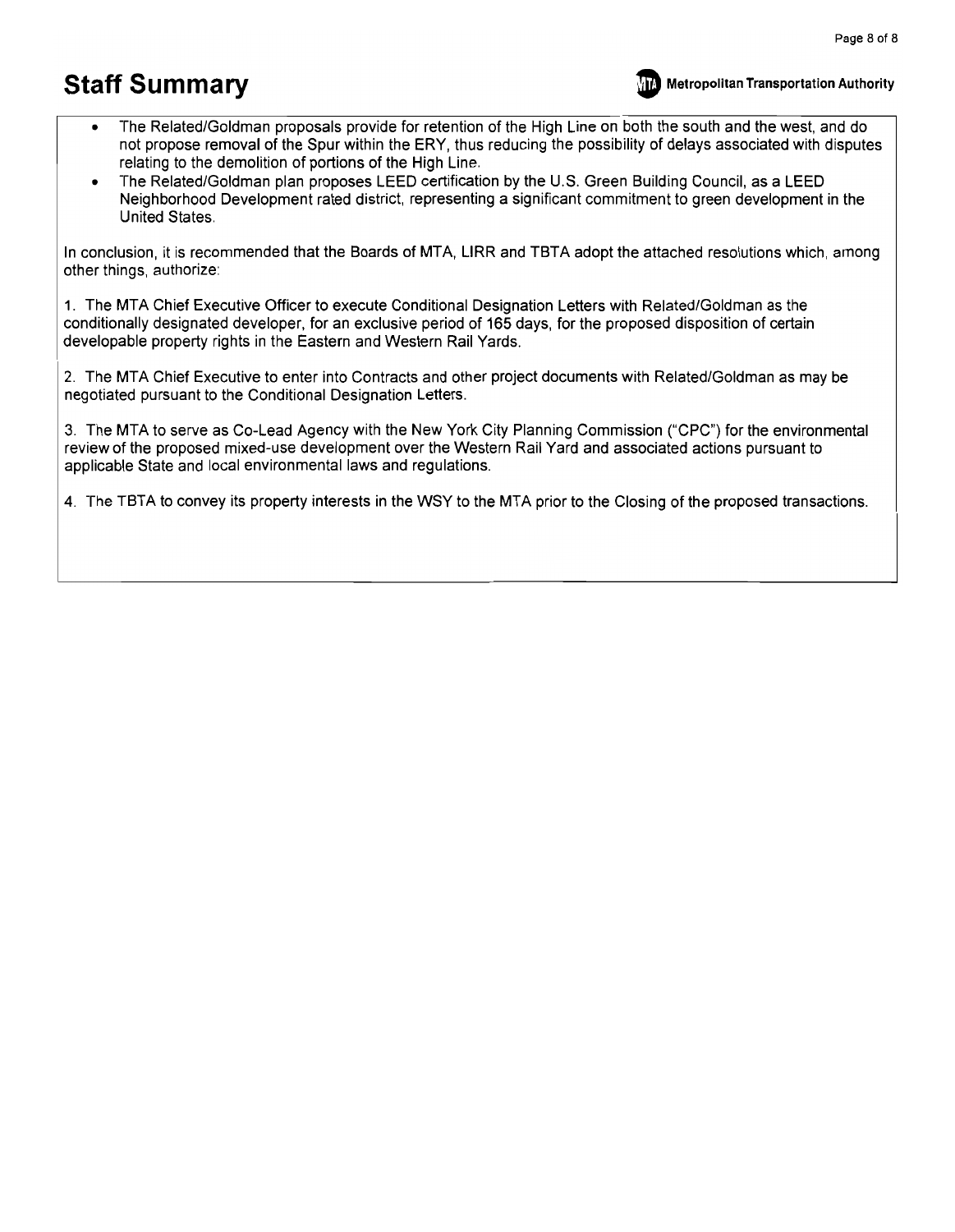## **RESOLUTION**

### **BOARDS OF THE** METROPOLITAN TRANSPORTATION AUTHORITY LONG ISLAND RAIL ROAD TRIBOROUGH BRIDGE AND TUNNEL AUTHORITY

WHEREAS, Metropolitan Transportation Authority ("MTA") owns Lot 50 in Block 702 (the "MPB Lot"), which is located on the north side of West 30<sup>th</sup> Street between 10<sup>th</sup> and 11<sup>th</sup> Avenues in Manhattan; and

WHEREAS, Triborough Bridge and Tunnel Authority ("TBTA") owns the remainder of the real property on the West Side of Manhattan generally bounded on the north by West 33<sup>rd</sup> Street, on the east by 10<sup>th</sup> Avenue, on the south by West 30<sup>th</sup> Street and on the west by 12<sup>th</sup> Avenue, including rights to occupy the portion of such property under 11<sup>th</sup> Avenue (the "TBTA Property", and together with the MPB Lot, the "Rail Yards"), which Rail Yards comprise (i) that portion located to the east of 11<sup>th</sup> Avenue (the "Eastern Rail Yard" or "ERY") and (ii) that portion located to the west of 11<sup>th</sup> Avenue (the "Western Rail Yard" or "WRY"); and

WHEREAS, TBTA intends to transfer ownership of the TBTA Property to the MTA for a nominal sum, pursuant to Section 553(p) of the Public Authorities Law; and

WHEREAS, the City of New York has taken steps to expand the Manhattan central business district and to promote the economic development interests of the City and State of New York by revitalizing the Far West Side of Manhattan into a mixed-use commercial and residential area by, among other things, rezoning portions of what is known as the Hudson Yards Redevelopment Area and undertaking, in conjunction with the MTA, the extension of the Number 7 subway line west from Times Square (the "Number 7 Line Extension Project"); and

WHEREAS, the MTA and City in September 2006 entered into (a) a memorandum of understanding (the "Rail Yards MOU"), which provided for, among other things, the issuance of Requests for Proposals by the MTA for development of the Eastern Rail Yard and for the Western Rail Yard, with the selection of a developer or developers for such vards to be made by the MTA Board; and  $(b)$  a memorandum of understanding (the "Number 7 Line MOU") for the design, construction and funding of the Number 7 Line Extension Project; and

WHEREAS, on July 11, 2007, MTA and the City entered into a further memorandum of understanding (the "July 11 MOU"), by which the City and MTA, recognizing that the WRY requires re-zoning to accommodate mixed-use development, identified certain actions within the control of the City and MTA to be undertaken to accomplish the City's goals of promoting the orderly development of the Hudson Yards Redevelopment Area in accordance with sound planning objectives and MTA's goals of achieving the maximum revenue from the development of the WRY for application to MTA's capital plans for investment in the New York region's public transportation system while assuring safe, continuous, uninterrupted service by the Long Island Rail Road ("LIRR"); and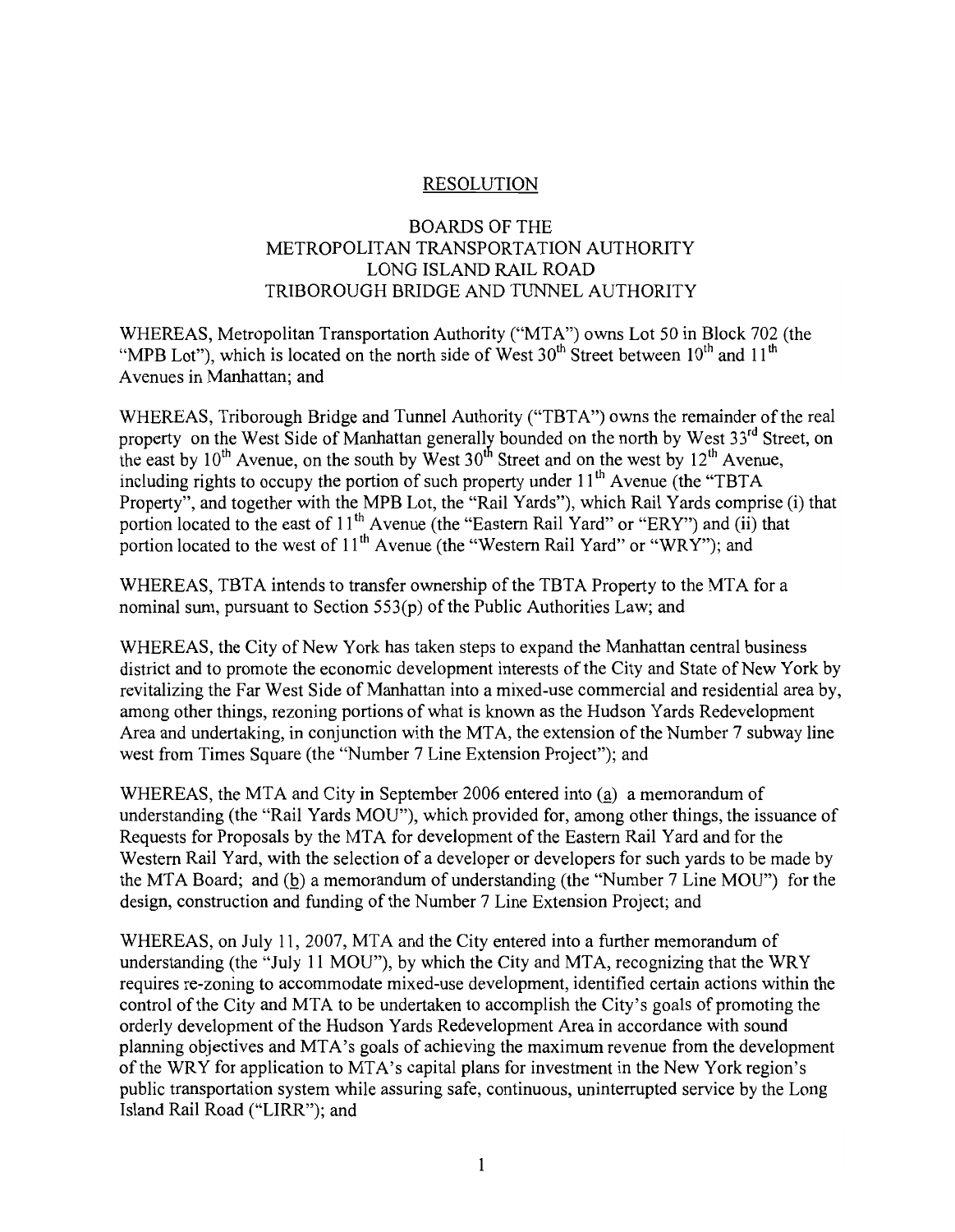WHEREAS, pursuant to the July 11 MOU, the City and MTA set forth a number of shared understandings, including that (i) Design Guidelines for the WRY annexed to the July 11 MOU represented planning and design goals that WRY development should promote and achieve; (ii) an affordable housing commitment by the developer of the WRY would be included in the WRY RFP, requiring developing all rental housing at the WRY as "80/20" housing (subject to allocation of sufficient tax-exempt bond cap or other equivalent low-cost financing to the developer and the availability of such other incentives as generally available for development of 80/20 housing in the City of New York); (iii) the City would support in the WRY rezoning a density bonus in an effort to foster the creation of permanently affordable low income housing on-site and the City would additionally contribute \$40 million to construct or otherwise create new affordable housing off-site of the WRY, including at a possible site (the "48/10 Site") owned by the City at  $48^{\text{th}}$  Street and  $10^{\text{th}}$  Avenue, to complement the on-site affordable housing commitment; (iv) in the event the City wished to construct off-site affordable housing using such capital funds at a site (the "54/9 Site") at  $54<sup>th</sup>$  Street and 9<sup>th</sup> Avenue (which is owned in fee by the City but subject to NYCT leasehold control), authorization of the Board would be sought to make such site available to the City for such project (subject to the right of NYCT to maintain occupancy of a portion of the premises for operations) at the time MTA was closing the sale or lease of the WRY for development based upon a re-zoning complying with the Design Guidelines; (v) a WRY School Floor Area bonus should be included in the WRY rezoning, subject to the creation of which bonus the WRY RFP would require a WRY developer to reserve a location for a school, to be built and paid for by the City; (vi) the City would fund and perform in a timely manner a re-profiling of  $33^{rd}$  Street west of  $11^{th}$  Avenue to provide better site access at WRY; (vii) the City would make water and sewer available in the streets adjacent to the WRY, at City expense, in sufficient capacities and on a timely basis to service the development on the WRY contemplated by the Design Guidelines; and (viii) the City would pay the annual operations and maintenance costs of the linear open space located on the High Line structure along West 30<sup>th</sup> Street; and

WHEREAS, the MTA and New York City Planning Commission ("CPC") propose to serve as Co-Lead Agencies for the environmental review of the proposed mixed-use development over the WRY, pursuant to the State Environmental Quality Review Act ("SEQRA") and, in the case of CPC, the New York City Environmental Quality Review ("CEQR"); and

WHEREAS, the actions to be analyzed in such review (collectively, the "Proposed Action") include (1) the lease and/or sale of the air space and related real property interests over the WRY by MTA to an entity selected by MTA through a competitive process to carry out such mixeduse development; (2) the rezoning by the City of the WRY pursuant to the Uniform Land Use Review Procedure; (3) the establishment of new legal grades in West 33<sup>rd</sup> Street between 11<sup>th</sup> and  $12<sup>th</sup>$  Avenues to facilitate a proposed platform over the WRY; (4) the construction of a PS/IS school above the WRY; (5) the associated disposition of the  $54/9$  Site and the  $48/10$  Site for the development of affordable housing at such sites; and (6) such other zoning map changes, text amendments, off-site improvements, development rights transfers, and other agency actions as may be necessary or appropriate to facilitate such mixed-use development and to implement any necessary mitigation measures; and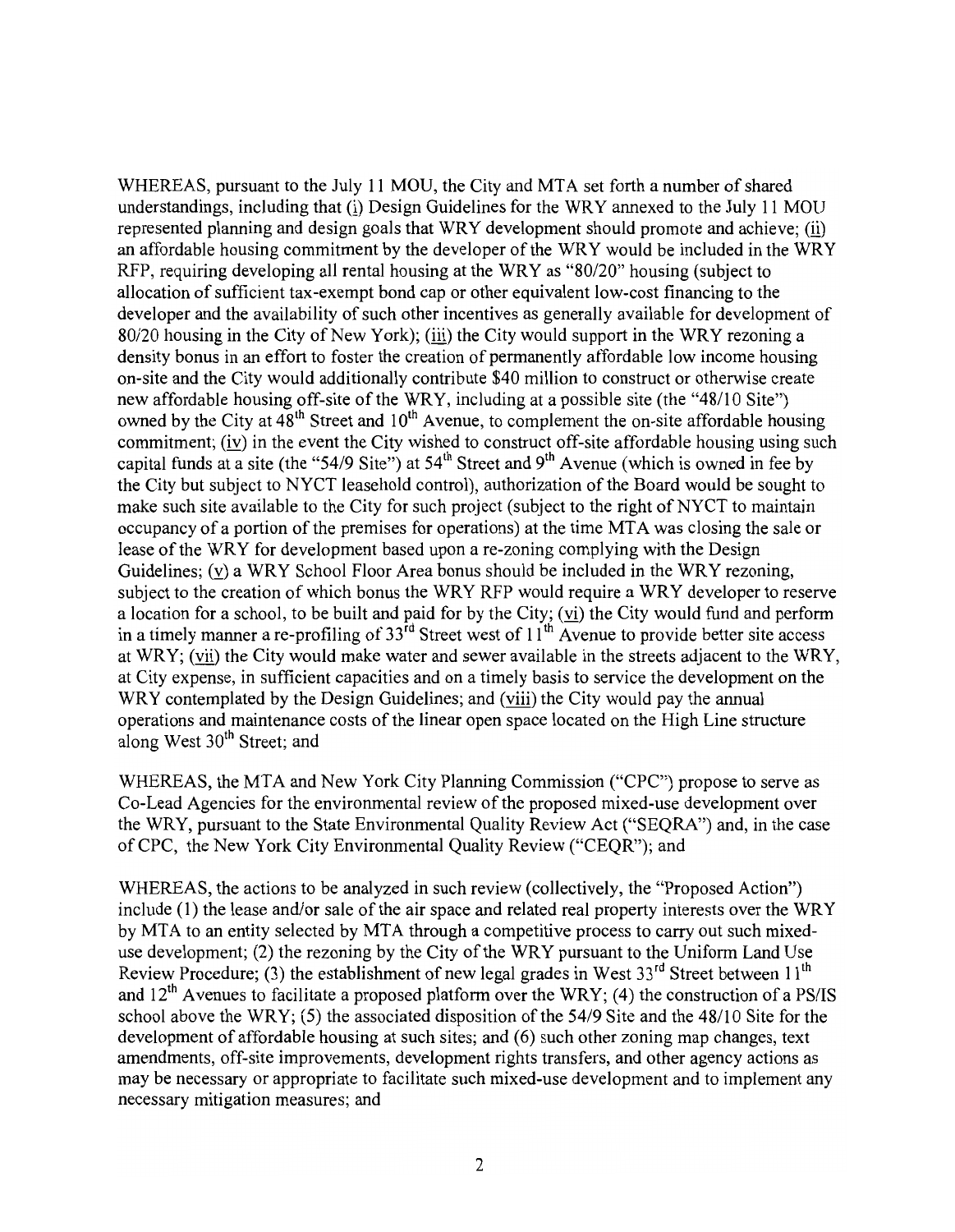WHEREAS, in view of the size and scope of the Proposed Action, MTA staff has determined that the Proposed Action might result in one or more significant environmental impacts, and accordingly recommends that MTA cooperate with the CPC in issuing a positive declaration. undertaking scoping, and preparing a draft and a final environmental impact statement for the Proposed Action;

WHEREAS, on July 11, 2007, MTA issued and thereafter publicly advertised a Request for Proposals (the "WRY RFP") for mixed-use development of the WRY, inviting proposals for dispositions in the form of either a sale, or up to a 99-year lease, of the developable WRY property rights; and

WHEREAS, on October 11, 2007, MTA received submissions from five proposers in response to the WRY RFP, including Extell Development Company ("Extell"); Brookfield Properties Developer LLC ("Brookfield"); The Related Companies in a partnership with Goldman Sachs ("Related/Goldman"); TS West Side Holding, LLC (c/o Tishman Speyer Properties) ("TSW"); and Hudson Center East LLC and Hudson Center West LLC (a joint venture of The Durst Organization, Inc. and Vornado Realty Trust) ("D-V"); and,

WHEREAS, on January 28, 2008, MTA requested supplemental proposals from the five proposers, and, in such supplemental proposal solicitation, included a draft Conditional Designation Letter ("CDL") to be completed by each of the proposers, which CDL, if later executed by the MTA and a proposer in a mutually acceptable form, would provide a conditionally designated developer an exclusive term (the "Designation Term") to fully negotiate and execute a contract to enter into ground lease and the other documents and agreements needed in connection with the proposed disposition of the developable WRY rights; and

WHEREAS, on February 26, 2008, MTA received supplemental submissions from four of the five above-noted proposers in response to its solicitation; and

WHEREAS, as further described in the staff summary accompanying this resolution, MTA staff, in working groups formed with representatives of Hudson Yards Development Corporation, engaged in detailed review of the October 11, 2007 and February 26, 2008 submissions of the proposers, heard presentations from proposers, conducted discussions and negotiations with the proposers, and reported on relevant aspects of the proposals to the Selection Committee created pursuant to the Rail Yards MOU (the "Selection Committee"); and

WHEREAS, the submissions of the proposers have been summarized to the Board, as set forth in the materials contained in and annexed to the staff summary, and the Selection Committee has recommended that Related/Goldman be conditionally designated by the MTA Board as the Western Rail Yard developer; and

WHEREAS, the fair market value of the WRY development rights in question has been tested and evaluated through a competitive selection process, the methods, terms and conditions of which have permitted full and free competition, involving public advertisement for proposals, the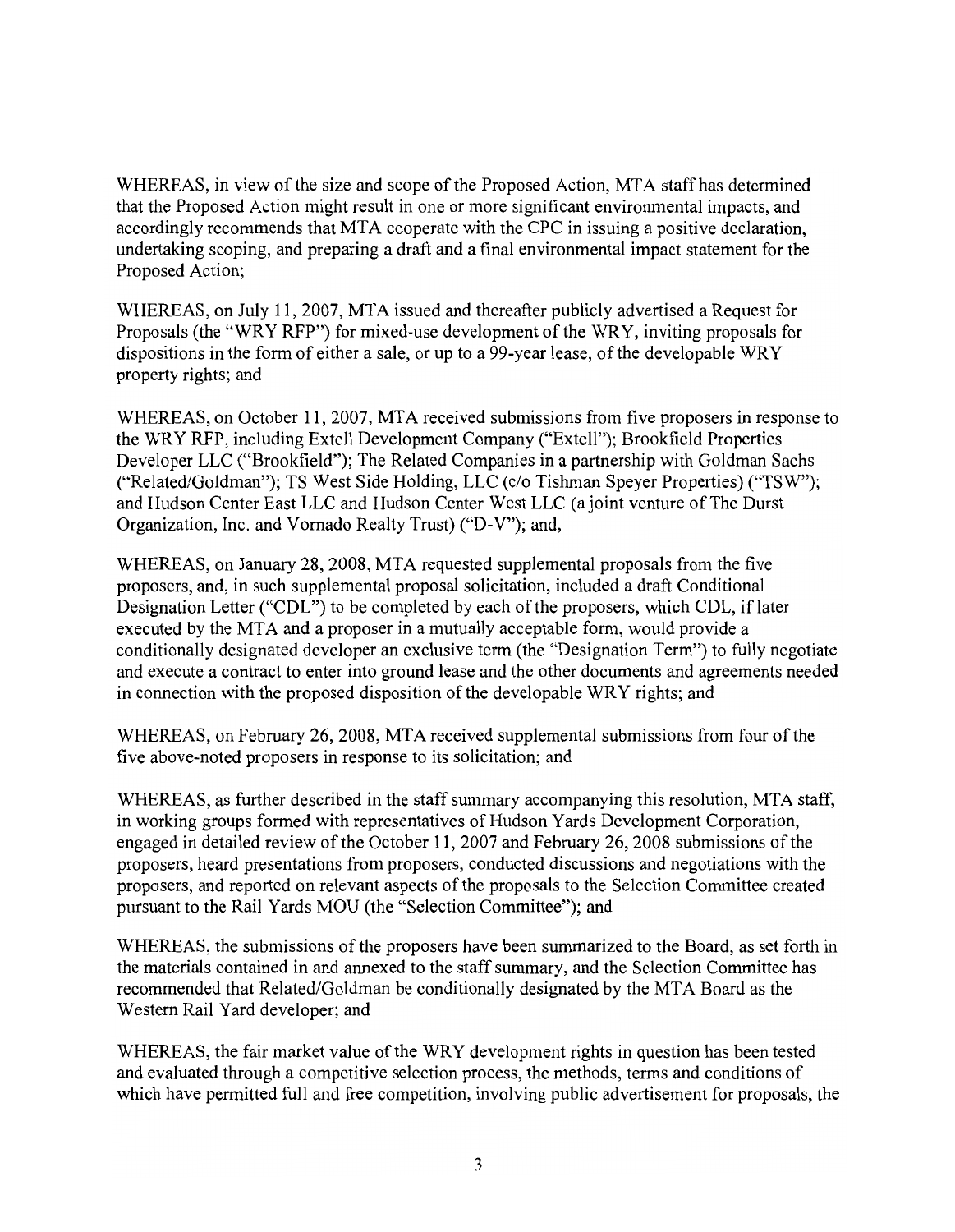receipt of competitive proposals, the conduct of discussions and negotiations with the proposers in order to maximize value, and the presentation of the competitive proposals to the Board by public staff summary; and

WHEREAS, the WRY CDL, upon execution by the MTA and a proposer, will serve to designate the Conditionally Designated Developer as the exclusive party with whom MTA will negotiate the transaction for the WRY during the Designation Term, and will provide that (i) the conditional designation does not create or give rise to any contractual or other legally enforceable rights, obligations or liabilities of any kind on the part of any party, other than for the conditionally designated proposer and MTA to negotiate the transaction in good faith and to carry out their express obligations set forth therein; (ii) if the conditionally designated proposer and MTA cannot in good faith successfully conclude contract negotiations during the Designation Term, either party may choose to terminate the conditional designation without liability for any costs or expenses incurred by the other party in the preparation, clarification, submission or negotiation of the RFP and proposer's response thereto, such CDL, the Contract or any other project document, except for any liabilities incurred under the Temporary Entry Permit that survive such termination and/or amounts reimbursed to MTA, LIRR and other parties under the WRY Expenses Reimbursement Agreement; and (iii) in the event that a Contract is not entered into on or prior to the end of the Designation Term for any reason, as more particularly set forth in the CDL, certain fees shall be retained by MTA, and MTA may choose to negotiate with other proposers or other potential developers, to terminate the selection process or to begin a new selection process for such Yard; and

WHEREAS, the Boards of the MTA, TBTA and LIRR find the proposal of the developer recommended by the Selection Committee for designation to be the most advantageous to the MTA, price and other factors set forth in the WRY RFP having been considered; and

WHEREAS, the Boards of the MTA, TBTA and LIRR further find that the proposed disposition of the WRY property rights is for not less than fair market value and is proposed to be made upon proper terms and conditions, and that an appraisal of the value of such property rights has been made by an independent appraiser as set forth in the accompanying staff summary and included in the record of the transaction; and

WHEREAS, the Boards of the MTA, TBTA and LIRR further find that the disposal of the WRY property rights is intended to further the public welfare and to advance the economic development interests of the MTA by, inter alia, enhancing the ability of MTA to develop and improve commuter transportation and other services related thereto within the metropolitan commuter transportation district and creating substantial sources of revenue to MTA, and that, in addition, the disposal of the property rights in question is intended to advance the economic development interests of the City and State of New York ("State") as well as the interest of MTA in transit-oriented development, by spurring the revitalization of the Hudson Yards Redevelopment Area, which is expected to result in the creation and retention of substantial number of job opportunities and the creation or retention of substantial sources of revenues to the City, State, and MTA; and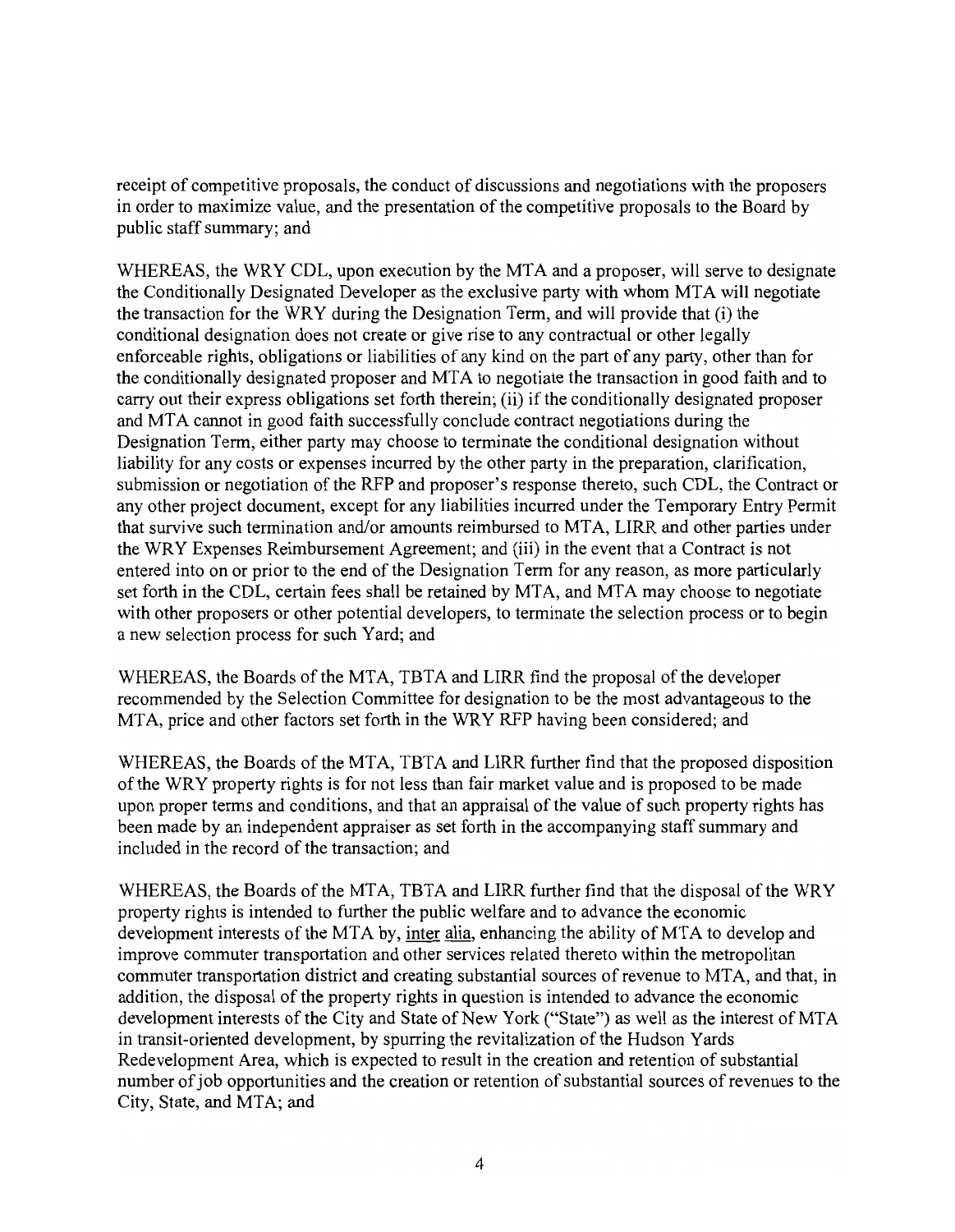WHEREAS, the Boards of the MTA, TBTA and LIRR find that the terms and conditions of the proposed disposition will provide for safe, continuous, and uninterrupted LIRR service, while enhancing the WRY by providing for a roof structure, or platform, over such yard, as well as other improvements to such yard;

NOW THEREFORE, upon the recommendation of MTA's Chairman, Executive Director and Chief Executive Officer, and the Selection Committee, the Boards of the MTA, TBTA and LIRR resolve as follows:

1. The Executive Director and Chief Executive Officer is hereby authorized to execute a Conditional Designation Letter with RG WRY LLC, designating RG WRY LLC as the conditionally designated developer for the proposed disposition of certain developable property rights in the Western Rail Yard.

2. The Executive Director and Chief Executive Officer and his respective designees are hereby authorized to take all necessary or appropriate actions for the MTA to participate as a co-lead agency with the CPC in the environmental review of the Proposed Action and to cooperate with the CPC in carrying out their respective obligations under SEQRA and CEQR, including, without limitation, issuing a positive declaration for the Proposed Action, completing a public scoping process for and preparing a draft and final environmental impact statement with respect to the Proposed Action and publishing all notices and conducting all public meetings and hearings as shall be required in connection with the foregoing.

3. Subject to the foregoing, the Executive Director and Chief Executive Officer and his respective designees are hereby authorized to execute a contract and any other necessary or appropriate agreements, leases, deeds, documents, and other instruments and to take any other necessary or appropriate steps to implement the proposed disposition of certain developable property rights in the Western Rail Yard and the construction of improvements thereon as part of the development thereof, including but not limited to: (i) the transfer of the ownership of the WRY from TBTA to MTA; (ii) effectuation of the terms and conditions of the Conditional Designation Letter, and/or such other terms and conditions as MTA and Developer may negotiate, such terms to be acceptable to the Executive Director and the Chief Executive Officer, and (iii) effectuation of the terms and conditions of the July 11 MOU as pertinent to the WRY; provided, that the contract and other project documents shall provide that such contract and project documents shall not be binding on the MTA unless and until (a) the MTA Board and the CPC shall have completed the environmental review of the Proposed Action in accordance with the requirements of SEQRA and CEQR and (b) on the basis of that review, the MTA Board shall have made written findings concerning the environmental impacts of the Proposed Action in accordance with SEQRA and its implementing regulations, 6 NYCRR, Part 617, and approved the material terms of the contract and the other project documents.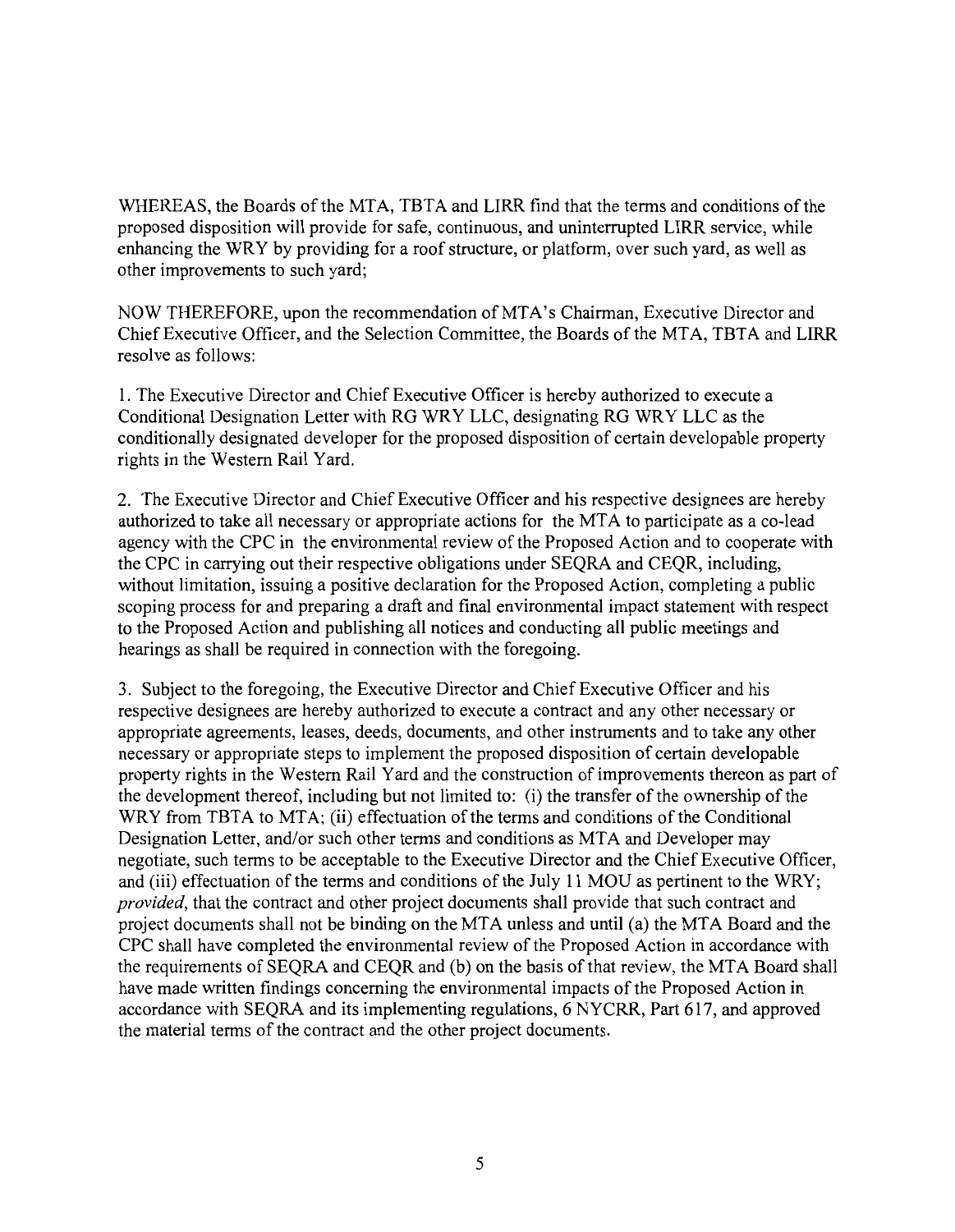4. The Executive Director and Chief Executive Officer and his respective designees are hereby authorized to take any and all actions as may be necessary, desirable or convenient to satisfy applicable legal or regulatory re

Dated: May 22, 2008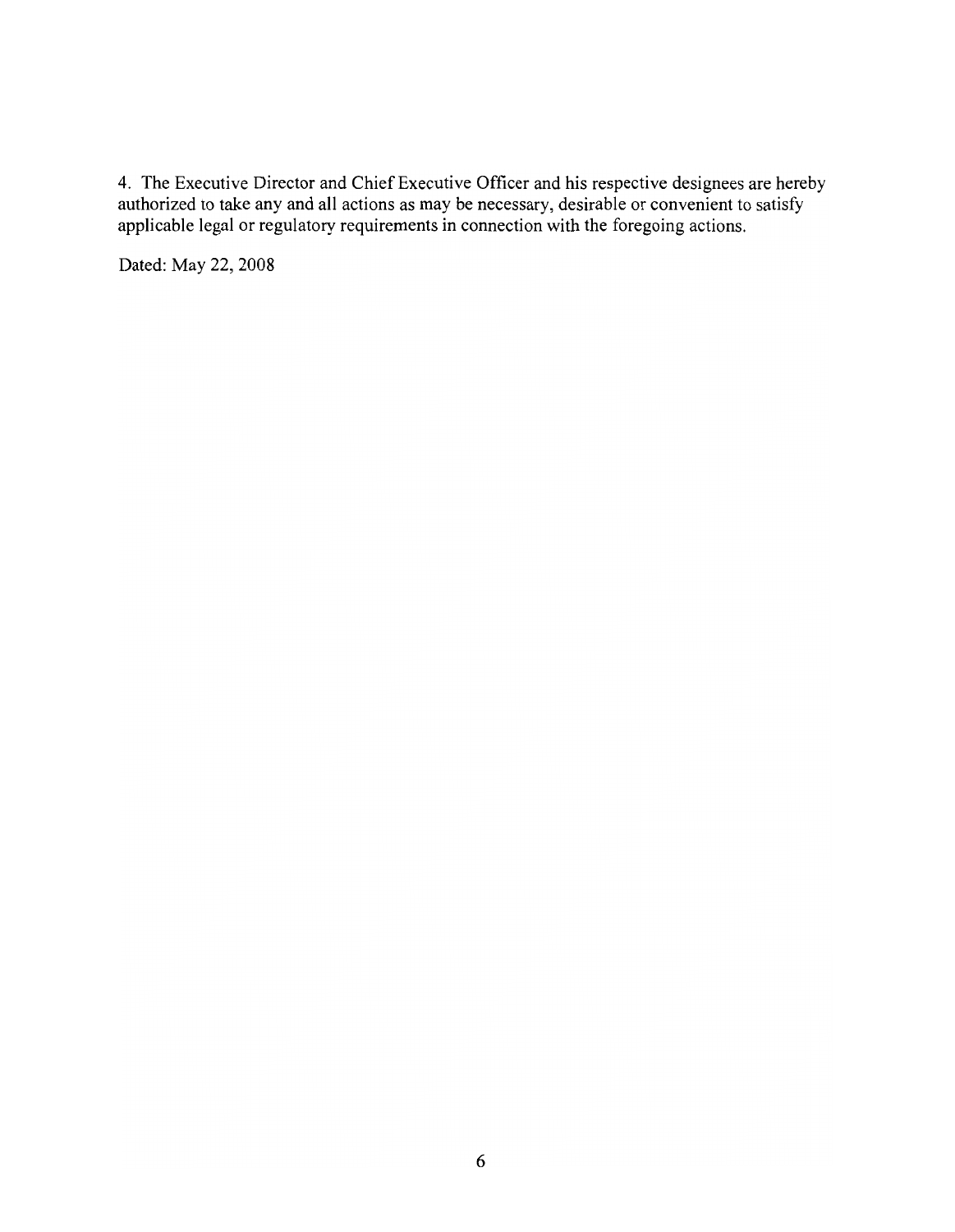### **RESOLUTION**

## **BOARDS OF THE** METROPOLITAN TRANSPORTATION AUTHORITY LONG ISLAND RAIL ROAD and TRIBOROUGH BRIDGE AND TUNNEL AUTHORITY

WHEREAS, Metropolitan Transportation Authority ("MTA") owns Lot 50 in Block 702 (the "MPB Lot"), which is located on the north side of West 30<sup>th</sup> Street between 10<sup>th</sup> and 11<sup>th</sup> Avenues in Manhattan; and

WHEREAS, Triborough Bridge and Tunnel Authority ("TBTA") owns the remainder of the real property on the West Side of Manhattan generally bounded on the north by West 33<sup>rd</sup> Street, on the east by 10<sup>th</sup> Avenue, on the south by West 30<sup>th</sup> Street and on the west by 12<sup>th</sup> Avenue, including rights to occupy the portion of such property under  $11<sup>th</sup>$  Avenue (the "TBTA Property", and together with the MPB Lot, the "Rail Yards"), which Rail Yards comprise (i) that portion located to the east of 11<sup>th</sup> Avenue (the "Eastern Rail Yard" or "ERY") and (ii) that portion located to the west of  $11<sup>th</sup>$  Avenue (the "Western Rail Yard" or "WRY"); and

WHEREAS, TBTA intends to transfer ownership of the TBTA Property to the MTA for a nominal sum, pursuant to Section 553(p) of the Public Authorities Law; and

WHEREAS, the City of New York has taken steps to expand the Manhattan central business district and to promote the economic development interests of the City and State of New York by revitalizing the Far West Side of Manhattan into a mixed-use commercial and residential area by, among other things, rezoning portions of what is known as the Hudson Yards Redevelopment Area and undertaking, in conjunction with the MTA, the extension of the Number 7 subway line west from Times Square (the "Number 7 Line Extension Project"); and

WHEREAS, the MTA and City in September 2006 entered into (a) a memorandum of understanding (the "Rail Yards MOU"), which provided for, among other things, the issuance of Requests for Proposals by the MTA for development of the Eastern Rail Yard and for the Western Rail Yard, with the selection of a developer or developers for such yards to be made by the MTA Board; and (b) a memorandum of understanding (the "Number 7 Line MOU") for the design, construction and funding of the Number 7 Line Extension Project; and

WHEREAS, on July 11, 2007, MTA issued and thereafter publicly advertised a Request for Proposals for development proposals for the ERY (the "ERY RFP"), which is currently zoned as set forth in the Special Hudson Yards District zoning to accommodate large-scale mixed use development, which RFP invited proposals for dispositions in the form of either a sale, or up to a 99-year lease, of the developable property rights; and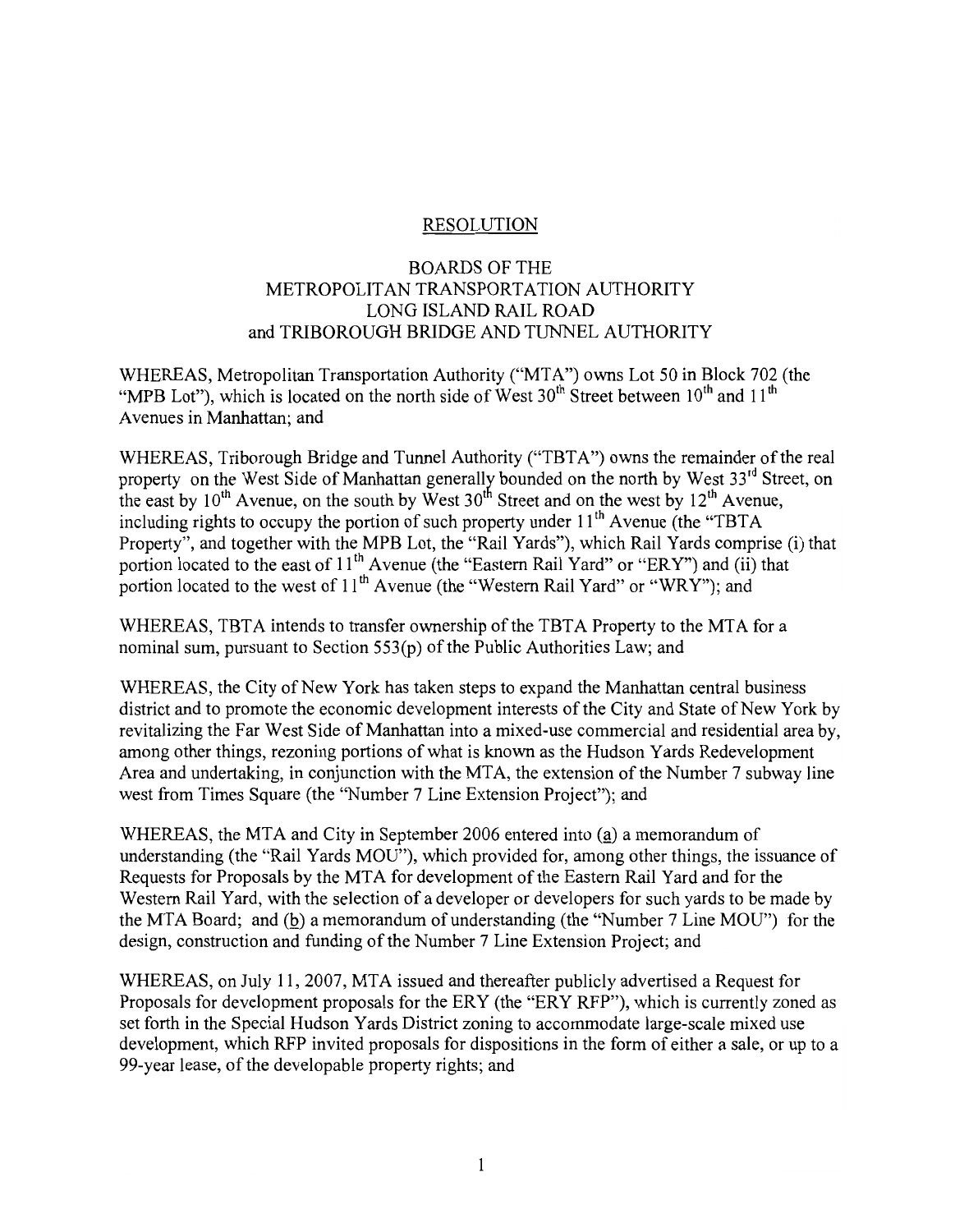WHEREAS, on July 11, 2007, MTA and the City entered into a further memorandum of understanding (the "July 11 MOU"), by which the City and MTA recognized that certain actions within the control of the City and MTA should be undertaken to accomplish the City's goals of promoting the orderly development of the Hudson Yards Redevelopment Area in accordance with sound planning objectives and MTA's goals of achieving the maximum revenue from the development of the ERY for application to MTA's capital plans for investment in the New York region's public transportation system while assuring safe, continuous, uninterrupted service by the Long Island Rail Road ("LIRR"); and

WHEREAS, pursuant to the July 11 MOU, the City has agreed, among other things, to make water and sewer available in the streets adjacent to the ERY, at City expense, in sufficient capacities and on a timely basis to service the development on the ERY contemplated by the ERY zoning, to fund and perform in a timely manner a re-profiling of 33<sup>rd</sup> Street east of 11<sup>th</sup> Avenue to provide better site access at ERY, and to pay the annual operations and maintenance costs of the linear open space located on the High Line structure along West 30<sup>th</sup> Street, and the MTA agreed, inter alia, to require ERY developers to reserve space in the ERY for use as a cultural facility, in consideration for which reservation of space the City has agreed to pay the MTA the sum of \$15,000,000 at the time of closing by the MTA of the sale or lease of the ERY; and

WHEREAS, on October 11, 2007, MTA received submissions from five proposers in response to the ERY RFP, including Extell Development Company ("Extell"); Brookfield Properties Developer LLC ("Brookfield"); The Related Companies in a partnership with Goldman Sachs ("Related/Goldman"); TS West Side Holding, LLC (c/o Tishman Speyer Properties) ("TSW"); and Hudson Center East LLC and Hudson Center West LLC (a joint venture of The Durst Organization, Inc. and Vornado Realty Trust) ("D-V"); and

WHEREAS, on January 28, 2008, MTA requested supplemental proposals from the five proposers, and, in such supplemental proposal solicitation, included a draft Conditional Designation Letter ("CDL") to be completed by each of the proposers, which CDL, if later executed by the MTA and a proposer in a mutually acceptable form, would provide a conditionally designated developer an exclusive term (the "Designation Term") to fully negotiate and execute a contract to enter into ground lease and the other documents and agreements needed in connection with the proposed disposition of the developable ERY rights; and

WHEREAS, on February 26, 2008, MTA received supplemental submissions from four of the five above-noted proposers in response to its solicitation; and

WHEREAS, as further described in the staff summary accompanying this resolution, MTA staff, in working groups formed with representatives of Hudson Yards Development Corporation, engaged in detailed review of the October 11, 2007 and February 26, 2008 submissions of the proposers, heard presentations from proposers, conducted discussions and negotiations with the proposers, and reported on relevant aspects of the proposals to the Selection Committee created pursuant to the Rail Yards MOU (the "Selection Committee"); and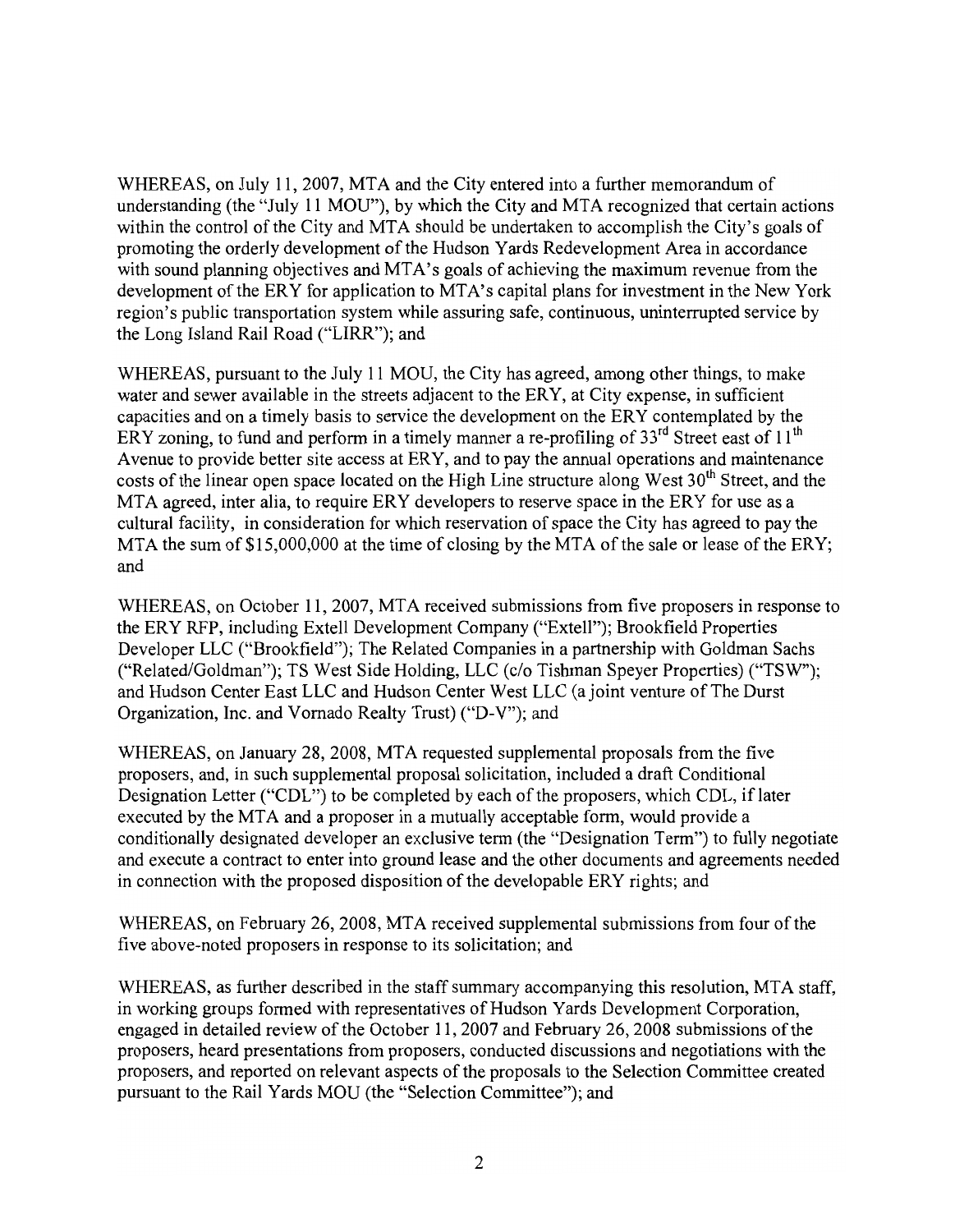WHEREAS, the submissions of the proposers have been summarized to the Board, as set forth in the materials contained within and annexed to the staff summary, and the Selection Committee has recommended the MTA Board authorize the MTA to conditionally designate Related/Goldman as the Eastern Rail Yard developer; and

WHEREAS, the fair market value of the ERY development rights in question has been tested and evaluated through a competitive selection process, the methods, terms and conditions of which have permitted full and free competition, involving public advertisement for proposals, the receipt of competitive proposals, the conduct of discussions and negotiations with the proposers in order to maximize value, and the presentation of the competitive proposals to the Board by public staff summary; and

WHEREAS, the ERY CDL, upon execution by the MTA and a proposer, will serve to designate the conditionally designated developer as the exclusive party with whom MTA will negotiate the transaction for the ERY during the Designation Term, and will provide that (i) the conditional designation does not create or give rise to any contractual or other legally enforceable rights, obligations or liabilities of any kind on the part of any party, other than for the conditionally designated proposer and MTA to negotiate the transaction in good faith and to carry out their express obligations set forth therein; (ii) if the conditionally designated proposer and MTA cannot in good faith successfully conclude contract negotiations during the Designation Term, either party may choose to terminate the conditional designation without liability for any costs or expenses incurred by the other party in the preparation, clarification, submission or negotiation of the RFP and proposer's response thereto, such CDL, the contract or any other project document, except for any liabilities incurred under the Temporary Entry Permit that survive such termination and/or amounts reimbursed to MTA, LIRR and other parties under the ERY Expenses Reimbursement Agreement; and (iii) in the event that a contract is not entered into on or prior to the end of the Designation Term for any reason, (a) as more particularly set forth in the CDL, certain fees shall be retained by MTA, and (b) MTA may choose to negotiate with other proposers or other potential developers, to terminate the selection process or to begin a new selection process for such Yard; and

WHEREAS, the Boards of the MTA, TBTA and LIRR find the proposal of the developer recommended by the Selection Committee for designation to be the most advantageous to the MTA, price and other factors set forth in the ERY RFP having been considered; and

WHEREAS, the Boards of the MTA, TBTA and LIRR further find that the proposed disposition of the ERY property rights is for not less than fair market value and is proposed to be made upon proper terms and conditions, and that an appraisal of the value of such property rights has been made by an independent appraiser as set forth in the accompanying staff summary and included in the record of the transaction; and

WHEREAS, the Boards of the MTA, TBTA and LIRR further find that the disposal of the ERY property rights is intended to further the public welfare and to advance the interests of the MTA by, inter alia, enhancing the ability of MTA to develop and improve commuter transportation and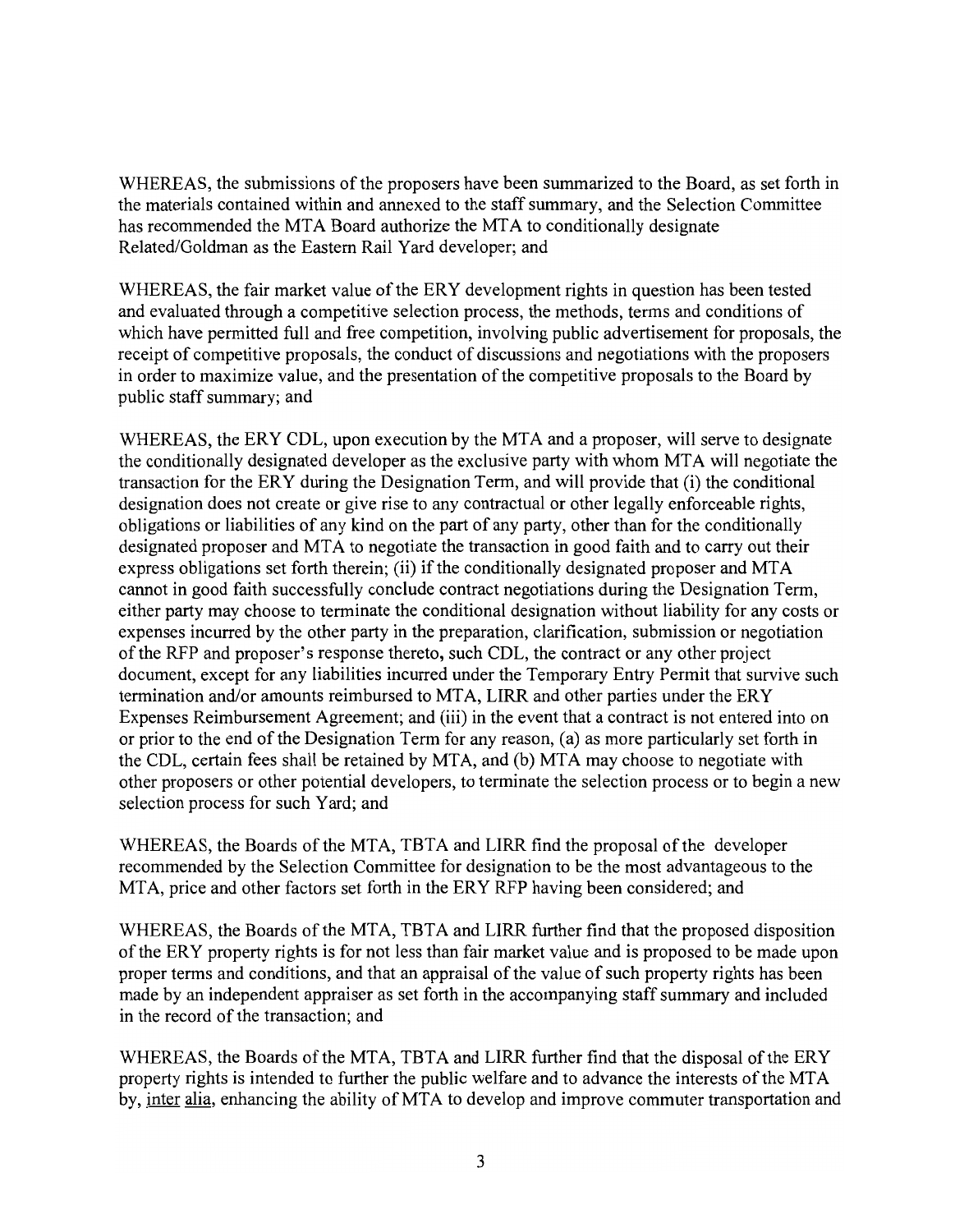other services related thereto within the metropolitan commuter transportation district and creating substantial sources of revenue to MTA, and that, in addition, the disposal of the property rights in question is intended to advance the economic development interests of the City and State of New York ("State"), and the interest of the MTA in transit oriented development, by spurring the revitalization of the Hudson Yards Redevelopment Area, which is expected to result in the creation and retention of substantial number of job opportunities and the creation or retention of substantial sources of revenues to the City, State, and MTA; and

WHEREAS, the Boards of the MTA, TBTA and LIRR find that the terms and conditions of the proposed disposition will provide for safe, continuous, and uninterrupted LIRR service, while enhancing the ERY by providing for a roof structure over such yard, as well as other improvements to such yard.

NOW THEREFORE, upon the recommendation of MTA's Chairman, Executive Director and Chief Executive Officer, and the Selection Committee, the Boards of the MTA, TBTA and LIRR resolve as follows:

1. The Executive Director and Chief Executive Officer is hereby authorized to execute a Conditional Designation Letter with RG ERY LLC, designating RG ERY LLC as the conditionally designated developer for disposition of certain developable property rights in the Eastern Rail Yard.

2. The Executive Director and Chief Executive Officer and his respective designees are hereby authorized to execute a contract and any other necessary or appropriate agreements, contracts, leases, deeds, documents, and other instruments, and to take any other necessary or appropriate steps, to implement the proposed disposition of certain developable property rights in the Eastern Rail Yard and the construction of improvements thereon as part of the development thereof, including but not limited to (i) the transfer of the ownership of the ERY from TBTA to MTA; (ii) effectuation of the terms and conditions of the Conditional Designation Letter, and/or such other terms and conditions as MTA and Developer may negotiate, such terms to be acceptable to the Executive Director and the Chief Executive Officer, and (iii) effectuation of the terms and conditions of the July 11 MOU as pertinent to the ERY.

3. The Executive Director and Chief Executive Officer and his respective designees are hereby authorized to take any and all actions as may be necessary, desirable or convenient to satisfy applicable legal or regulatory requirements in connection with the foregoing actions.

Dated: May 22, 2008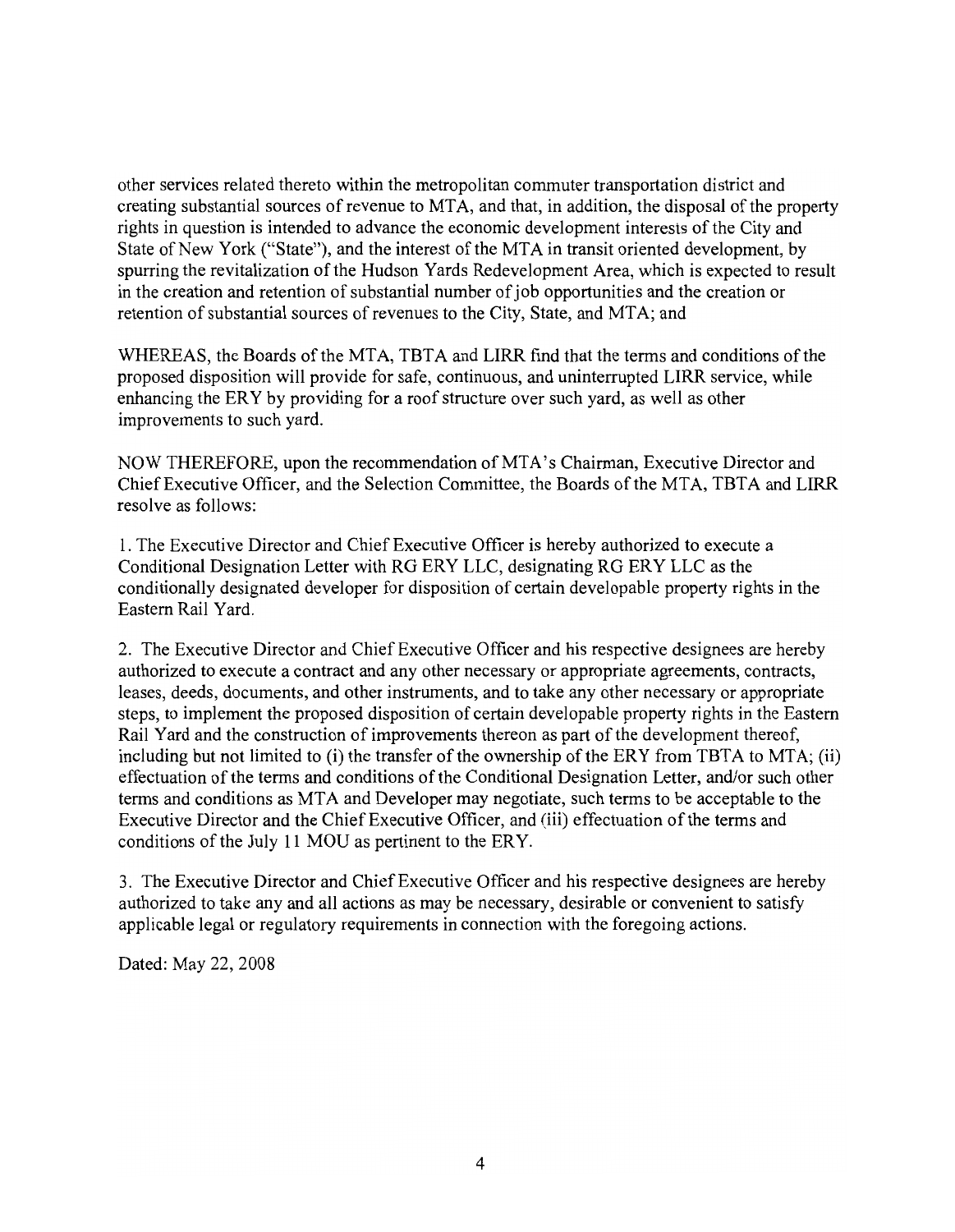## **STAFF SUMMARY ATTACHMENT B: MAJOR WRY TRANSACTION POINTS**

| <b>Subject</b>                                                                              | May 22, 2008 Staff Summary                                                                                                                                                                                                                                                                                                                                        | <b>Current</b>                                                                                                                                                                                                                                                                                                                                                                                                                                                                                                                                                                                                                                                                                                                                                                                                                                                                                                                                                  |
|---------------------------------------------------------------------------------------------|-------------------------------------------------------------------------------------------------------------------------------------------------------------------------------------------------------------------------------------------------------------------------------------------------------------------------------------------------------------------|-----------------------------------------------------------------------------------------------------------------------------------------------------------------------------------------------------------------------------------------------------------------------------------------------------------------------------------------------------------------------------------------------------------------------------------------------------------------------------------------------------------------------------------------------------------------------------------------------------------------------------------------------------------------------------------------------------------------------------------------------------------------------------------------------------------------------------------------------------------------------------------------------------------------------------------------------------------------|
| <b>Deal Structure</b>                                                                       | 99-year ground lease, severable, with<br>options to purchase severed fee parcels.                                                                                                                                                                                                                                                                                 | Same.                                                                                                                                                                                                                                                                                                                                                                                                                                                                                                                                                                                                                                                                                                                                                                                                                                                                                                                                                           |
| <b>Contract</b><br>Deposit,<br><b>Closing and</b><br><b>Post-Closing</b><br><b>Payments</b> | Total 10% of Initial Land Value (ILV),<br>payable as follows:<br>5% of ILV deposited in escrow on<br>٠<br>Contract execution; payable to MTA at<br>Transaction Closing (delivery of<br>possession)<br>2.5% of ILV payable at first<br>$\bullet$<br>anniversary of Transaction Closing<br>2.5% of ILV payable at second<br>٠<br>anniversary of Transaction Closing | Total 10% of Initial Land Value (ILV), payable as<br>follows:<br>2.5% of ILV deposited in escrow (cash or<br>$\bullet$<br>LOC) on Contract execution.<br>1.25% of ILV deposited in escrow (cash or<br>$\bullet$<br>LOC) 180 days after Contract execution if<br>closing has not occurred;<br>1.25% of ILV deposited in escrow (cash or<br>$\bullet$<br>LOC) 360 days after Contract execution if<br>closing has not occurred;<br>In connection with both 1.25% deposits, if the<br>financial condition of The Related Companies,<br>L.P. has not materially worsened, MTA will<br>accept in lieu of cash or LC a promissory note of<br>The Related Companies, L.P. secured by a<br>pledge of collateral reasonably acceptable to<br>MTA.<br>Post-Closing payments same as before:<br>2.5% of ILV payable at first anniversary of<br>$\bullet$<br><b>Transaction Closing</b><br>2.5% of ILV payable at second anniversary<br>$\bullet$<br>of Transaction Closing |
| <b>Initial Land</b><br><b>Value</b>                                                         | \$494 Million ILV.                                                                                                                                                                                                                                                                                                                                                | Same.                                                                                                                                                                                                                                                                                                                                                                                                                                                                                                                                                                                                                                                                                                                                                                                                                                                                                                                                                           |
| <b>Rent Factor;</b><br><b>Annual Base</b><br>Rent                                           | Annual Base Rent equal to 6.5% of ILV<br>less Contract Deposit (or, in case of<br>Severed Parcel on which construction of<br>Building has been commenced prior to full<br>funding of Contract Deposit, less such<br>portion of Contract Deposit as has been or<br>is thereafter funded), escalated as below.                                                      | Same.                                                                                                                                                                                                                                                                                                                                                                                                                                                                                                                                                                                                                                                                                                                                                                                                                                                                                                                                                           |
| <b>Base Rent</b><br><b>Escalations</b>                                                      | Fixed Escalation: 10% every 5 years<br>٠<br>following Transaction Closing<br>FMV Reset: at years 30, 55 and 80 of<br>$\bullet$<br>each Severed Lease Parcel, with                                                                                                                                                                                                 | Same, except for clarification that if an FMV<br>reset occurs in the same year as a fixed<br>escalation bump, only the FMV reset is<br>implemented.                                                                                                                                                                                                                                                                                                                                                                                                                                                                                                                                                                                                                                                                                                                                                                                                             |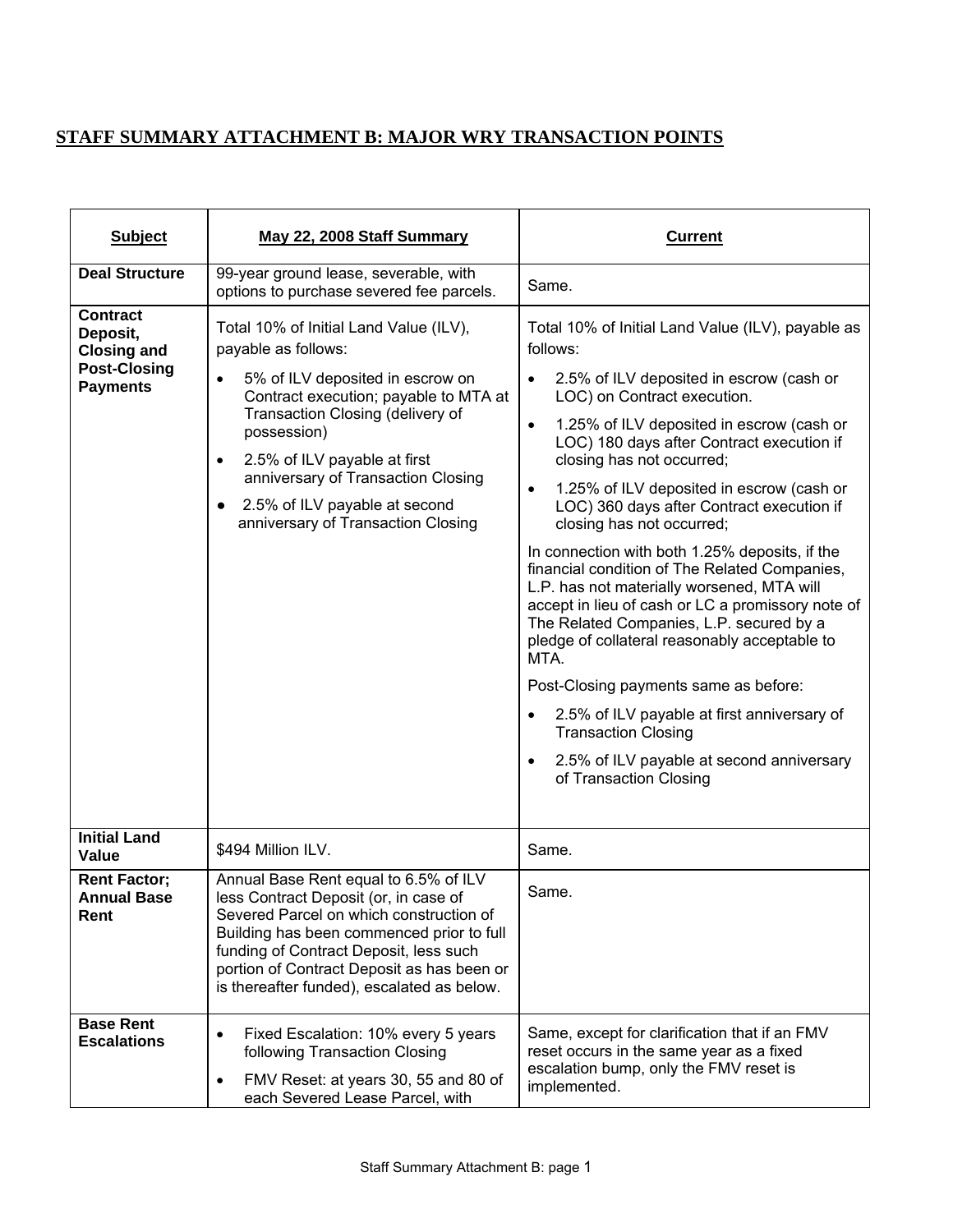| <b>Subject</b>                         | May 22, 2008 Staff Summary                                                                                                                                                                                                                                                                                                                                                                                                                                                                                                                                                                                                                                                                                                                                                                                                                                                 | <b>Current</b>                                                                                                                                                                                                            |
|----------------------------------------|----------------------------------------------------------------------------------------------------------------------------------------------------------------------------------------------------------------------------------------------------------------------------------------------------------------------------------------------------------------------------------------------------------------------------------------------------------------------------------------------------------------------------------------------------------------------------------------------------------------------------------------------------------------------------------------------------------------------------------------------------------------------------------------------------------------------------------------------------------------------------|---------------------------------------------------------------------------------------------------------------------------------------------------------------------------------------------------------------------------|
|                                        | initial Reset on all Severed Lease<br>Parcels no later than 40th anniversary<br>of Transaction Closing<br>FMV Resets valued as if encumbered<br>$\bullet$<br>by Lease and unimproved by Roof,<br>capped at 120% of previous year's<br>Base Rent, with valuation disputes to<br>be resolved by a "baseball" arbitration<br>process.                                                                                                                                                                                                                                                                                                                                                                                                                                                                                                                                         |                                                                                                                                                                                                                           |
| <b>Base Rent</b><br><b>Abatement</b>   | Annual Base Rent 100% abated for<br>maximum 2 years from Transaction<br>Closing; 50% abated for maximum of<br>additional 3 years from third<br>anniversary of Transaction Closing<br>Base Rent with respect to Severed<br>٠<br>Parcels during Building construction is<br>greater of (i) allocated Severed Parcel<br>Base Rent at then-current abatement<br>level, or (ii) 50%. Allocated Base Rent<br>at completion (TCO) of each Building<br>or severed portion of a Building is<br>100%.                                                                                                                                                                                                                                                                                                                                                                                | Same.                                                                                                                                                                                                                     |
| <b>Option for Rent</b><br><b>Delay</b> | Developer has the option to delay base<br>rent payments for up to an additional two<br>years with respect to parcels upon which<br>no building construction had begun within<br>the original base abatement period<br>described above. Developer's right to<br>exercise such option to extend the<br>abatement period by up to two years on<br>such undeveloped parcels is conditioned<br>upon (i) the Developer agreeing to pay<br>increased future rent in an amount that<br>would result in MTA recouping one-half of<br>the reduction in the present value as a<br>result of the delayed rent and (ii) the<br>Developer increasing its default payment<br>guaranty by the full amount of the delayed<br>rent such that MTA would recoup the full<br>amount of the delayed rent in the event<br>that Developer defaults under the lease<br>prior to construction start. | Same.                                                                                                                                                                                                                     |
| <b>Mixed-Use</b><br><b>Buildings</b>   | Not specifically addressed.                                                                                                                                                                                                                                                                                                                                                                                                                                                                                                                                                                                                                                                                                                                                                                                                                                                | CDL provisions have been clarified to allow for<br>severance leases with respect to a limited<br>number of separately owned and financed<br>components of mixed-use building (e.g.<br>commercial, residential, and hotel) |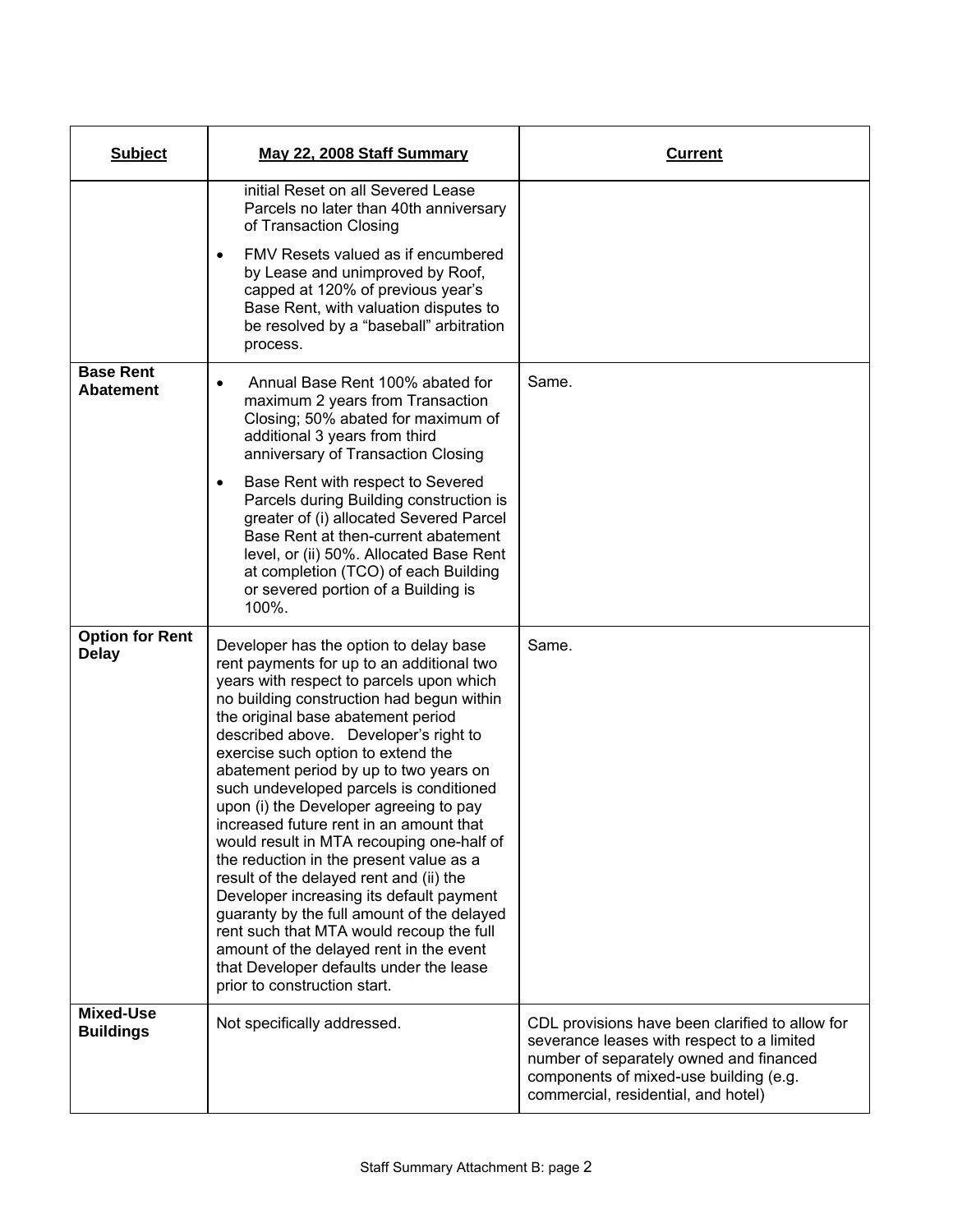| <b>Subject</b>                                          | May 22, 2008 Staff Summary                                                                                                                                                                                                                                                                                                                                                                                                                                                                                                | <b>Current</b>                                                                                                                                                                                                                                                                                                                                                                                                                                                                                                                                                                                                                                                     |
|---------------------------------------------------------|---------------------------------------------------------------------------------------------------------------------------------------------------------------------------------------------------------------------------------------------------------------------------------------------------------------------------------------------------------------------------------------------------------------------------------------------------------------------------------------------------------------------------|--------------------------------------------------------------------------------------------------------------------------------------------------------------------------------------------------------------------------------------------------------------------------------------------------------------------------------------------------------------------------------------------------------------------------------------------------------------------------------------------------------------------------------------------------------------------------------------------------------------------------------------------------------------------|
| <b>Fee Purchase</b><br>Option<br><b>Exercise, Price</b> | Fee purchase option for each Building<br>exercisable at time of receipt of TCO<br>or any time thereafter.<br>Fee purchase price equals present<br>$\bullet$<br>value of all remaining Base Rent<br>under Severed Parcel lease, including<br>escalations and FMV Resets (with<br>FMV Resets assumed at 120% of<br>previous year's rent), plus value of<br>MTA reversionary interest at lease<br>expiration, discounted to date of fee<br>closing at 6.5%.                                                                  | First bullet changed as follows:<br>• Fee purchase option exercisable after<br>substantial completion of the portion of the<br>roof under the severed parcel and substantial<br>completion of each Building located on the<br>severed parcel. If the Building is a residential<br>condominium, fee purchase option can be<br>exercised upon the closing of the first<br>condominium even if the residential portion is<br>not substantially completed provided that the<br>portion of the roof is completed and either the<br>rest of the Building is substantially completed<br>or the residential portion has been severed<br>into a separate severed subparcel. |
| <b>Guaranties</b>                                       | Base Rent Guaranty of full amount of<br>Base Rent, in effect from<br>commencement of initial phase of<br>Roof construction until completion of<br>full WRY Roof, capped at \$250 Million.                                                                                                                                                                                                                                                                                                                                 | Same.                                                                                                                                                                                                                                                                                                                                                                                                                                                                                                                                                                                                                                                              |
|                                                         | Roof Completion Guaranty in effect<br>$\bullet$<br>from commencement of each<br>respective phase of Roof construction,<br>guaranteeing lien-free final completion<br>of such phase of Roof construction<br>capped at (x) 115% of hard costs plus<br>(y) associated soft costs such as<br>architectural and engineering, to the<br>extent not theretofore paid, less<br>amounts to be funded pursuant to the<br>Roof construction loan (other than<br>loan amounts which are not funded by<br>reason of Borrower default.) |                                                                                                                                                                                                                                                                                                                                                                                                                                                                                                                                                                                                                                                                    |
|                                                         | <b>Building Completion Guaranty in effect</b><br>during period of Building construction,<br>guaranteeing lien-free substantial<br>completion of Building on each<br>Severed Parcel capped at (x) 115% of<br>hard costs plus (y) associated soft<br>costs such as architectural and<br>engineering, to the extent not<br>theretofore paid, less amounts to be<br>funded pursuant to the Building<br>construction loan (other than loan<br>amounts which are not funded by<br>reason of Borrower default.)                  |                                                                                                                                                                                                                                                                                                                                                                                                                                                                                                                                                                                                                                                                    |
|                                                         | Default Payment Guaranty covers<br>required Default Payments (i.e., any<br>unpaid installments of Deposit and                                                                                                                                                                                                                                                                                                                                                                                                             |                                                                                                                                                                                                                                                                                                                                                                                                                                                                                                                                                                                                                                                                    |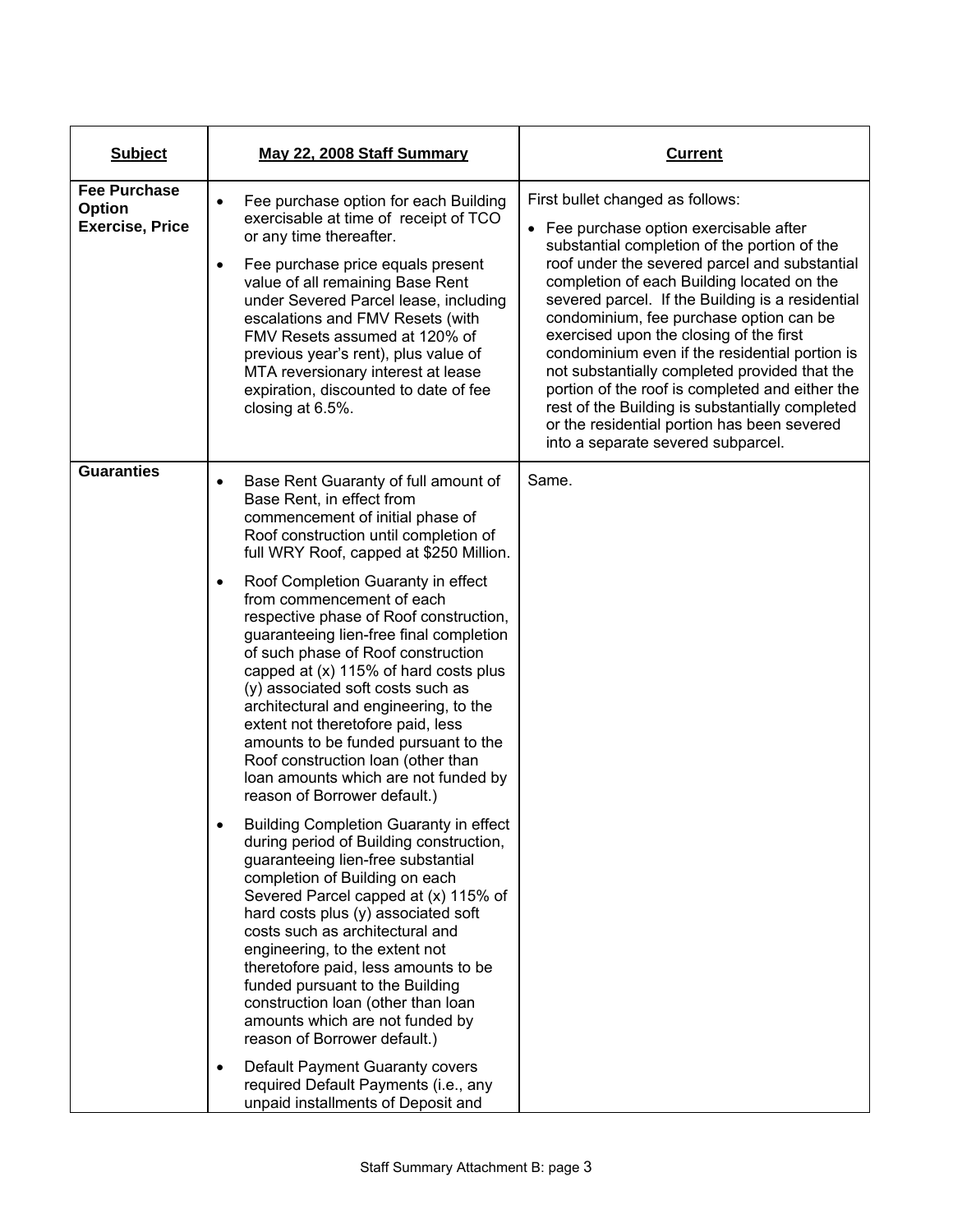| <b>Subject</b>                                               | May 22, 2008 Staff Summary                                                                                                                                                                                                                                                                                                                                                                                                                                                                                                                                                                                               | <b>Current</b>                                                                                                                                                                                                                                                                                                    |
|--------------------------------------------------------------|--------------------------------------------------------------------------------------------------------------------------------------------------------------------------------------------------------------------------------------------------------------------------------------------------------------------------------------------------------------------------------------------------------------------------------------------------------------------------------------------------------------------------------------------------------------------------------------------------------------------------|-------------------------------------------------------------------------------------------------------------------------------------------------------------------------------------------------------------------------------------------------------------------------------------------------------------------|
|                                                              | Base Rent due under Lease from<br><b>Transaction Closing until Developer</b><br>surrenders possession of site (other<br>than Severed Parcels with respect to<br>which a Buildings Completion<br>Guaranty has been delivered) to MTA,<br>plus additional default payment per<br>schedule). Default Payment Guaranty<br>expires when Default Payments have<br>been paid in full or are otherwise<br>reduced to zero.                                                                                                                                                                                                       |                                                                                                                                                                                                                                                                                                                   |
| <b>Guarantor</b><br><b>Standards</b>                         | Guarantor to be creditworthy entity<br>satisfactory to MTA with net worth at all<br>times sufficient to provide commercially<br>reasonable coverage levels of Guaranty<br>obligations.                                                                                                                                                                                                                                                                                                                                                                                                                                   | Same.                                                                                                                                                                                                                                                                                                             |
| <b>PILOT</b> and<br><b>PILOST</b>                            | Full PILOT payable, subject to UTEP,<br>٠<br>421-a, and other statutory abatements<br>available to Developer without regard<br>to MTA exemption.<br>Full PILOST to MTA on core and shell<br>$\bullet$<br>and initial tenant improvements in all<br>buildings (commercial and residential).                                                                                                                                                                                                                                                                                                                               | Second bullet is clarified to reflect that in multi-<br>tenant commercial office buildings, MTA's<br>entitlement to PILOST on the initial tenant<br>improvements is assured as to the largest<br>tenant in the building (and will extend to all<br>tenants whose work is performed prior to a fee<br>conversion). |
| <b>Tax-Exempt</b><br><b>Roof Financing</b><br><b>Savings</b> | 50% of net savings to MTA.                                                                                                                                                                                                                                                                                                                                                                                                                                                                                                                                                                                               | Same.                                                                                                                                                                                                                                                                                                             |
| No. 7 Line                                                   | If at any point, No. 7 Line target<br>$\bullet$<br>completion date is extended:<br>(x) for first 12 months of delay,<br>50% "Base Rent holiday" (i.e.,<br>50% of whatever Base Rent would<br>otherwise be payable during that<br>period)<br>(y) for any delay beyond 12<br>months, 100% Base Rent<br>abatement until date that is 2<br>years prior to then-scheduled<br>completion date, at which time<br>50% Base Rent abatement<br>commences, (i.e., schedule is<br>pushed out, such that in all<br>events, Base Rent will not be<br>payable until 2 years prior to the<br>anticipated delivery of the No. 7<br>Line.) | Same, with the following addition:<br>All of the No. 7 Line related dates are extended<br>on a day-for-day basis for each day between<br>June 30, 2010 and the WRY Transaction<br>Closing.                                                                                                                        |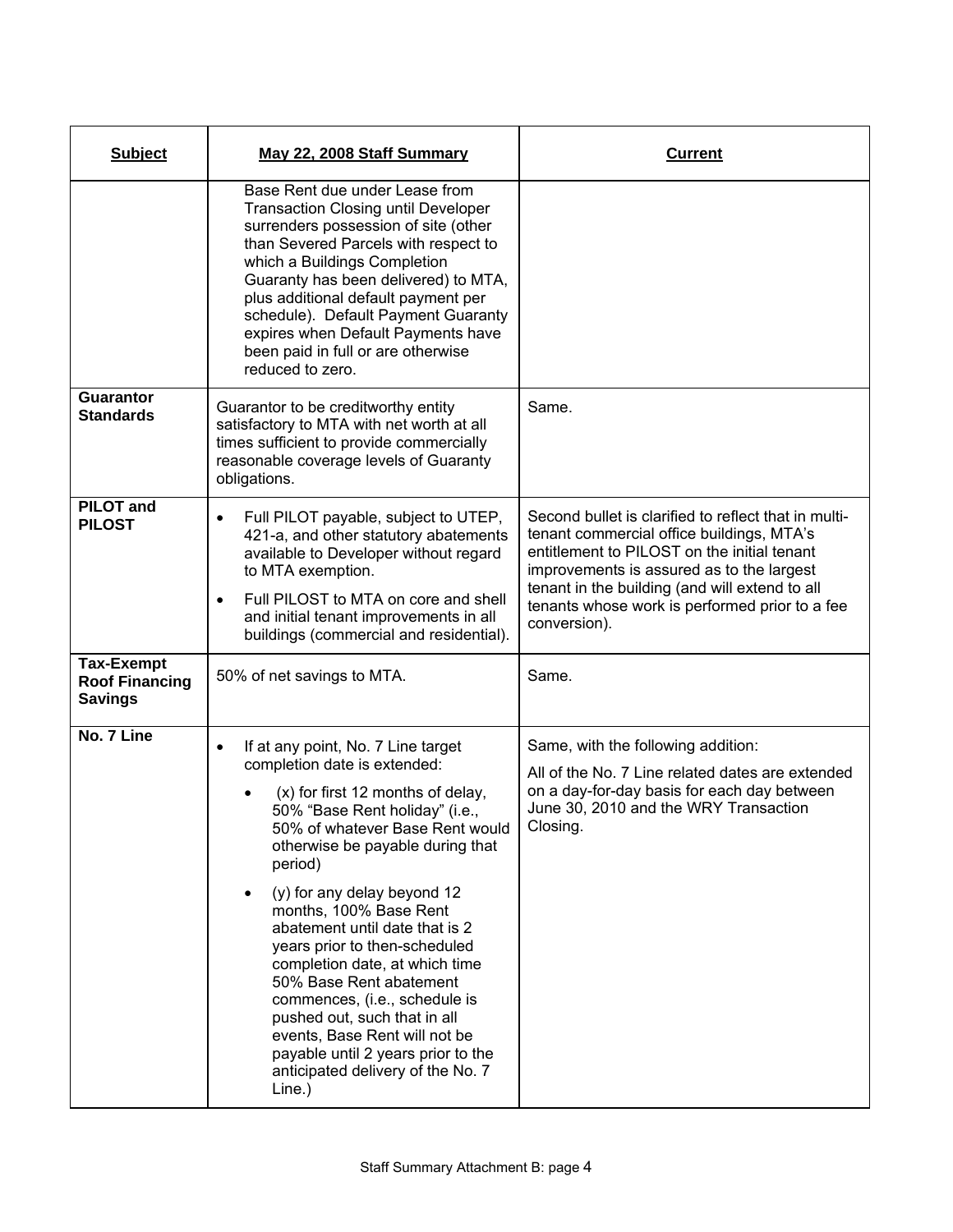| <b>Subject</b>     | May 22, 2008 Staff Summary                                                                                                                                                                                                                                                                                                                                                                                                                                                                                                                                                                                                                                                                                                                                                                                                                                                                                   | <b>Current</b>                     |
|--------------------|--------------------------------------------------------------------------------------------------------------------------------------------------------------------------------------------------------------------------------------------------------------------------------------------------------------------------------------------------------------------------------------------------------------------------------------------------------------------------------------------------------------------------------------------------------------------------------------------------------------------------------------------------------------------------------------------------------------------------------------------------------------------------------------------------------------------------------------------------------------------------------------------------------------|------------------------------------|
|                    | All of the above is subject to true-up if<br>$\bullet$<br>lost time is made up and No. 7 is<br>completed by January 2014.                                                                                                                                                                                                                                                                                                                                                                                                                                                                                                                                                                                                                                                                                                                                                                                    |                                    |
|                    | Developer will have the right to<br>٠<br>terminate transaction with Deposit and<br>all Base Rent refunded to Developer if<br>No. 7 Line is terminated or if target<br>completion date does not provide for<br>completion by January 2020.                                                                                                                                                                                                                                                                                                                                                                                                                                                                                                                                                                                                                                                                    |                                    |
| Litigation         | So long as no injunction, Developer to<br>close on original Contract terms at earlier<br>of (i) favorable final non-appealable order<br>in litigation, or (ii) 18 months. If Developer<br>demonstrates to MTA's reasonable<br>satisfaction that due to pending litigation it<br>is not feasible to obtain financing on<br>commercially reasonable terms for Project<br>commencement, closing extended for<br>additional period until favorable final non-<br>appealable order in litigation, not to<br>exceed additional 18 months. If<br>Developer does not close after additional<br>extension, MTA may elect to terminate<br>Contract and retain 25% of Deposit, and<br>refund to Developer the remainder of the<br>Contract Deposit plus all<br>unspent/uncommitted funds in the WRY<br>Expenses Fund, the WRY portion of the<br>Shea Facility Fund and the WRY portion<br>of the Site Preparation Fund. | Same.                              |
| <b>Zoning Risk</b> | If final zoning does not allow for 10 FAR<br>with mix of commercial and residential<br>square footages per WRY Design<br>Guidelines, Developer may terminate<br>Contract with MTA to retain 25% of<br>Contract Deposit and refund to Developer<br>the remainder of the Contract Deposit plus<br>all unspent/uncommitted funds in the WRY<br>Expenses Fund, the WRY portion of the<br>Shea Facility Fund and the WRY portion<br>of the Site Preparation Fund.                                                                                                                                                                                                                                                                                                                                                                                                                                                 | Not applicable (zoning completed). |
| Environmental      | Liability for pre-existing conditions<br>$\bullet$<br>discovered during Study Period and<br>Contract Period capped at \$2.5MM if<br>no Transaction Closing, so long as<br>Developer undertakes no additional<br>invasive environmental testing or work<br>at Site during Contract period. If                                                                                                                                                                                                                                                                                                                                                                                                                                                                                                                                                                                                                 | Same.                              |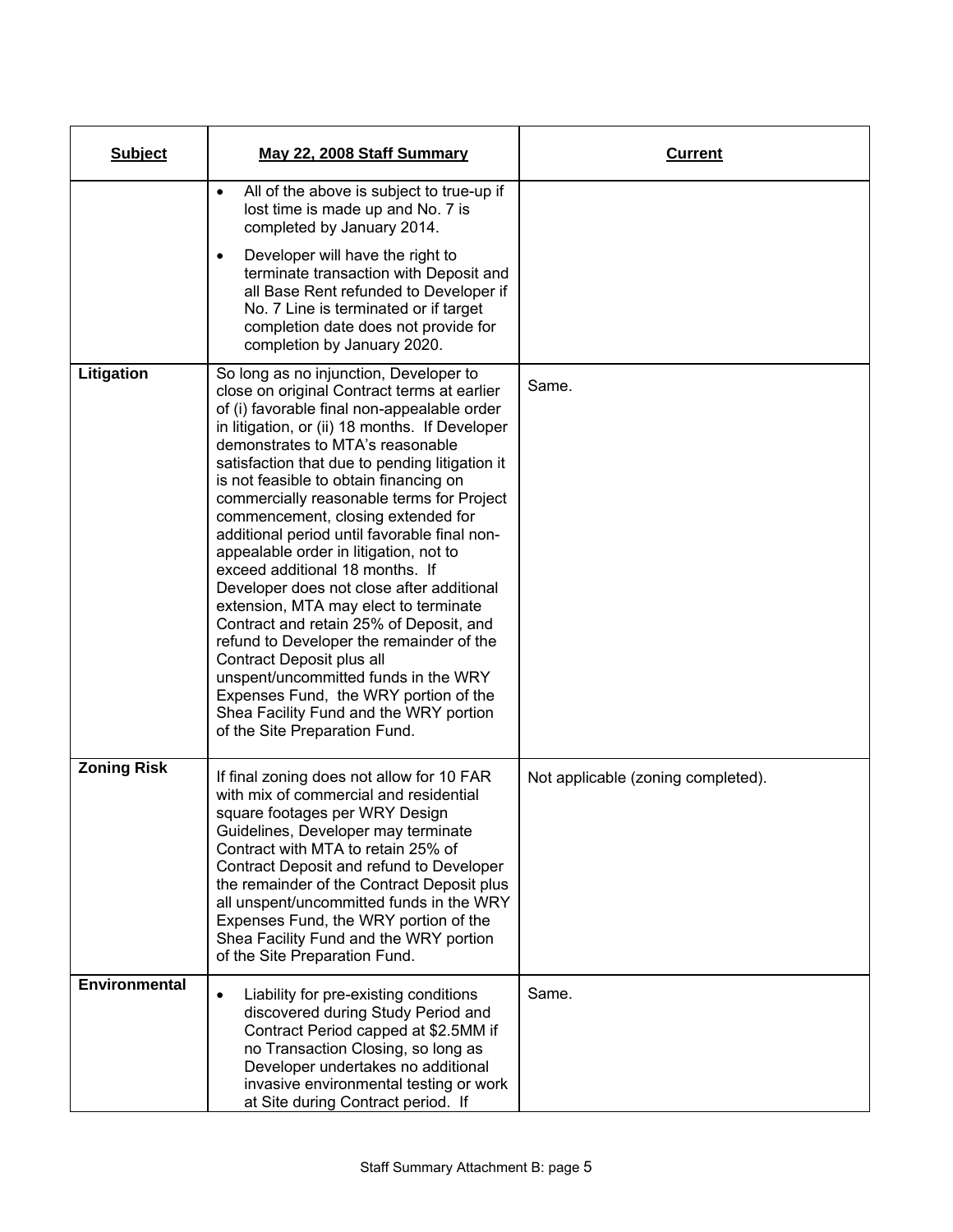| <b>Subject</b>                                                                           | May 22, 2008 Staff Summary                                                                                                                                                                                                                                                                                                                                                                                                                                                                                                                                             | Current                                                                                                                                                      |
|------------------------------------------------------------------------------------------|------------------------------------------------------------------------------------------------------------------------------------------------------------------------------------------------------------------------------------------------------------------------------------------------------------------------------------------------------------------------------------------------------------------------------------------------------------------------------------------------------------------------------------------------------------------------|--------------------------------------------------------------------------------------------------------------------------------------------------------------|
|                                                                                          | Developer undertakes additional<br>invasive environmental testing or work<br>at Site during Contract period,<br>Developer assumes full environmental<br>liability as set forth in CDL.<br>Upon Transaction Closing, Developer<br>$\bullet$<br>assumes full liability (other than Spill<br>No. 04-07411 as identified in RFP, for<br>which Developer assumes no liability).                                                                                                                                                                                             |                                                                                                                                                              |
| <b>SEQRA/Board</b><br><b>Approval Risk</b>                                               | If MTA Board makes the SEQRA findings<br>that would allow the Project but does not<br>approve the Transaction, Developer gets<br>refund of Deposit plus all amounts<br>previously advanced to MTA (full amounts<br>of deposits made for Environmental Fund,<br>Expenses Fund, Shea Fund, Site<br>Preparation Fund), PLUS liquidated<br>damages in amount equal to 10% of ILV<br>plus 18 months of WRY Rent, PLUS at<br>Developer's option, unwinding of ERY<br>transaction (with Deposit plus all ERY<br>Rent theretofore paid by Developer<br>refunded to Developer). | Not applicable (Board action will have occurred<br>prior to Contract execution).                                                                             |
| <b>Terra Firma</b><br><b>Construction</b><br><b>Prior to Roof</b><br><b>Commencement</b> | If zoning would allow WRY to be<br>developed in a manner which would allow<br>substantial development to take place<br>without commencement of a reasonable<br>allocation of the Roof, then the parties will<br>agree on an equitable mechanism to the<br>adjust the purchase price with respect to<br>early land development where no portion<br>of the Roof is required, subject to<br>subsequent true-up.                                                                                                                                                           | The parties have agreed on a mechanism to<br>require each terra firma parcel lessee/owner to<br>participate in its proportionate share of the Roof<br>costs. |
| <b>Springing</b><br><b>Payment on</b><br><b>ERY Default</b>                              | If Developer defaults on ERY lease, a<br>springing payment of \$100M, payable in<br>no more than two installments over the 24<br>month period next following the ERY<br>default, will be due under WRY lease. If<br>Developer fails to make such payment<br>Developer will be in default under the<br>WRY lease, in which case WRY Default<br>Payment provisions apply (but not the<br>\$100M payment).                                                                                                                                                                | Same.                                                                                                                                                        |
| <b>Construction</b><br><b>Issues</b>                                                     | SEE ATTACHMENT D.                                                                                                                                                                                                                                                                                                                                                                                                                                                                                                                                                      | SEE ATTACHMENT D.                                                                                                                                            |
| <b>WRY Outside</b><br><b>Closing Date</b>                                                | WRY Contract will contain performance<br>milestones to undertake ULURP and close                                                                                                                                                                                                                                                                                                                                                                                                                                                                                       | The WRY must be closed no later than one year<br>after the ERY closing, subject only to litigation                                                           |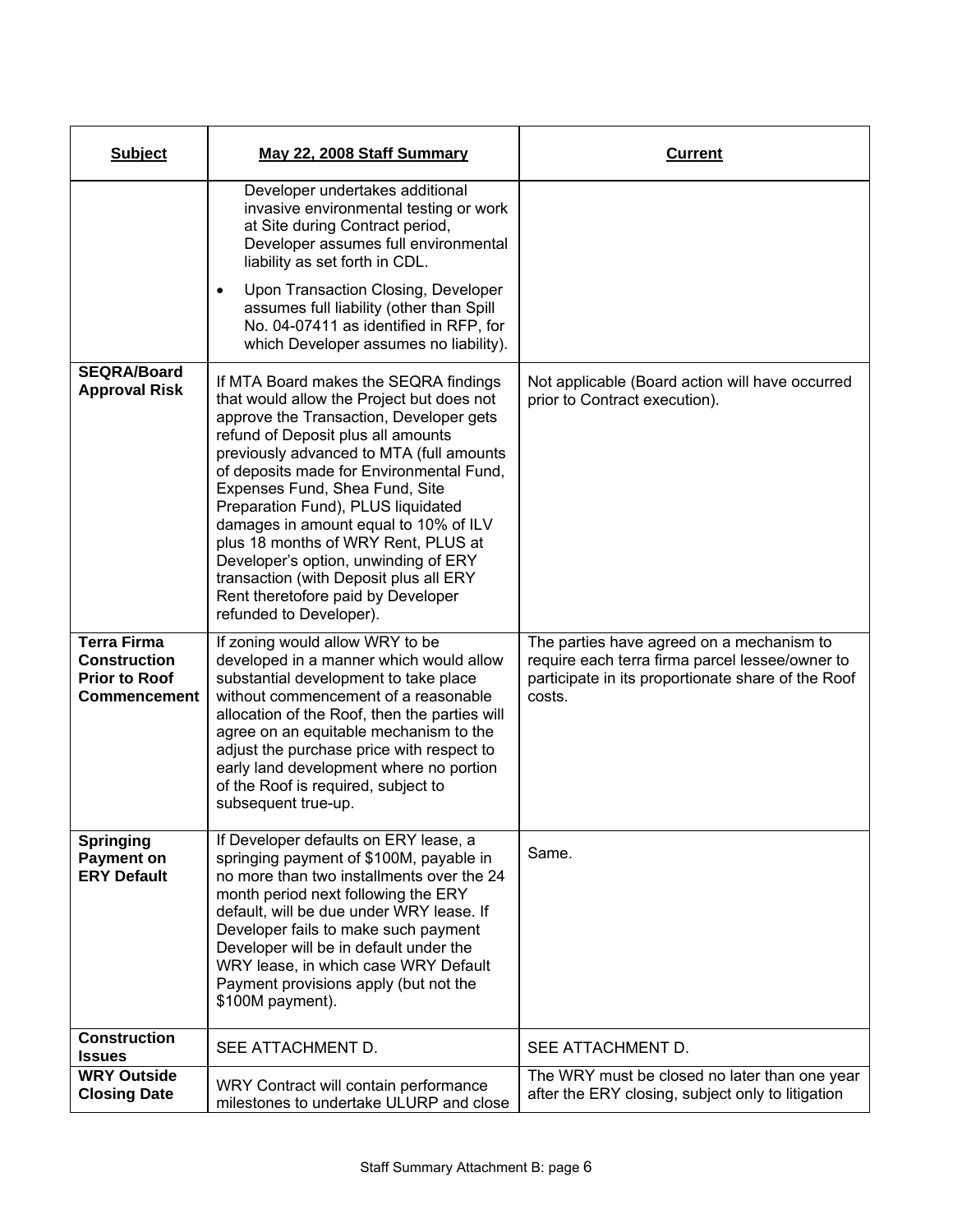| <b>Subject</b>                                           | May 22, 2008 Staff Summary                                                                                                                                                                                                                                                                                                                                                                                                                  | <b>Current</b>                                                                                                                                                                                                                                                                                                                                                                                                                                                                                                                                                                                                                                                                                                                                                                                           |
|----------------------------------------------------------|---------------------------------------------------------------------------------------------------------------------------------------------------------------------------------------------------------------------------------------------------------------------------------------------------------------------------------------------------------------------------------------------------------------------------------------------|----------------------------------------------------------------------------------------------------------------------------------------------------------------------------------------------------------------------------------------------------------------------------------------------------------------------------------------------------------------------------------------------------------------------------------------------------------------------------------------------------------------------------------------------------------------------------------------------------------------------------------------------------------------------------------------------------------------------------------------------------------------------------------------------------------|
|                                                          | Transaction by specified outside date,<br>subject only to litigation extension, delays<br>caused by MTA and/or other<br>governmental delays not due to Developer<br>fault.                                                                                                                                                                                                                                                                  | extension, delays caused by MTA and/or other<br>governmental delays not due to Developer fault.<br>It shall be a condition to the closing of the WRY<br>that the closing of the ERY shall have occurred<br>prior to or concurrently with the WRY closing.<br>(Milestones for ULURP no longer needed in<br>Contract, given completion of zoning.)                                                                                                                                                                                                                                                                                                                                                                                                                                                         |
| <b>CDL Fees and</b><br><b>Expense</b><br><b>Deposits</b> | Expense Fund initial deposit at \$5M<br>$\bullet$<br>for ERY and WRY, replenished to \$2M<br>Environmental Deposit (or LOC) at<br>$\bullet$<br>\$2.5M WRY<br>WRY portion of Shea Facility Fund<br>$\bullet$<br>(and WRY portion of Site Preparation<br>Fund, if applicable), per MTA CDL<br>Draft (may be funded upon Contract<br>execution, rather than CDL, at<br>Developer election)<br>Participation Fee of \$3M upon CDL<br>execution. | The first two bullets are the same.<br>$\bullet$<br>The third bullet is changed as follows:<br>$\bullet$<br>WRY portion of Shea Facility Fund<br>$\bullet$<br>funded at closing unless earlier, at<br>Developer election.<br>Fourth bullet (regarding Participation Fee) is<br>$\bullet$<br>the same<br>The following bullet is new:<br>Pursuant to the second extension<br>$\bullet$<br>agreements, each dated January 31,<br>2009, the Developer paid MTA an<br>additional participation fee totaling<br>\$8,600,000 (\$4,300,000 for each of the<br>WRY and ERY). For each of the ERY<br>and WRY, \$2,150,000 of that amount<br>was non-refundable and the other<br>\$2,150,000 was deposited in the<br>expenses fund held by MTA to be<br>available for the payment of pre-<br>development expenses. |
| <b>Site Plan and</b><br><b>Uses</b>                      | Consistent with Developer Site Plan and<br>Master Plan Proposal.                                                                                                                                                                                                                                                                                                                                                                            | Consistent with WRY zoning and applicable law.                                                                                                                                                                                                                                                                                                                                                                                                                                                                                                                                                                                                                                                                                                                                                           |
| <b>High Line</b>                                         | Developer to reconstruct and maintain (or<br>cause to be maintained) High Line per<br>Developer proposal, at Developer's sole<br>cost and risk.                                                                                                                                                                                                                                                                                             | Developer shall, at no expense to MTA, cause<br>to be designed, constructed and completed the<br>treatment of the portion of the High Line which<br>is located on the WRY, in accordance with a<br>plan to be developed by Developer and subject<br>to the reasonable approval of MTA.                                                                                                                                                                                                                                                                                                                                                                                                                                                                                                                   |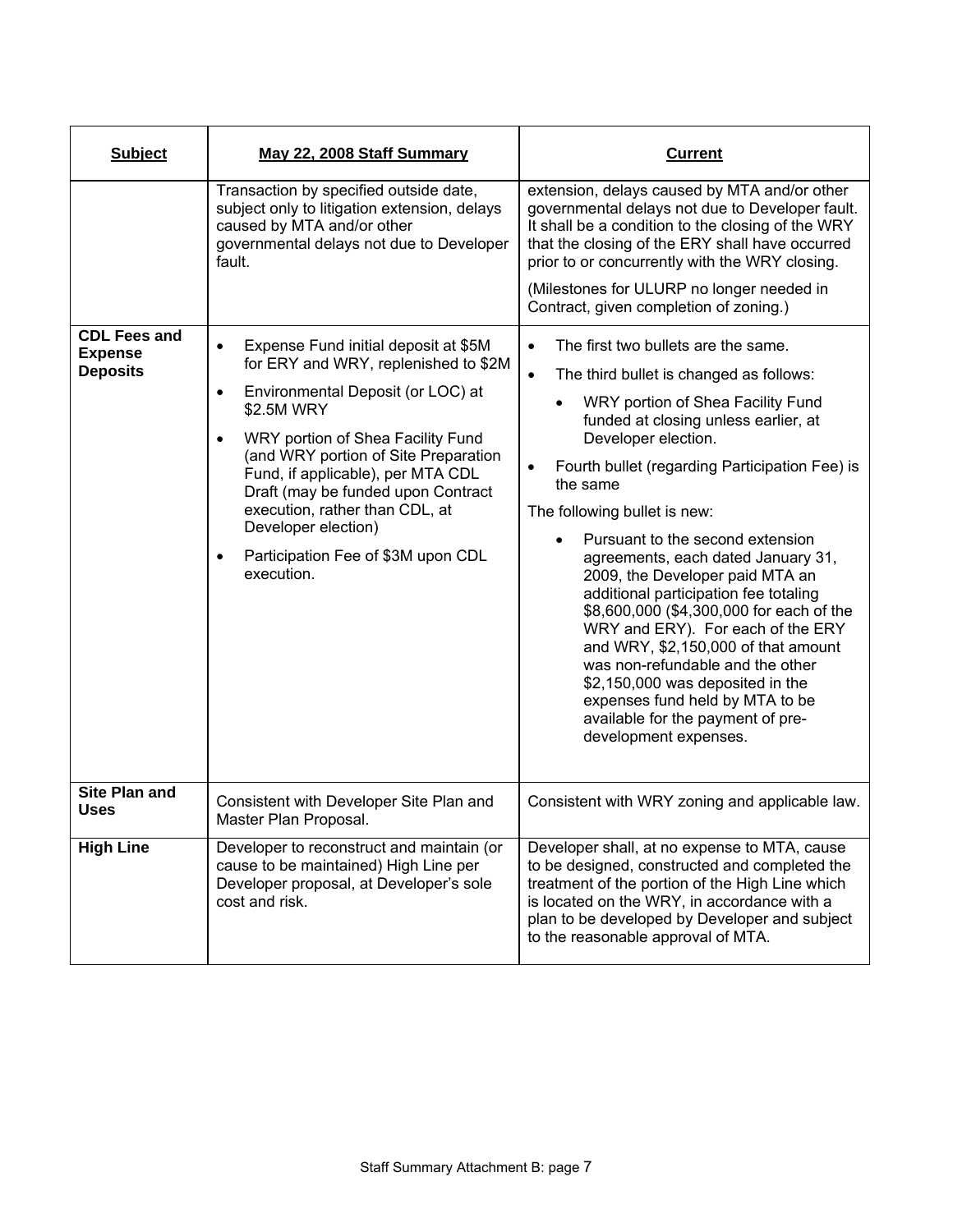## **STAFF SUMMARY ATTACHMENT C - MAJOR ERY TRANSACTION POINTS**

| <b>Subject</b>                                                                        | May 22, 2008 Staff Summary                                                                                                                                                                                                                                                                                                                                                         | <b>Current</b>                                                                                                                                                                                                                                                                                                                                                                                                                                                                                                                                                                                                                                                                                                                                                                                                                                                                                                                                                  |
|---------------------------------------------------------------------------------------|------------------------------------------------------------------------------------------------------------------------------------------------------------------------------------------------------------------------------------------------------------------------------------------------------------------------------------------------------------------------------------|-----------------------------------------------------------------------------------------------------------------------------------------------------------------------------------------------------------------------------------------------------------------------------------------------------------------------------------------------------------------------------------------------------------------------------------------------------------------------------------------------------------------------------------------------------------------------------------------------------------------------------------------------------------------------------------------------------------------------------------------------------------------------------------------------------------------------------------------------------------------------------------------------------------------------------------------------------------------|
| <b>Deal Structure</b>                                                                 | 99-year ground lease, severable, with<br>options to purchase severed fee parcels.                                                                                                                                                                                                                                                                                                  | Same.                                                                                                                                                                                                                                                                                                                                                                                                                                                                                                                                                                                                                                                                                                                                                                                                                                                                                                                                                           |
| <b>Contract</b><br>Deposit, Closing<br>and Post-<br><b>Closing</b><br><b>Payments</b> | Total 10% of Initial Land Value (ILV),<br>payable as follows:<br>5% of ILV deposited in escrow on<br>$\bullet$<br>Contract execution; payable to MTA at<br>Transaction Closing (delivery of<br>possession)<br>2.5% of ILV payable at first anniversary<br>$\bullet$<br>of Transaction Closing<br>2.5% of ILV payable at second<br>$\bullet$<br>anniversary of Transaction Closing. | Total 10% of Initial Land Value (ILV), payable<br>as follows:<br>2.5% of ILV deposited in escrow (cash or<br>$\bullet$<br>LOC) on Contract execution.<br>1.25% of ILV deposited in escrow (cash<br>$\bullet$<br>or LOC) 180 days after Contract<br>execution if closing has not occurred;<br>1.25% of ILV deposited in escrow (cash<br>$\bullet$<br>or LOC) 360 days after Contract<br>execution if closing has not occurred;<br>In connection with both 1.25% deposits, if the<br>financial condition of The Related Companies,<br>L.P. has not materially worsened, MTA will<br>accept in lieu of cash or LC a promissory note<br>of The Related Companies, L.P. secured by a<br>pledge of collateral reasonably acceptable to<br>MTA.<br>Post-Closing payments same as before:<br>2.5% of ILV payable at first anniversary of<br>$\bullet$<br><b>Transaction Closing</b><br>2.5% of ILV payable at second<br>$\bullet$<br>anniversary of Transaction Closing |
| <b>ERY Closing</b><br>Date                                                            | Addressed in CDL, with Closing<br>contemplated within 150 days of Contract<br>execution.                                                                                                                                                                                                                                                                                           | ERY Contract will require that if the following<br>three measurements are simultaneously "on"<br>at any determination date, the Developer will<br>have 90 days to close the ERY Transaction,<br>subject only to litigation extension, delays<br>caused by MTA and/or other governmental<br>delays not due to Developer fault.<br>(i) Commercial Office Availability Trigger: The<br>Commercial Office Availability Trigger will be<br>considered "on" during any period (x)<br>commencing on the date that the CB Richard<br>Ellis Commercial Office Availability - Midtown<br>Manhattan percentage is published with<br>respect to the prior quarter, and is equal to or<br>less than 11 $%$ and (y) terminating on the date<br>that the CB Richard Ellis Commercial Office                                                                                                                                                                                    |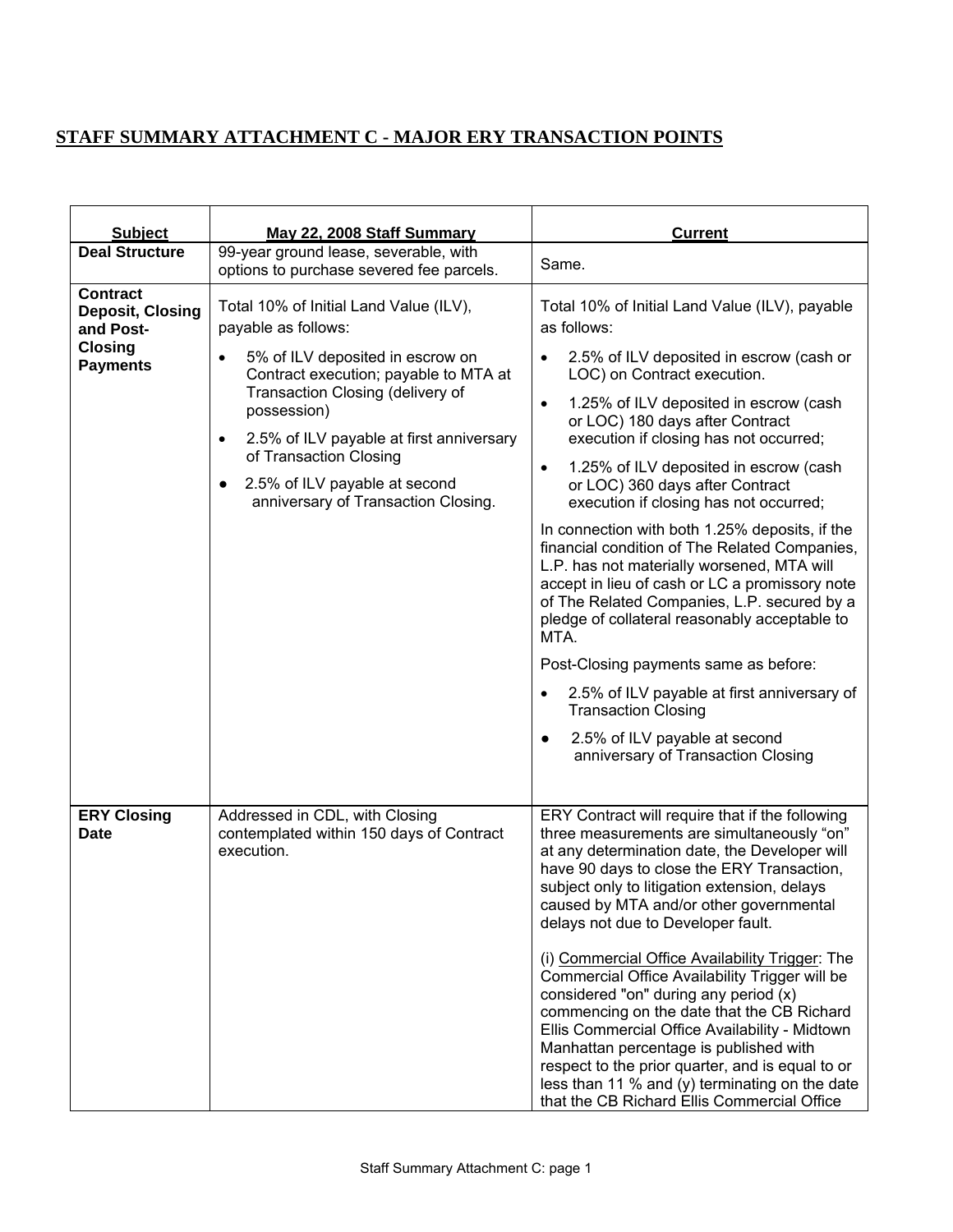| <b>Subject</b> | May 22, 2008 Staff Summary | <b>Current</b>                                                                                                                                                                                                                                                                                                                                                                                                                                                                                                                                                                                                                                                                                                                                                                                                          |
|----------------|----------------------------|-------------------------------------------------------------------------------------------------------------------------------------------------------------------------------------------------------------------------------------------------------------------------------------------------------------------------------------------------------------------------------------------------------------------------------------------------------------------------------------------------------------------------------------------------------------------------------------------------------------------------------------------------------------------------------------------------------------------------------------------------------------------------------------------------------------------------|
|                |                            | Availability - Midtown Manhattan percentage<br>is published with respect to a quarter and is<br>more than 11 %.                                                                                                                                                                                                                                                                                                                                                                                                                                                                                                                                                                                                                                                                                                         |
|                |                            | (ii) Construction/Finance Activity Trigger: The<br>Construction Finance Activity Trigger will be<br>considered "on" during any period (x)<br>commencing on the date that the Architectural<br>Billings Index (ABI) - Commercial Sector<br>Index is published for the last month in a<br>calendar quarter and the average of the<br>Architectural Billings Index (ABI) - Commercial<br>Sector Index for that month and the two<br>months prior thereto is equal to or more than<br>50 and (y) terminating on the date that the<br>Architectural Billings Index (ABI) - Commercial<br>Sector Index is published for the last month in<br>a calendar quarter and the average of the<br>Architectural Billings Index (ABI) - Commercial<br>Sector Index for that month and the two<br>months prior thereto is less than 50. |
|                |                            | (iii) Residential Condominium Pricing Trigger:<br>The Residential Condominium Pricing Trigger<br>will be considered "on" during any period (x)<br>commencing on the date that the Miller<br>Samuel Manhattan Residential Condominium<br>and Co-op Market Overview -- Manhattan<br>Market Matrix -- Average Price per Square<br>Foot is published with respect to a quarterly<br>period and such Average Price per Square<br>Foot for such quarterly period is equal to or<br>more than the simple average of the following<br>(the "Trigger Average"):                                                                                                                                                                                                                                                                  |
|                |                            | (1) The highest Average Price per Square<br>Foot from the previous four quarters;                                                                                                                                                                                                                                                                                                                                                                                                                                                                                                                                                                                                                                                                                                                                       |
|                |                            | (2) The lowest Average Price per Square Foot<br>from the previous four quarters; and                                                                                                                                                                                                                                                                                                                                                                                                                                                                                                                                                                                                                                                                                                                                    |
|                |                            | (3) Twelve hundred dollars (\$1,200) per<br>square foot; and                                                                                                                                                                                                                                                                                                                                                                                                                                                                                                                                                                                                                                                                                                                                                            |
|                |                            | (y) terminating on the date that the Miller<br>Samuel Manhattan Residential Condominium<br>and Co-op Market Overview -- Manhattan<br>Market Matrix - Average Price per Square<br>Foot is published with respect to a quarterly<br>period and such Average Price per Square<br>Foot for such quarterly period is less than the<br>Trigger Average.                                                                                                                                                                                                                                                                                                                                                                                                                                                                       |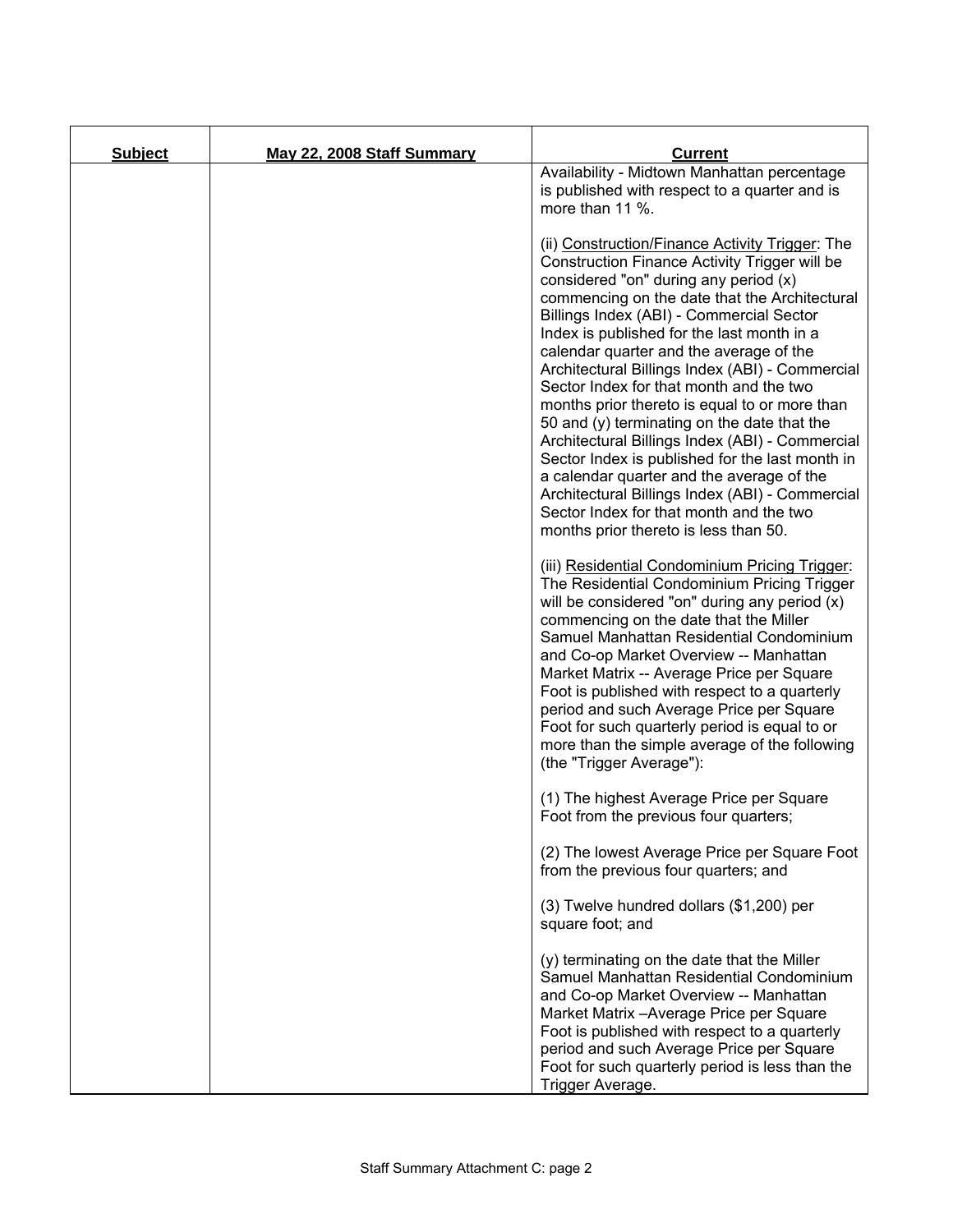| <b>Subject</b>                                    | May 22, 2008 Staff Summary                                                                                                                                                                                                                                                                                                                                                                                                                                                                                | <b>Current</b>                                                                                                                                                                                                                                                                                                                                                                                                                                                                                                                                                                                                                                                                                                                                                                                               |
|---------------------------------------------------|-----------------------------------------------------------------------------------------------------------------------------------------------------------------------------------------------------------------------------------------------------------------------------------------------------------------------------------------------------------------------------------------------------------------------------------------------------------------------------------------------------------|--------------------------------------------------------------------------------------------------------------------------------------------------------------------------------------------------------------------------------------------------------------------------------------------------------------------------------------------------------------------------------------------------------------------------------------------------------------------------------------------------------------------------------------------------------------------------------------------------------------------------------------------------------------------------------------------------------------------------------------------------------------------------------------------------------------|
|                                                   |                                                                                                                                                                                                                                                                                                                                                                                                                                                                                                           |                                                                                                                                                                                                                                                                                                                                                                                                                                                                                                                                                                                                                                                                                                                                                                                                              |
| <b>MTA</b><br><b>Termination</b><br><b>Right</b>  | Not addressed.                                                                                                                                                                                                                                                                                                                                                                                                                                                                                            | Even if the three measurements described<br>above are not simultaneously "on", MTA shall<br>have the right to demand closing on the ERY<br>at any time upon 90 days notice and may<br>terminate the ERY and WRY contracts if<br>Developer fails to do so. If MTA were to<br>terminate the contracts prior to January 1,<br>2011, the Developer would be entitled to a<br>refund of the contract deposits made to date,<br>together with specified unexpended<br>Developer-funded expense deposits (but not<br>the above-referenced CDL-period fees). If<br>MTA exercised such termination right after<br>January 1, 2011, MTA would be entitled to<br>retain \$10,000,000 in the aggregate of<br>contract deposits made under the ERY and<br>WRY contracts, with the balance to be<br>refunded to Developer. |
| <b>Initial Land</b><br>Value                      | \$376 Million ILV.                                                                                                                                                                                                                                                                                                                                                                                                                                                                                        | Same.                                                                                                                                                                                                                                                                                                                                                                                                                                                                                                                                                                                                                                                                                                                                                                                                        |
| <b>Rent Factor;</b><br><b>Annual Base</b><br>Rent | Annual Base Rent equal to 6.5% of ILV less<br>Contract Deposit (or, in case of Severed<br>Parcel on which construction of Building has<br>been commenced prior to full funding of<br>Contract Deposit, less such portion of<br>Contract Deposit as has been or is<br>thereafter funded), escalated as below.                                                                                                                                                                                              | Same.                                                                                                                                                                                                                                                                                                                                                                                                                                                                                                                                                                                                                                                                                                                                                                                                        |
| <b>Base Rent</b><br><b>Escalations</b>            | Fixed Escalation: 10% every 5 years<br>$\bullet$<br>following Transaction Closing<br>FMV Reset: at years 30, 55 and 80 of<br>each Severed Lease Parcel, with initial<br>Reset on all Severed Lease Parcels no<br>later than 40th anniversary of<br><b>Transaction Closing</b><br>FMV Resets valued as if encumbered<br>$\bullet$<br>by Lease and unimproved by Roof,<br>capped at 120% of previous year's<br>Base Rent, with valuation disputes to be<br>resolved by a "baseball" arbitration<br>process. | Same, except for clarification that if an FMV<br>reset occurs in the same year as a fixed<br>escalation bump, only the FMV reset is<br>implemented.                                                                                                                                                                                                                                                                                                                                                                                                                                                                                                                                                                                                                                                          |
| <b>Base Rent</b><br><b>Abatement</b>              | Annual Base Rent 100% abated for<br>$\bullet$<br>maximum 3 years from Transaction<br>Closing; 50% abated for maximum of<br>additional 3 years from fourth                                                                                                                                                                                                                                                                                                                                                 | Same.                                                                                                                                                                                                                                                                                                                                                                                                                                                                                                                                                                                                                                                                                                                                                                                                        |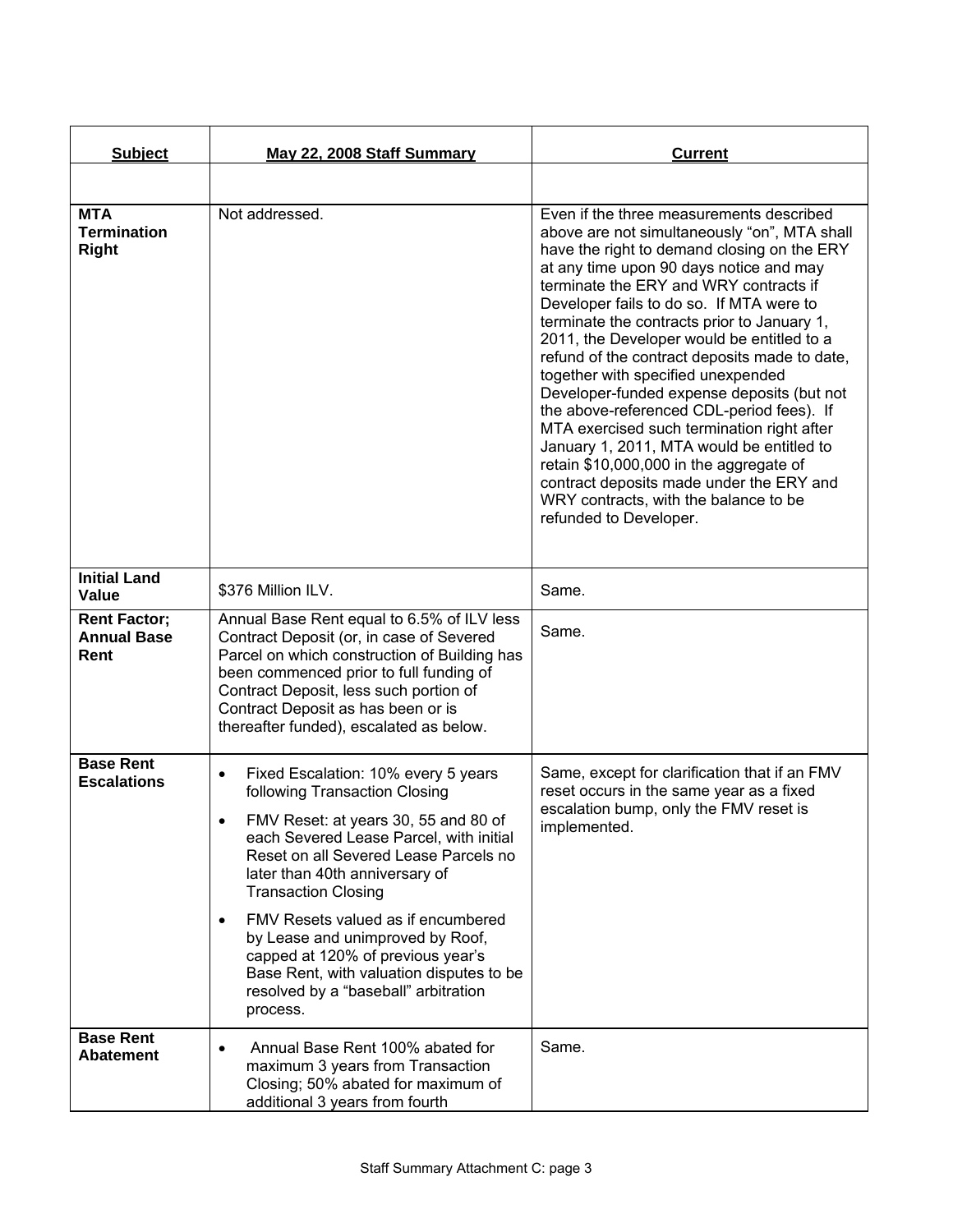| <b>Subject</b>                                                 | May 22, 2008 Staff Summary                                                                                                                                                                                                                                                                                                                                                                                                                                                                                                                                                                                                                                                                                                                                                                                                                                              | <b>Current</b>                                                                                                                                                                                                                                                                                                                                                                                                                                                                                                                                                                                                                                                   |
|----------------------------------------------------------------|-------------------------------------------------------------------------------------------------------------------------------------------------------------------------------------------------------------------------------------------------------------------------------------------------------------------------------------------------------------------------------------------------------------------------------------------------------------------------------------------------------------------------------------------------------------------------------------------------------------------------------------------------------------------------------------------------------------------------------------------------------------------------------------------------------------------------------------------------------------------------|------------------------------------------------------------------------------------------------------------------------------------------------------------------------------------------------------------------------------------------------------------------------------------------------------------------------------------------------------------------------------------------------------------------------------------------------------------------------------------------------------------------------------------------------------------------------------------------------------------------------------------------------------------------|
|                                                                | anniversary of Transaction Closing<br>Base Rent with respect to Severed<br>$\bullet$<br>Parcels during Building construction is<br>greater of (i) allocated Severed Parcel<br>Base Rent at then-current abatement<br>level, or (ii) 50%. Allocated Base Rent<br>at completion (TCO) of each Building is<br>100%.                                                                                                                                                                                                                                                                                                                                                                                                                                                                                                                                                        |                                                                                                                                                                                                                                                                                                                                                                                                                                                                                                                                                                                                                                                                  |
| <b>Option for Rent</b><br><b>Delay</b>                         | Developer has the option to delay base rent<br>payments for up to an additional two years<br>with respect to parcels upon which no<br>building construction had begun within the<br>original base abatement period described<br>above. Developer's right to exercise such<br>option to extend the abatement period by up<br>to two years on such undeveloped parcels<br>is conditioned upon (i) the Developer<br>agreeing to pay increased future rent in an<br>amount that would result in MTA recouping<br>one-half of the reduction in the present<br>value as a result of the delayed rent and (ii)<br>the Developer increasing its default<br>payment guaranty by the full amount of the<br>delayed rent such that MTA would recoup<br>the full amount of the delayed rent in the<br>event that Developer defaults under the<br>lease prior to construction start. | Same.                                                                                                                                                                                                                                                                                                                                                                                                                                                                                                                                                                                                                                                            |
| <b>Mixed-Use</b><br><b>Buildings</b>                           | Not specifically addressed.                                                                                                                                                                                                                                                                                                                                                                                                                                                                                                                                                                                                                                                                                                                                                                                                                                             | CDL provisions have been clarified to allow<br>for severance leases with respect to a limited<br>number of separately owned and financed<br>components of mixed-use building (e.g.<br>commercial, residential, and hotel)                                                                                                                                                                                                                                                                                                                                                                                                                                        |
| <b>Fee Purchase</b><br><b>Option Exercise,</b><br><b>Price</b> | Fee purchase option for each Building<br>$\bullet$<br>exercisable at time of receipt of TCO or<br>any time thereafter.<br>Fee purchase price equals present<br>$\bullet$<br>value of all remaining Base Rent under<br>Severed Parcel lease, including<br>escalations and FMV Resets (with FMV<br>Resets assumed at 120% of previous<br>year's rent), plus value of MTA<br>reversionary interest at lease expiration,<br>discounted to date of fee closing at<br>$6.5%$ .                                                                                                                                                                                                                                                                                                                                                                                                | First bullet changed as follows:<br>Fee purchase option exercisable after<br>substantial completion of the portion of the<br>roof under the severed parcel and substantial<br>completion of each Building located on the<br>severed parcel. If the Building is a residential<br>condominium, fee purchase option can be<br>exercised upon the closing of the first<br>condominium even if the residential portion is<br>not substantially completed provided that the<br>portion of the roof is completed and either the<br>rest of the Building is substantially completed<br>or the residential portion has been severed<br>into a separate severed subparcel. |
| <b>Guaranties</b>                                              | Roof Completion Guaranty in effect<br>$\bullet$                                                                                                                                                                                                                                                                                                                                                                                                                                                                                                                                                                                                                                                                                                                                                                                                                         | Same.                                                                                                                                                                                                                                                                                                                                                                                                                                                                                                                                                                                                                                                            |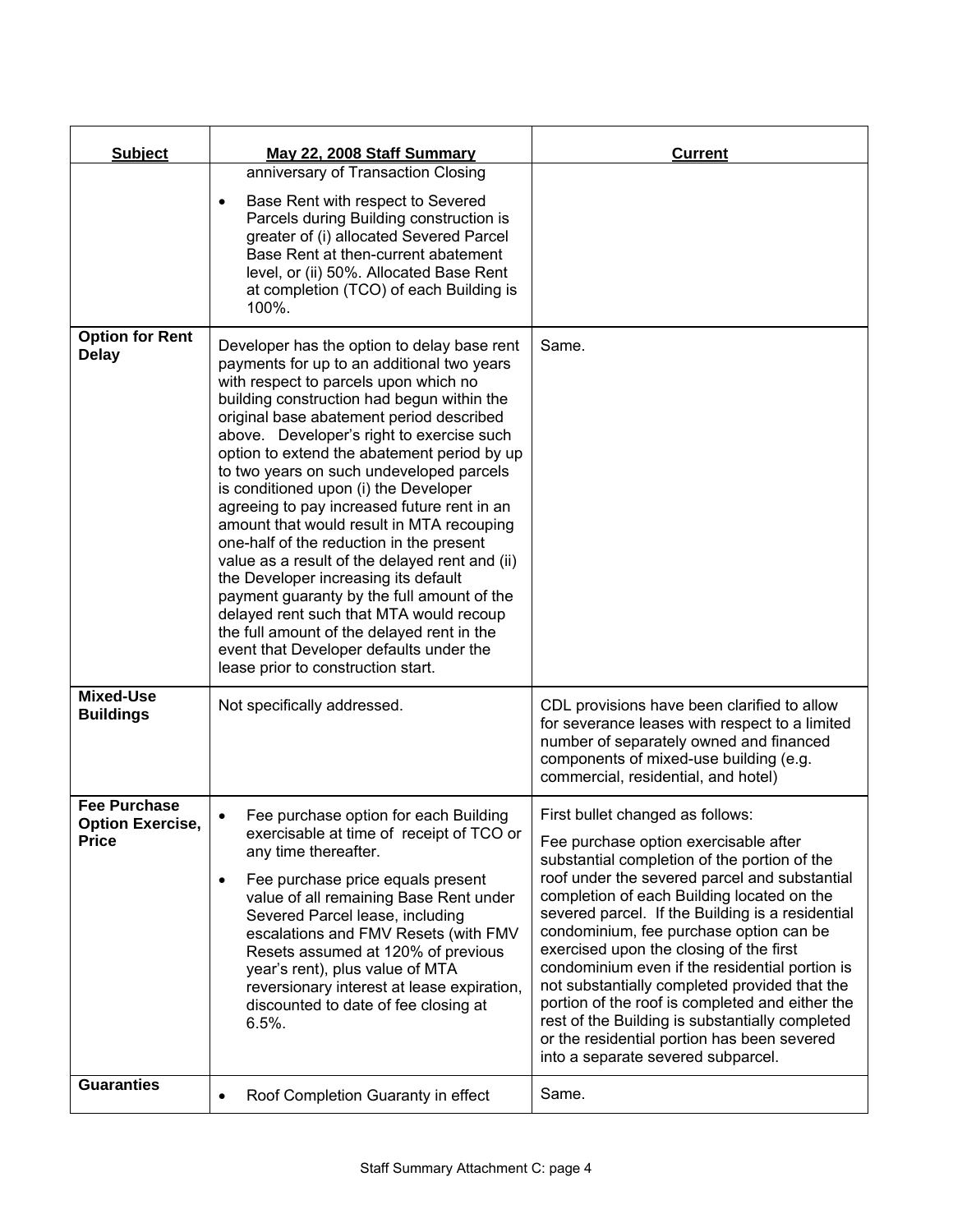| <b>Subject</b>                       | <b>May 22, 2008 Staff Summary</b>                                                                                                                                                                                                                                                                                                                                                                                                                                                                                                                | <b>Current</b>                                                                                                                                                                                                                                                                             |
|--------------------------------------|--------------------------------------------------------------------------------------------------------------------------------------------------------------------------------------------------------------------------------------------------------------------------------------------------------------------------------------------------------------------------------------------------------------------------------------------------------------------------------------------------------------------------------------------------|--------------------------------------------------------------------------------------------------------------------------------------------------------------------------------------------------------------------------------------------------------------------------------------------|
|                                      | from commencement of each respective<br>phase of Roof construction,<br>guaranteeing lien-free final completion<br>of such phase of Roof construction<br>capped at (x) 115% of hard costs plus<br>(y) associated soft costs such as<br>architectural and engineering, to the<br>extent not theretofore paid, less<br>amounts to be funded pursuant to the<br>Roof construction loan (other than loan<br>amounts which are not funded by<br>reason of Borrower default.)                                                                           |                                                                                                                                                                                                                                                                                            |
|                                      | <b>Building Completion Guaranty in effect</b><br>٠<br>during period of Building construction,<br>guaranteeing lien-free substantial<br>completion of Building on each Severed<br>Parcel capped at (x) 115% of hard costs<br>plus (y) associated soft costs such as<br>architectural and engineering, to the<br>extent not theretofore paid, less<br>amounts to be funded pursuant to the<br>Building construction loan (other than<br>loan amounts which are not funded by<br>reason of Borrower default.)                                       |                                                                                                                                                                                                                                                                                            |
|                                      | Default Payment Guaranty covers<br>$\bullet$<br>required Default Payments (i.e., any<br>unpaid installments of Deposit and<br>Base Rent due under Lease from<br><b>Transaction Closing until Developer</b><br>surrenders possession of site (other<br>than Severed Parcels with respect to<br>which a Buildings Completion Guaranty<br>has been delivered) to MTA, plus<br>additional default payment per<br>schedule). Default Payment Guaranty<br>expires when Default Payments have<br>been paid in full or are otherwise<br>reduced to zero. |                                                                                                                                                                                                                                                                                            |
| <b>Guarantor</b><br><b>Standards</b> | Guarantor to be creditworthy entity<br>$\bullet$<br>satisfactory to MTA with net worth at all<br>times sufficient to provide commercially<br>reasonable coverage levels of Guaranty<br>obligations.                                                                                                                                                                                                                                                                                                                                              | Same.                                                                                                                                                                                                                                                                                      |
| <b>PILOT</b> and<br><b>PILOST</b>    | Full PILOT payable, subject to UTEP,<br>$\bullet$<br>421-a, and other statutory abatements<br>available to Developer without regard to<br>MTA exemption.<br>Full PILOST to MTA on core and shell<br>$\bullet$<br>and initial tenant improvements in all                                                                                                                                                                                                                                                                                          | Second bullet is clarified to reflect that in<br>multi-tenant commercial office buildings,<br>MTA's entitlement to PILOST on the initial<br>tenant improvements is assured as to the<br>largest tenant in the building (and will extend<br>to all tenants whose work is performed prior to |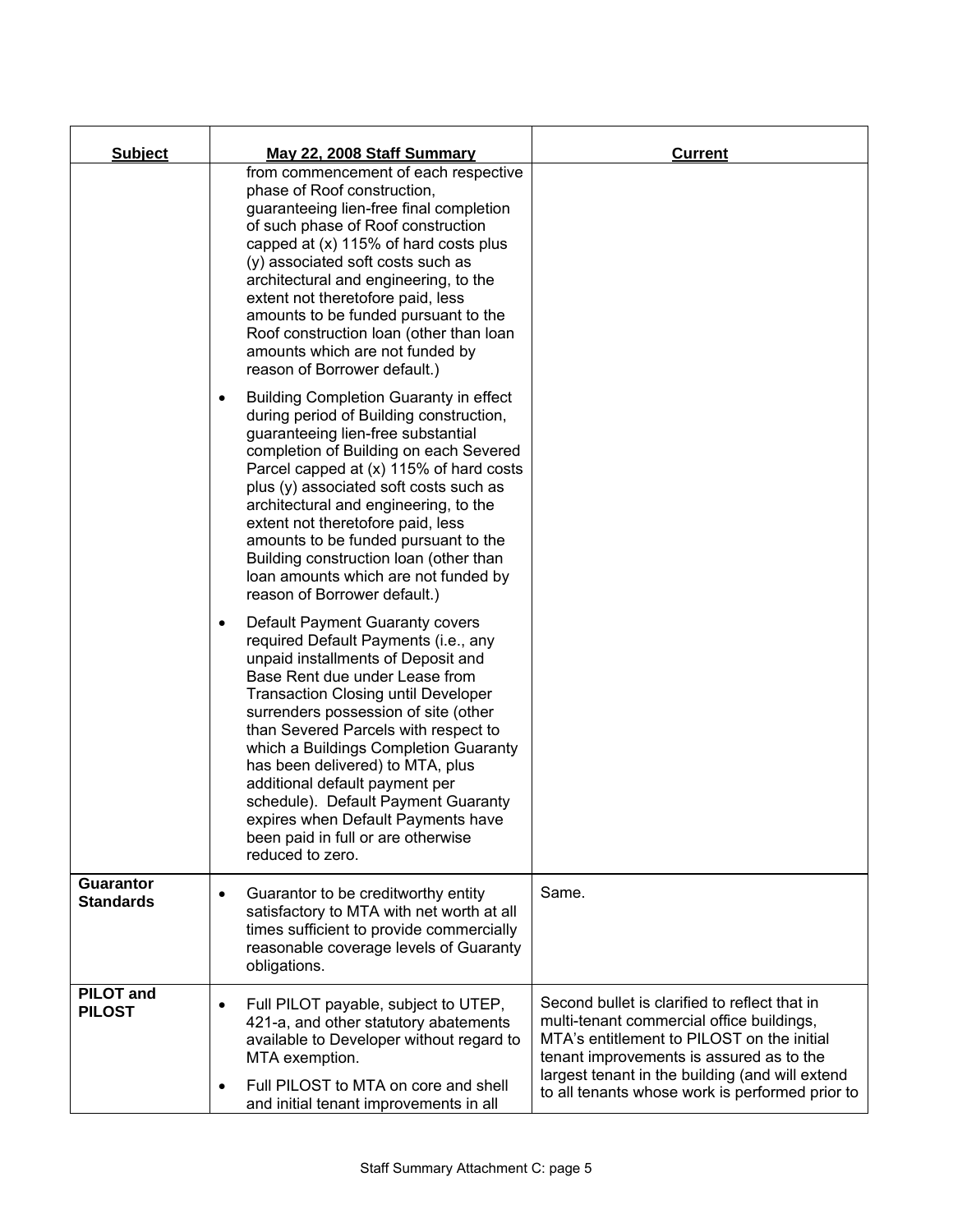| <b>Subject</b>                                               | May 22, 2008 Staff Summary                                                                                                                                                                                                                                                                                                                                                                                                                                                                                                                                                                                                                                                                                                                                                                                                                                                                                                                                                                               | <b>Current</b>                                                                                                                                                                            |
|--------------------------------------------------------------|----------------------------------------------------------------------------------------------------------------------------------------------------------------------------------------------------------------------------------------------------------------------------------------------------------------------------------------------------------------------------------------------------------------------------------------------------------------------------------------------------------------------------------------------------------------------------------------------------------------------------------------------------------------------------------------------------------------------------------------------------------------------------------------------------------------------------------------------------------------------------------------------------------------------------------------------------------------------------------------------------------|-------------------------------------------------------------------------------------------------------------------------------------------------------------------------------------------|
|                                                              | buildings (commercial and residential).                                                                                                                                                                                                                                                                                                                                                                                                                                                                                                                                                                                                                                                                                                                                                                                                                                                                                                                                                                  | a fee conversion).                                                                                                                                                                        |
| <b>Tax-Exempt</b><br><b>Roof Financing</b><br><b>Savings</b> | 50% of net savings to MTA.                                                                                                                                                                                                                                                                                                                                                                                                                                                                                                                                                                                                                                                                                                                                                                                                                                                                                                                                                                               | Same.                                                                                                                                                                                     |
| No. 7 Line                                                   | If at any point, No. 7 Line target<br>$\bullet$<br>completion date is extended:<br>(x) for first 12 months of delay,<br>50% "Base Rent holiday" (i.e., 50%<br>of whatever Base Rent would<br>otherwise be payable during that<br>period)<br>(y) for any delay beyond 12 months,<br>100% Base Rent abatement until<br>date that is 2 years prior to then-<br>scheduled completion date, at<br>which time 50% Base Rent<br>abatement commences, (i.e.,<br>schedule is pushed out, such that in<br>all events, Base Rent will not be<br>payable until 2 years prior to the<br>anticipated delivery of the No. 7<br>Line.)<br>All of the above is subject to true-up if<br>$\bullet$<br>lost time is made up and No. 7 is<br>completed by January 2014.<br>Developer will have the right to<br>$\bullet$<br>terminate transaction with Deposit and<br>all Base Rent refunded to Developer if<br>No. 7 Line is terminated or if target<br>completion date does not provide for<br>completion by January 2020. | Same, with the following addition:<br>All of the No. 7 Line related dates are<br>extended on a day-for-day basis for each day<br>between May 31, 2009 and the ERY<br>Transaction Closing. |
| Litigation                                                   | So long as no injunction, Developer to close<br>on original Contract terms at earlier of (i)<br>favorable final non-appealable order in<br>litigation, or (ii) 18 months. If Developer<br>demonstrates to MTA's reasonable<br>satisfaction that due to pending litigation it is<br>not feasible to obtain financing on<br>commercially reasonable terms for Project<br>commencement, closing extended for<br>additional period until favorable final non-<br>appealable order in litigation, not to exceed<br>additional 18 months. If Developer does not<br>close after additional extension, MTA may<br>elect to terminate Contract and retain 25%<br>of Deposit, and refund to Developer the                                                                                                                                                                                                                                                                                                          | Same.                                                                                                                                                                                     |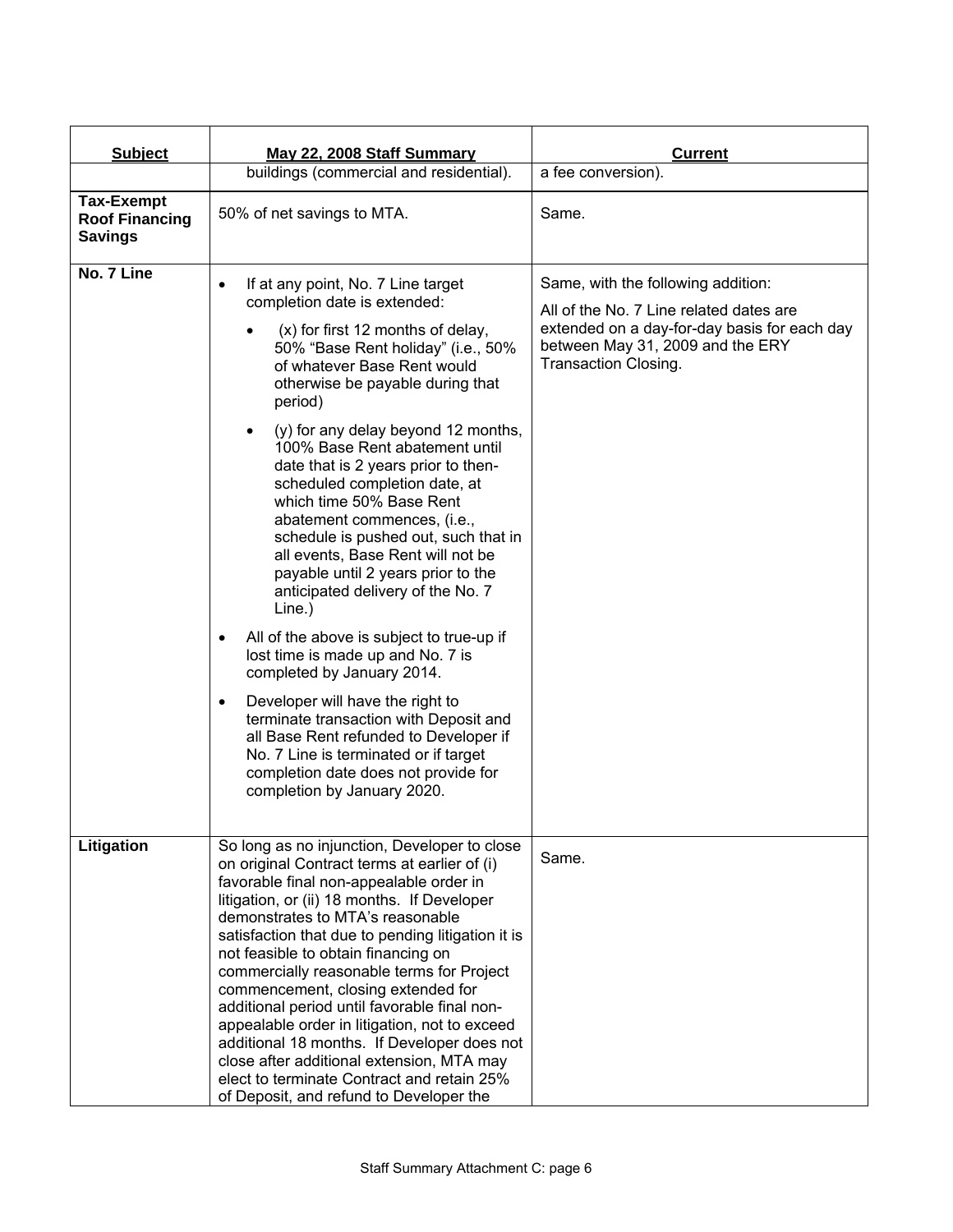| <b>Subject</b>                                                                           | May 22, 2008 Staff Summary                                                                                                                                                                                                                                                                                                                                                                              | <b>Current</b>                                                                                                                                                                                                                                              |
|------------------------------------------------------------------------------------------|---------------------------------------------------------------------------------------------------------------------------------------------------------------------------------------------------------------------------------------------------------------------------------------------------------------------------------------------------------------------------------------------------------|-------------------------------------------------------------------------------------------------------------------------------------------------------------------------------------------------------------------------------------------------------------|
|                                                                                          | remainder of the Contract Deposit plus all<br>unspent/uncommitted funds in the ERY<br>Expenses Fund, the ERY portion of the<br>Shea Facility Fund and the ERY portion of<br>the Site Preparation Fund.                                                                                                                                                                                                  |                                                                                                                                                                                                                                                             |
| Environmental                                                                            | Liability for pre-existing conditions<br>$\bullet$<br>discovered during Study Period and<br>Contract Period capped at \$2.5MM if no<br>Transaction Closing (such amount (or<br>LOC) put into environmental fund prior<br>to entry onto site).<br>Upon Transaction Closing, Developer<br>$\bullet$<br>assumes full liability.                                                                            | Same, except last bullet replaced as follows:<br>Developer to demolish Metals Purchasing<br>$\bullet$<br>Building and cap soil at MTA's cost and<br>expense. Developer responsible for<br>abatement of soil conditions below<br>Metals Purchasing Building. |
|                                                                                          | MTA to demolish Metals Purchasing<br>$\bullet$<br>Building and cap soil at MTA's cost and<br>expense. Developer responsible for<br>abatement of soil conditions below<br>Metals Purchasing Building.                                                                                                                                                                                                    |                                                                                                                                                                                                                                                             |
| <b>Terra Firma</b><br><b>Construction</b><br><b>Prior to Roof</b><br><b>Commencement</b> | If zoning would allow WRY to be developed<br>in a manner which would allow substantial<br>development to take place without<br>commencement of a reasonable allocation<br>of the Roof, then the parties will agree on<br>an equitable mechanism to adjust the<br>purchase price with respect to early land<br>development where no portion of the Roof<br>is required, subject to subsequent true-up.   | The parties have agreed on a mechanism to<br>require each terra firma parcel lessee/owner<br>to participate in its proportionate share of the<br>Roof costs.                                                                                                |
| <b>Springing</b><br><b>Payment on</b><br><b>ERY Default</b>                              | If Developer defaults on ERY lease, a<br>springing payment of \$100M, payable in no<br>more than two installments over the 24<br>month period next following the ERY<br>default, will be due under WRY lease. If<br>Developer fails to make such payment<br>Developer will be in default under the WRY<br>lease, in which case WRY Default Payment<br>provisions apply (but not the \$100M<br>payment). | Same.                                                                                                                                                                                                                                                       |
| <b>Construction</b><br><b>Issues</b>                                                     | SEE ATTACHMENT D.                                                                                                                                                                                                                                                                                                                                                                                       | SEE ATTACHMENT D.                                                                                                                                                                                                                                           |
| <b>CDL Fees and</b><br><b>Expense</b><br><b>Deposits</b>                                 | Expense Fund initial deposit at \$5M for<br>$\bullet$<br>ERY and WRY, replenished to \$2M<br>Environmental Deposit (or LOC) at<br>$\bullet$<br>\$2.5M                                                                                                                                                                                                                                                   | The first two bullets are the same.<br>$\bullet$<br>$\bullet$<br>The third bullet is changed as follows:<br>ERY portion of Shea Facility Fund<br>$\bullet$<br>funded at closing unless earlier, at                                                          |
|                                                                                          | ERY portion of Shea Facility Fund (and<br>$\bullet$<br>ERY portion of Site Preparation Fund, if<br>applicable), per MTA CDL Draft (may                                                                                                                                                                                                                                                                  | Developer election.<br>Fourth bullet (regarding Participation Fee)<br>$\bullet$                                                                                                                                                                             |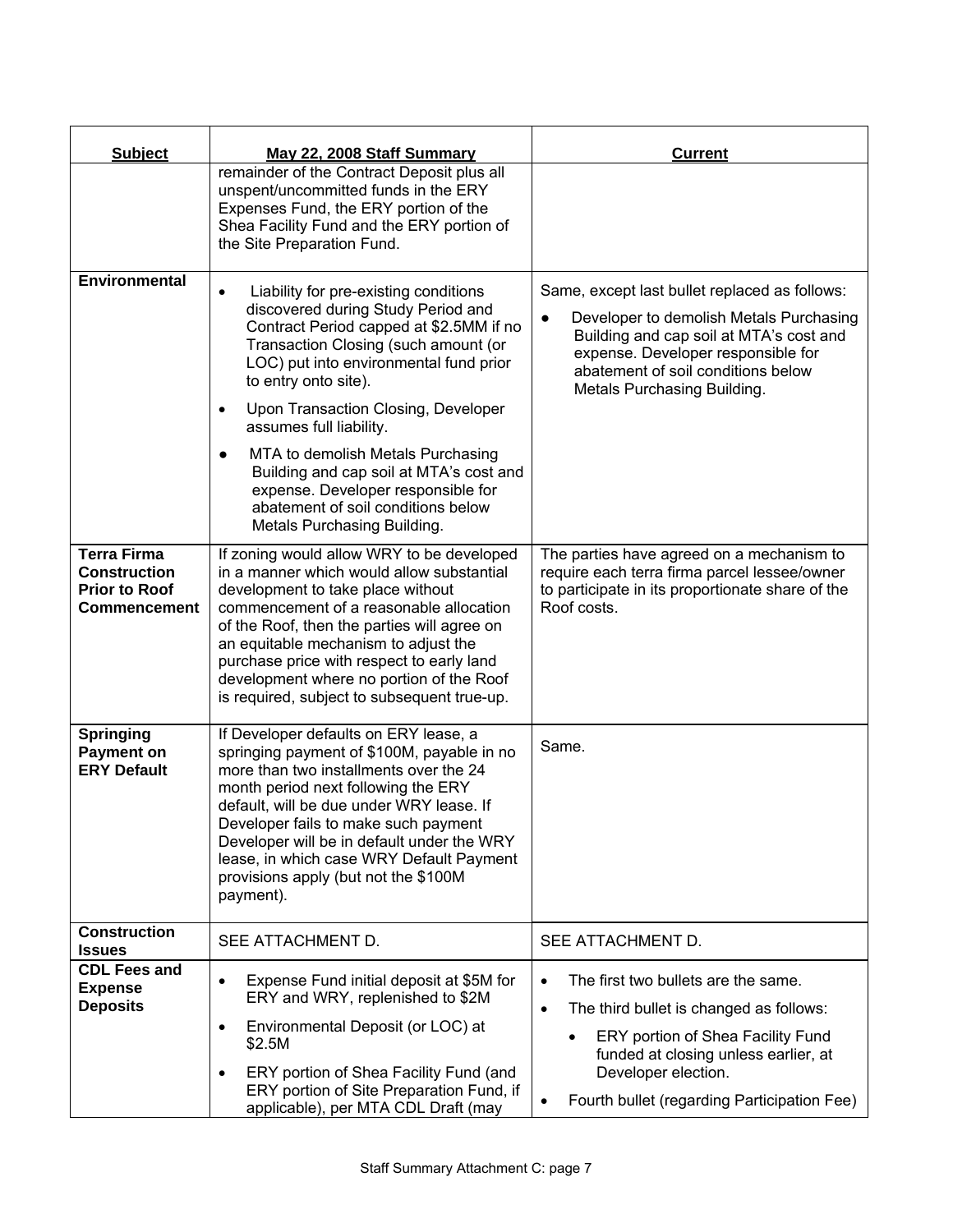| <b>Subject</b>                      | May 22, 2008 Staff Summary                                                                                                                      | <b>Current</b>                                                                                                                                                                                                                                                                                                                                                                                                                                                                              |
|-------------------------------------|-------------------------------------------------------------------------------------------------------------------------------------------------|---------------------------------------------------------------------------------------------------------------------------------------------------------------------------------------------------------------------------------------------------------------------------------------------------------------------------------------------------------------------------------------------------------------------------------------------------------------------------------------------|
|                                     | be funded upon Contract execution,<br>rather than CDL, at Developer election)<br>Participation Fee of \$3M upon CDL<br>$\bullet$<br>execution.  | is the same<br>The following bullet is new:<br>Pursuant to the second extension<br>agreements, each dated January 31, 2009,<br>the Developer paid MTA an additional<br>participation fee totaling \$8,600,000<br>(\$4,300,000 for each of the WRY and ERY).<br>For each of the ERY and WRY, \$2,150,000 of<br>that amount was non-refundable and the other<br>\$2,150,000 was deposited in the expenses<br>fund held by MTA to be available for the<br>payment of pre-development expenses. |
| <b>Site Plan and</b><br><b>Uses</b> | Consistent with Developer Site Plan and<br>Master Plan Proposal.                                                                                | Consistent with ERY zoning and applicable<br>law.                                                                                                                                                                                                                                                                                                                                                                                                                                           |
| <b>High Line</b>                    | Developer to reconstruct and maintain (or<br>cause to be maintained) High Line per<br>Developer proposal, at Developer's sole<br>cost and risk. | Developer shall, at no expense to MTA, cause<br>to be designed, constructed and completed<br>the treatment of the portion of the High Line<br>which is located on the ERY, in accordance<br>with a plan to be developed by Developer and<br>subject to the reasonable approval of MTA.                                                                                                                                                                                                      |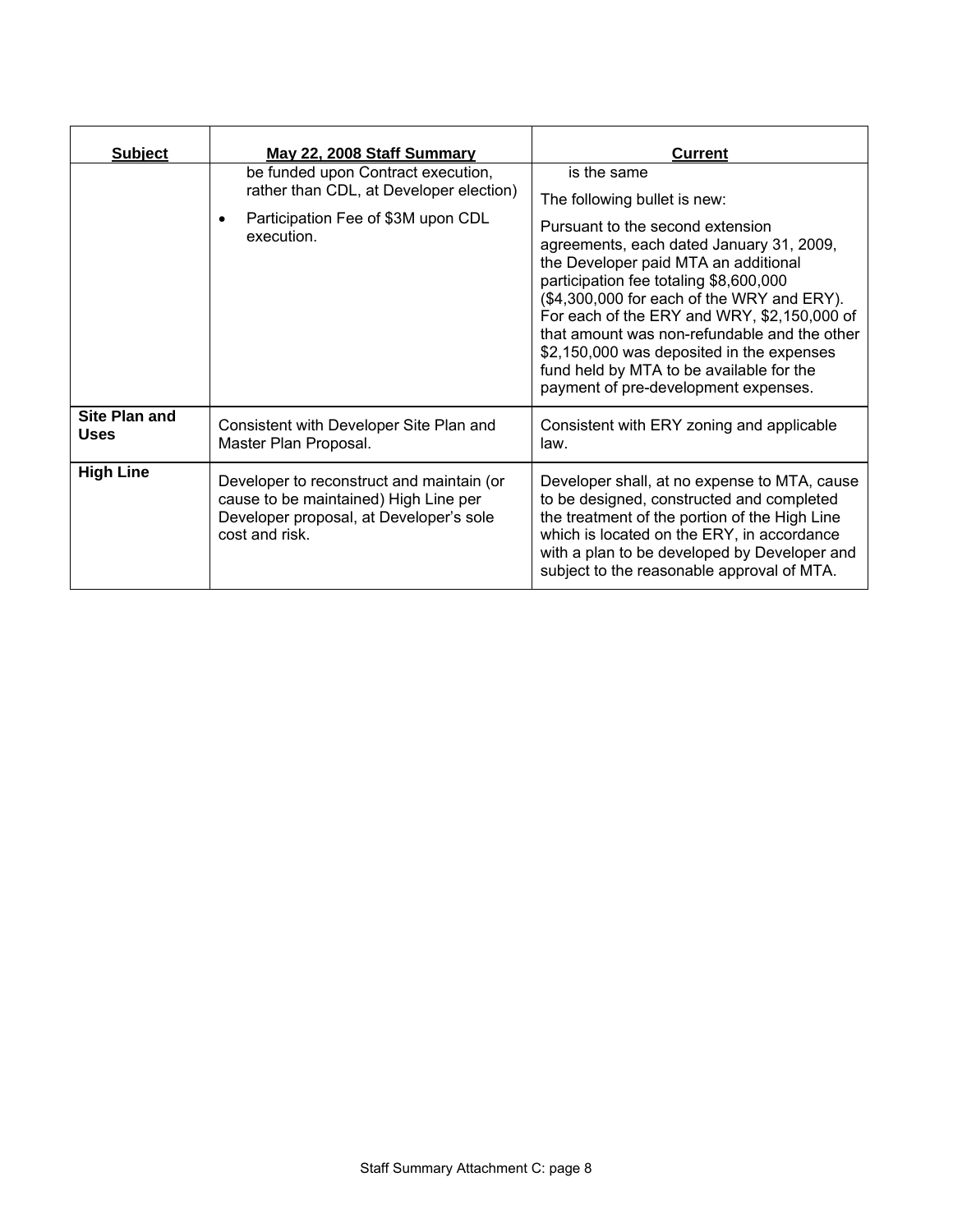# **STAFF SUMMARY ATTACHMENT D - MAJOR CONSTRUCTION AGREEMENT POINTS**

| <b>Subject</b>                                                                                                                                | <b>March 26, 2008 Staff Summary</b>                                                                                                                                                                                                                                                                                                                                                                                                                                                                                                                                                                                                                                                                                                                                                                                                                                                                                                                                                                                                                                                                                                                                                                                                                                                                                                                                                                                                                                                                                                                                                                                                | <b>Current</b>                                                                                                                                                                                                                                |
|-----------------------------------------------------------------------------------------------------------------------------------------------|------------------------------------------------------------------------------------------------------------------------------------------------------------------------------------------------------------------------------------------------------------------------------------------------------------------------------------------------------------------------------------------------------------------------------------------------------------------------------------------------------------------------------------------------------------------------------------------------------------------------------------------------------------------------------------------------------------------------------------------------------------------------------------------------------------------------------------------------------------------------------------------------------------------------------------------------------------------------------------------------------------------------------------------------------------------------------------------------------------------------------------------------------------------------------------------------------------------------------------------------------------------------------------------------------------------------------------------------------------------------------------------------------------------------------------------------------------------------------------------------------------------------------------------------------------------------------------------------------------------------------------|-----------------------------------------------------------------------------------------------------------------------------------------------------------------------------------------------------------------------------------------------|
| <b>Compensation</b><br>and Damages<br>for<br>Compensable<br><b>MTA Party</b><br>Changes /<br>Compensable<br><b>MTA Party</b><br><b>Delays</b> | In the event of a compensable MTA Party<br>Change or a Compensable MTA Party Delay,<br>the responsible MTA Party must pay all<br>Developer's Direct Costs. "Developer's Direct<br>Costs" shall mean any actual increase, not<br>avoidable or able to be mitigated by<br>Developer's use of good faith efforts, in the<br>cost of designing, redesigning and<br>constructing the Roof, LIRR Facilities or<br>Facility Airspace Improvements to the extent<br>resulting from a Compensable MTA Party<br>Change or a Compensable MTA Party Delay,<br>provided, however, that "the cost of<br>designing, redesigning or constructing the<br>Roof, LIRR Facilities or Facility Airspace<br>Improvements" shall mean only those costs<br>and expenses actually incurred by the<br>Developer on trade contractors costs, labor,<br>material, equipment, Contractors' overhead<br>and profit, Construction Manager's general<br>conditions and construction management<br>fees, additional interest payable to the<br>construction lender, professional services,<br>overhead and personnel costs for Developer's<br>project specific personnel (but excluding<br>overhead and personnel costs for Developer's<br>general management), and additional Force<br>Account costs for the purpose of designing,<br>redesigning or constructing the Roof, LIRR<br>Facilities or Facility Airspace Improvements<br>and shall in no event include any indirect or<br>consequential costs or damages (including,<br>without limitation, lost rentals or lost profits,<br>and any damages or penalties payable to<br>actual or prospective tenants). | Same, except that a severed parcel tenant will<br>also be entitled to a 50% abatement of rent for<br>Compensable MTA Party Delays (after a 30<br>day grace period) that cause delays associated<br>with Buildings which have leases in place. |
| <b>LIRR Changes</b>                                                                                                                           | Reviews by LIRR of Developer's various<br>submissions through the course of the project<br>shall be based on considerations of ensuring<br>the safety of the railroad's passengers,<br>employees and the general public ("public<br>safety"), the ability of the LIRR reliably to<br>provide rail transportation services consistent<br>with its prevailing schedules and service<br>levels ("service reliability"), and compliance<br>with applicable law and the terms of the<br>Construction Agreement and Approved Plans<br>and Specifications ("legal compliance"). In<br>determining the nature and extent of any                                                                                                                                                                                                                                                                                                                                                                                                                                                                                                                                                                                                                                                                                                                                                                                                                                                                                                                                                                                                            | Same.                                                                                                                                                                                                                                         |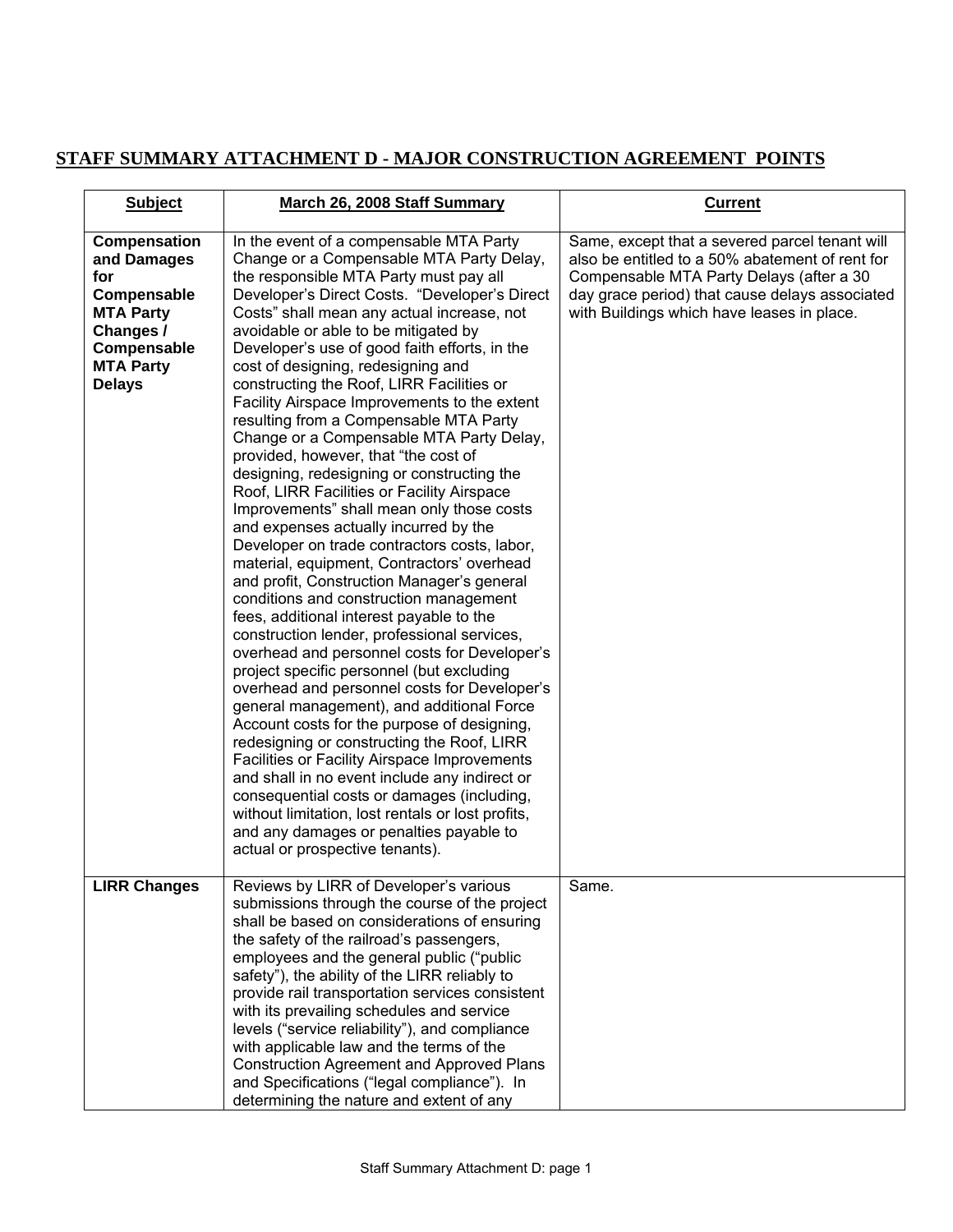| <b>Subject</b>      | March 26, 2008 Staff Summary                                                                                                                                                                                                                                                                                                                                                                                                                                                                                                                                                                                                                                                                                                                                                                                                                                                                                                                                                               | <b>Current</b>                                                                                                                                                                                                                                                                                                                                                                               |
|---------------------|--------------------------------------------------------------------------------------------------------------------------------------------------------------------------------------------------------------------------------------------------------------------------------------------------------------------------------------------------------------------------------------------------------------------------------------------------------------------------------------------------------------------------------------------------------------------------------------------------------------------------------------------------------------------------------------------------------------------------------------------------------------------------------------------------------------------------------------------------------------------------------------------------------------------------------------------------------------------------------------------|----------------------------------------------------------------------------------------------------------------------------------------------------------------------------------------------------------------------------------------------------------------------------------------------------------------------------------------------------------------------------------------------|
|                     | changes, the LIRR shall consider potential<br>options and shall endeavor in good faith to<br>select an option that, to the greatest extent<br>practicable, minimizes cost and schedule<br>impact to the Developer while not sacrificing,<br>as the primary consideration, public safety,<br>service reliability and legal compliance.                                                                                                                                                                                                                                                                                                                                                                                                                                                                                                                                                                                                                                                      |                                                                                                                                                                                                                                                                                                                                                                                              |
|                     | The LIRR acknowledges that the Developer<br>will proceed in reliance upon the LIRR's<br>reviews of 30%, 60%, and 90% submittals,<br>based upon the assumption that LIRR will use<br>good faith efforts to identify safety, service<br>level, and legal compliance issues as early as<br>possible and to be as consistent as possible<br>through the process.                                                                                                                                                                                                                                                                                                                                                                                                                                                                                                                                                                                                                               |                                                                                                                                                                                                                                                                                                                                                                                              |
|                     | Up to and including a 30% design submission<br>and in its review and comments upon such<br>submission, the LIRR may require that<br>Developer modify its plans in order to<br>incorporate LIRR system-wide standards,<br>where applicable, that affect public safety,<br>service reliability or legal compliance provided<br>that the LIRR will, in requiring such<br>modifications, make good faith efforts to<br>minimize the costs of such modifications.<br>Developer shall bear the cost of such<br>modifications required by LIRR. However,<br>modifications required by LIRR after its<br>approval of such 30% submissions shall be a<br>Compensable MTA Party Change and the<br>cost of such modifications shall be borne by<br>LIRR, provided, however, that LIRR shall not<br>be responsible for the cost of modifications<br>required to comply with the Design Criteria<br>(as defined herein), as modified by any<br>waivers and interpretations previously given<br>by LIRR. |                                                                                                                                                                                                                                                                                                                                                                                              |
| <b>Security</b>     | To the best knowledge of LIRR, there has<br>been no threat assessment relating to the<br>West Side Yards to date which recommends<br>construction standards that are materially<br>contrary to the criteria set forth in Exhibit N. A<br>threat and vulnerability assessment shall be<br>performed prior to Contract execution and the<br>results of such study shall be appropriately<br>addressed. LIRR will work in good faith to<br>develop appropriate operational controls to<br>minimize the scope of the identified threat.                                                                                                                                                                                                                                                                                                                                                                                                                                                        | MTA, LIRR and Developer have heretofore<br>agreed to the Design Criteria. Except as the<br>parties shall otherwise agree, all LIRR Work<br>shall conform to the Design Criteria, as<br>augmented by any design and/or operational<br>requirements mandated by the New York<br>Police Department with respect to addressing<br>threats, vulnerabilities and risks relating to the<br>Project. |
| <b>LIRR Reviews</b> |                                                                                                                                                                                                                                                                                                                                                                                                                                                                                                                                                                                                                                                                                                                                                                                                                                                                                                                                                                                            |                                                                                                                                                                                                                                                                                                                                                                                              |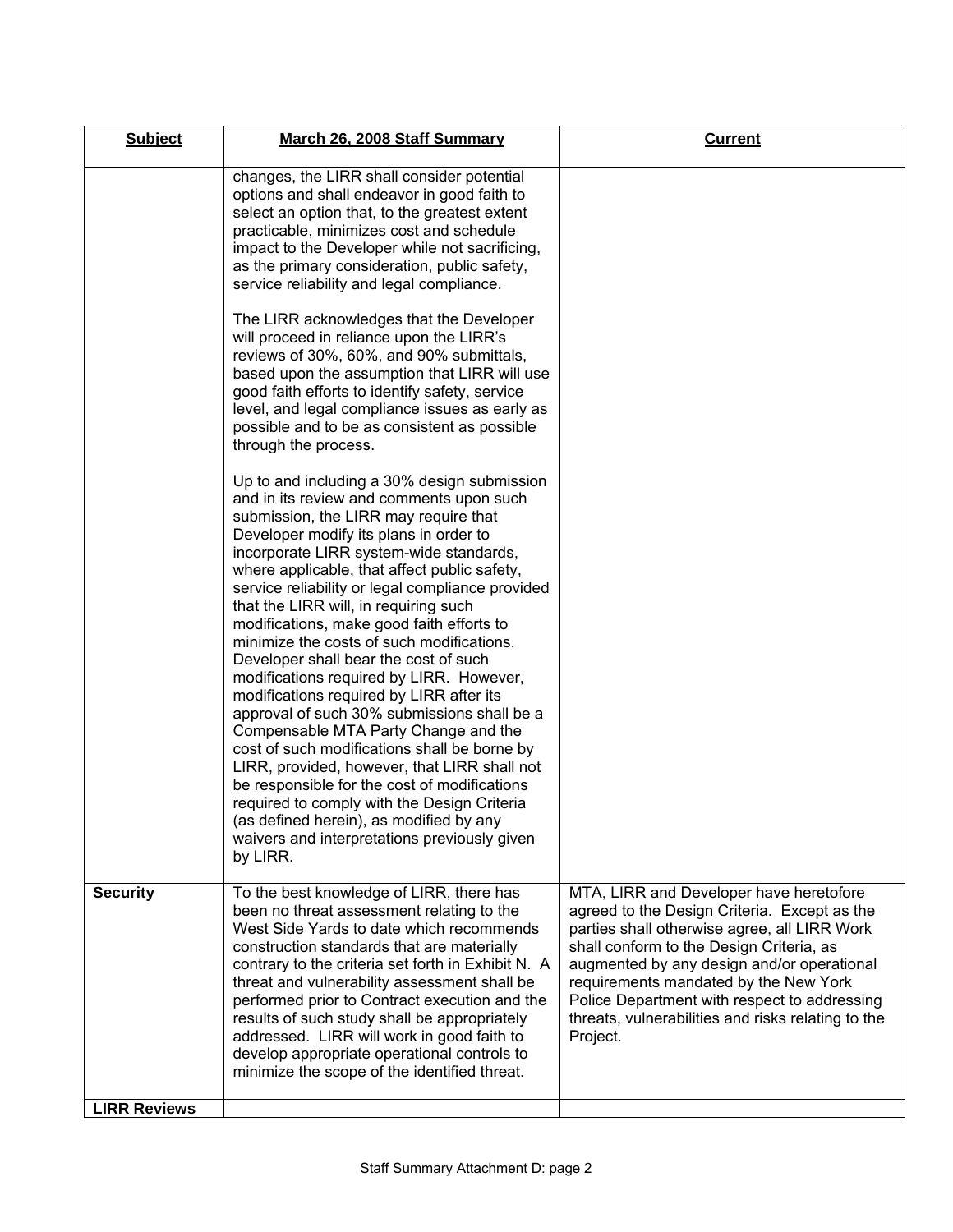| <b>Subject</b> | March 26, 2008 Staff Summary                                                                                                                                                                                                                                                                                                                                                                                                                                                                                                                                                                                                                                                                                                                                                                                                                                                                                                                                                                                                                                                                                                                                                                                                                                                                                                                                                                                                                                                                                                                                                                                             | <b>Current</b>                                                                                                                                                                                                                                                                                                                                                                                                                                                                                                                                                                                                                                                                                                                                                                                                                                                                                                                                                                                                                                                                                                                                                                                                                                                                                                                                                                                                                                                                                                                                                                                                                                                                                                                                                                                                                                                                                                                                                                                                                                                                                                                                                                                                                                                                                                                                                                                                                                                                                                        |
|----------------|--------------------------------------------------------------------------------------------------------------------------------------------------------------------------------------------------------------------------------------------------------------------------------------------------------------------------------------------------------------------------------------------------------------------------------------------------------------------------------------------------------------------------------------------------------------------------------------------------------------------------------------------------------------------------------------------------------------------------------------------------------------------------------------------------------------------------------------------------------------------------------------------------------------------------------------------------------------------------------------------------------------------------------------------------------------------------------------------------------------------------------------------------------------------------------------------------------------------------------------------------------------------------------------------------------------------------------------------------------------------------------------------------------------------------------------------------------------------------------------------------------------------------------------------------------------------------------------------------------------------------|-----------------------------------------------------------------------------------------------------------------------------------------------------------------------------------------------------------------------------------------------------------------------------------------------------------------------------------------------------------------------------------------------------------------------------------------------------------------------------------------------------------------------------------------------------------------------------------------------------------------------------------------------------------------------------------------------------------------------------------------------------------------------------------------------------------------------------------------------------------------------------------------------------------------------------------------------------------------------------------------------------------------------------------------------------------------------------------------------------------------------------------------------------------------------------------------------------------------------------------------------------------------------------------------------------------------------------------------------------------------------------------------------------------------------------------------------------------------------------------------------------------------------------------------------------------------------------------------------------------------------------------------------------------------------------------------------------------------------------------------------------------------------------------------------------------------------------------------------------------------------------------------------------------------------------------------------------------------------------------------------------------------------------------------------------------------------------------------------------------------------------------------------------------------------------------------------------------------------------------------------------------------------------------------------------------------------------------------------------------------------------------------------------------------------------------------------------------------------------------------------------------------------|
|                | The LIRR shall notify the Developer in writing<br>within twenty-one (21) days of receipt of 30%,<br>60% and 90% design and schedule<br>submittals, and other major submittals ("Major<br>Submittals") whether or not such Major<br>Submittal has been approved. If the LIRR<br>fails to notify the Developer of its<br>determination with respect to such Major<br>Submittal within such twenty-one (21) day<br>time period, the Developer may notify the<br>LIRR of its failure by means of certified mail,<br>return receipt requested, to the [designated<br>point of contact]. The notice shall identify the<br>date of submission of the Major Submittal and<br>contain a statement that a determination is<br>sought with respect to approval of such Major<br>Submittal. If the LIRR fails to notify the<br>Developer of its determination within ten (10)<br>days after receipt of such notice, such Major<br>Submittal shall be deemed approved. The<br>LIRR will use good faith efforts to review and<br>comment on Major Submittals as soon as<br>possible, and to provide comments, as<br>appropriate, on approvals, and to provide in<br>reasonable detail, the reasons for any<br>disapproval, or partial disapprovals.<br>LIRR will provide, at Developer's expense, a<br>dedicated staff of qualified personnel who will<br>be available to review and comment on<br>Developer submissions. Initial reviews of<br>Developer submissions will be "on board"<br>reviews. Responses to submissions will<br>indicate elements which are disapproved and<br>elements not so noted will be deemed<br>approved. | The Developer shall be required to submit an<br>ordinal schedule to the LIRR outlining its<br>proposed schedule for design and schedule<br>submittals and other major submittals ("Major<br>Submittals"). The LIRR shall notify the<br>Developer in writing within twenty-one (21)<br>days of receipt of the 30% and Pre-Final 100%<br>design and other Major Submittals (other than<br>the 60% and 90% design submittals) whether<br>or not such Major Submittals have been<br>approved. The LIRR shall notify the Developer<br>in writing within twenty-one (21) days of receipt<br>of the 60% and 90% design submittals whether<br>or not the LIRR has any comments on such<br>design submittals. If the LIRR's comments to<br>the 60% design submittal indicate, in the<br>LIRR's judgment that the Developer's<br>continuing to the 90% design submittal could<br>result in inefficiencies for review and approval<br>of the 90% design submittal, the LIRR has the<br>right to delay further submissions and require<br>the Developer to submit, within fourteen (14)<br>days of request, an action plan describing the<br>Developer's plan for resolving the LIRR review<br>comments to the 60% design submittal.<br>If the LIRR fails to notify the Developer of its<br>determination with respect to a Major Submittal<br>within such twenty-one (21) day time period,<br>the Developer may notify the LIRR by overnight<br>courier or hand delivery to LIRR's Vice-<br>President for East Side Access and Special<br>Projects. The notice shall identify the date of<br>submission of the Major Submittal and contain<br>a statement that a determination is sought with<br>respect to approval of such Major Submittal. If<br>the LIRR fails to notify the Developer of its<br>determination within ten (10) days after receipt<br>of such notice, such Major Submittal shall be<br>deemed approved. The LIRR will use good<br>faith efforts to review and comment on Major<br>Submittals as soon as possible, and to provide<br>comments, as appropriate, on approvals, and<br>to provide in reasonable detail, the reasons for<br>any disapproval, or partial disapprovals.<br>LIRR will provide, at Developer's expense, a<br>dedicated staff of qualified personnel who will<br>be available to review and comment on<br>Developer submissions. Initial reviews of<br>Developer submissions may be "on board"<br>reviews. Responses to submissions will<br>indicate elements which are disapproved and |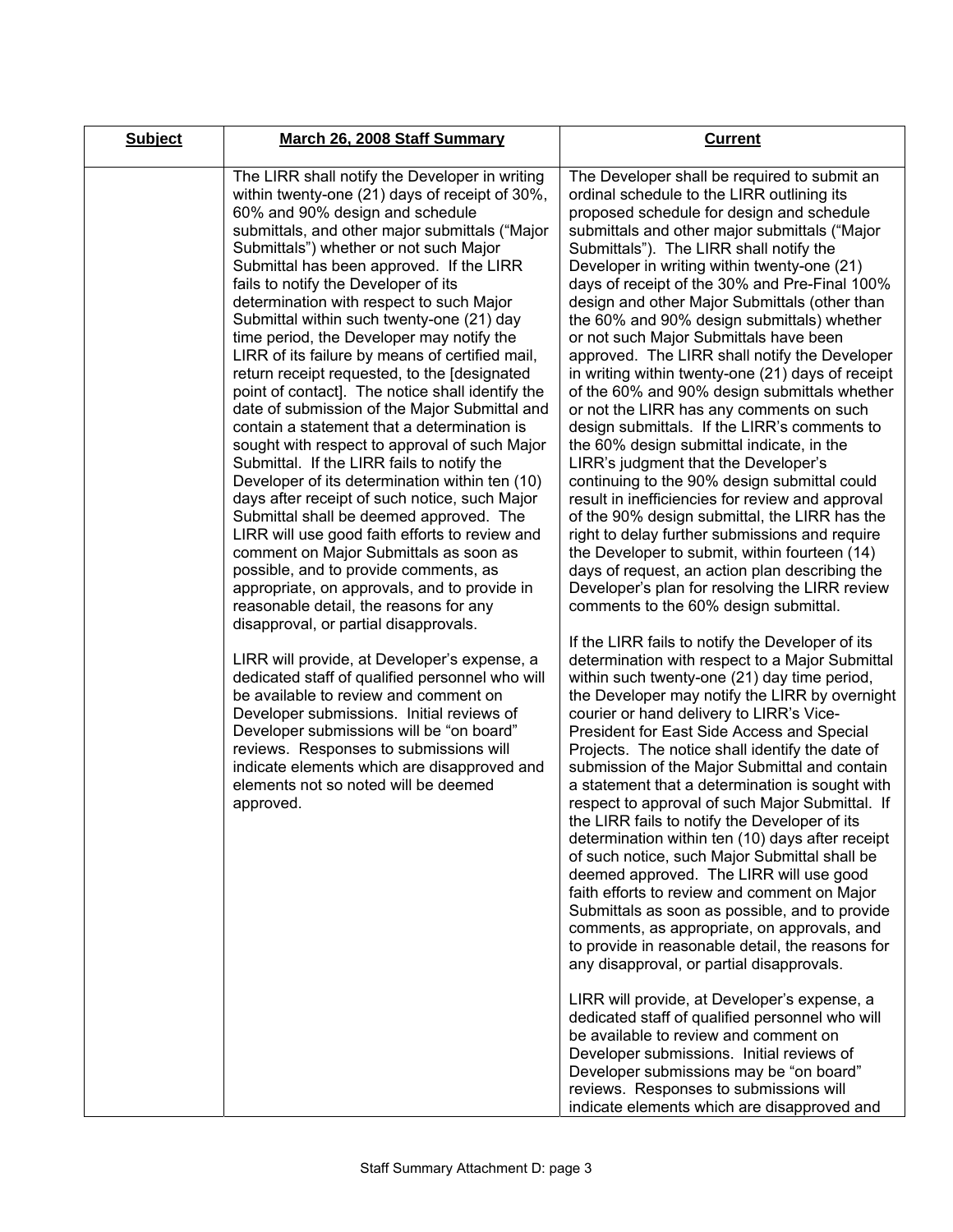| <b>Subject</b>                                                              | March 26, 2008 Staff Summary                                                                                                                                                                                                                                                                                                                                                                                                                                                                                                                                                                                                                                                                                                                                                                                                                                                                                                                                                                                                                                                                                                                                                                          | <b>Current</b>                                                                                                                                                                                                                                                                                     |
|-----------------------------------------------------------------------------|-------------------------------------------------------------------------------------------------------------------------------------------------------------------------------------------------------------------------------------------------------------------------------------------------------------------------------------------------------------------------------------------------------------------------------------------------------------------------------------------------------------------------------------------------------------------------------------------------------------------------------------------------------------------------------------------------------------------------------------------------------------------------------------------------------------------------------------------------------------------------------------------------------------------------------------------------------------------------------------------------------------------------------------------------------------------------------------------------------------------------------------------------------------------------------------------------------|----------------------------------------------------------------------------------------------------------------------------------------------------------------------------------------------------------------------------------------------------------------------------------------------------|
|                                                                             |                                                                                                                                                                                                                                                                                                                                                                                                                                                                                                                                                                                                                                                                                                                                                                                                                                                                                                                                                                                                                                                                                                                                                                                                       | elements not so noted will be deemed<br>approved.                                                                                                                                                                                                                                                  |
| <b>Warranties</b>                                                           | Developer will warrant for each phase of the<br>platform and associated equipment, and for<br>LIRR facilities constructed by Developer, that<br>the Work conforms to the requirements of the<br>Construction Agreement and to generally<br>accepted standards and is free from defects<br>of equipment, material and workmanship.<br>This warranty will be for one (1) year from<br>LIRR acceptance of each phase of Work.<br>Developer will assure that the systems as a<br>whole function in an integrated fashion,<br>consistent with the specifications for such<br>system. LIRR will be responsible for<br>operation and maintenance of equipment and<br>facilities after they are completed and<br>accepted by LIRR.                                                                                                                                                                                                                                                                                                                                                                                                                                                                            | Same.                                                                                                                                                                                                                                                                                              |
| <b>Construction</b><br><b>Requirements</b><br>and Design<br><b>Criteria</b> | The parties acknowledge that (a) Developer<br>has submitted, and the LIRR has reviewed<br>Developer's conceptual plan for the Project<br>and (b) the LIRR has developed the WRY<br>LIRR Construction Requirements and Design<br>Criteria (the "Design Criteria") to ensure that<br>the Project is designed and constructed in a<br>manner that is protective of public safety,<br>service reliability, and legal compliance. In<br>reviewing proposed Plans and Specifications,<br>the Construction Schedule, and other design<br>and construction submittals, the LIRR agrees<br>that it shall apply the Design Criteria in a<br>manner which, to the greatest extent<br>practicable, preserves the ability of Developer<br>to execute a project consistent with the<br>design intent and construction process<br>embodied in the conceptual plan as reflected<br>therein, while not sacrificing, as the primary<br>consideration, protection of public safety,<br>service reliability and legal compliance. The<br>LIRR acknowledges certain waivers from the<br>requirements in the Design Criteria are likely<br>to be necessary, which waivers will be subject<br>to evaluation and negotiation. | Same, except LIRR has not commented on the<br>Developer's conceptual plans as previously<br>stated.                                                                                                                                                                                                |
| <b>Permits and</b><br><b>Codes</b>                                          | LIRR and Developer recognize that the LIRR<br>will be responsible for signing off on State<br>code compliance for construction of the<br>platform and for LIRR facilities and<br>improvements below the platform, and that<br>the New York City Department of Buildings                                                                                                                                                                                                                                                                                                                                                                                                                                                                                                                                                                                                                                                                                                                                                                                                                                                                                                                               | LIRR and Developer recognize that LIRR will<br>be responsible for signing off on State code<br>compliance for construction of the platform<br>mechanical equipment, platform utility facilities<br>and improvements below the platform, and that<br>the New York City Department of Buildings will |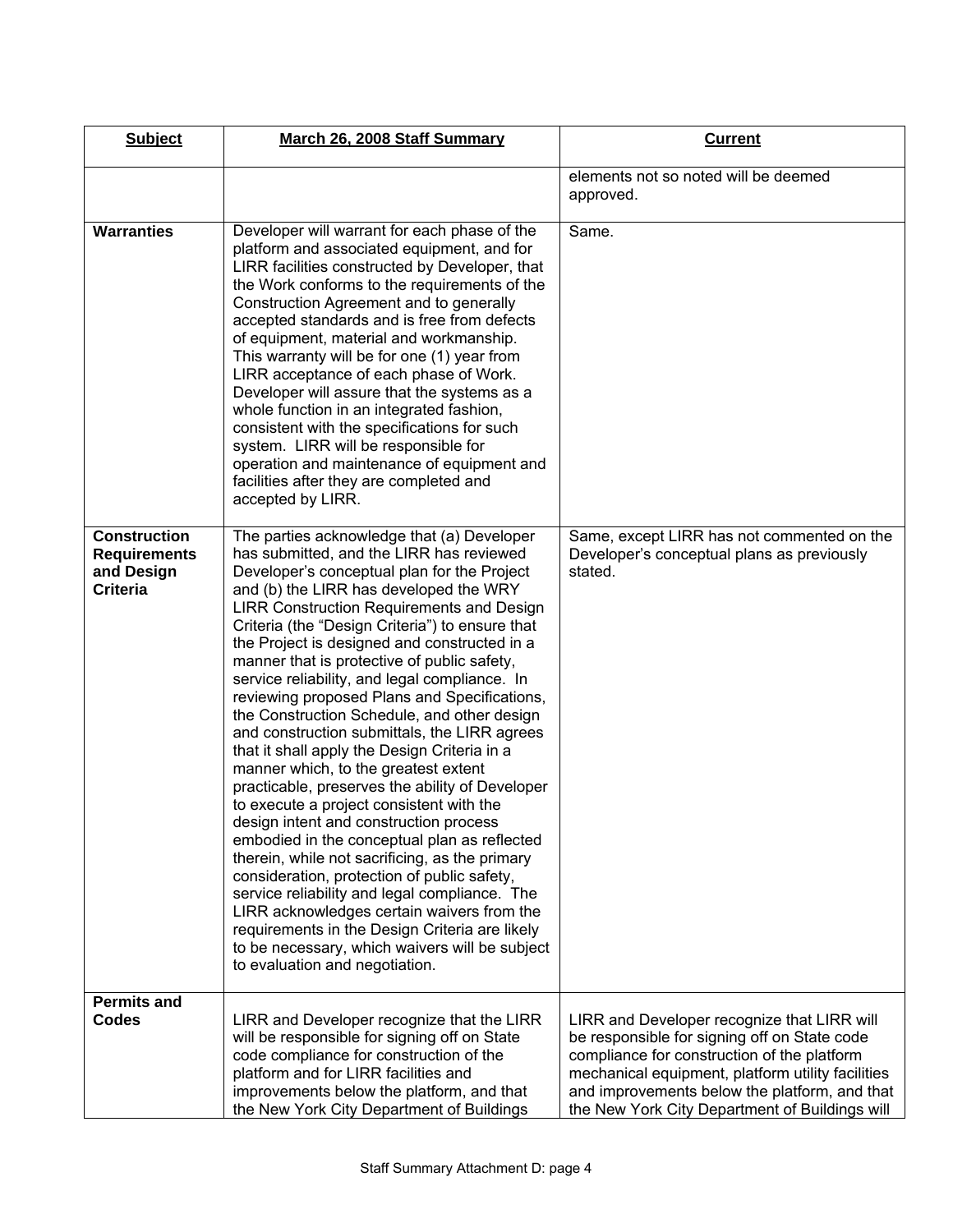| <b>Subject</b>                                  | March 26, 2008 Staff Summary                                                                                                                                                                                                                                                                                                                                                                                                                                                                                                                                                                                                                                                                                                                                                                                                                                                                                                                                                                                                                                                                                                                                                                                                                                                                                                                                                                                                                                                                                                                                                                                                                                                                                                                                                       | <b>Current</b>                                                                                                                                                                                                                                                                                                                                                          |
|-------------------------------------------------|------------------------------------------------------------------------------------------------------------------------------------------------------------------------------------------------------------------------------------------------------------------------------------------------------------------------------------------------------------------------------------------------------------------------------------------------------------------------------------------------------------------------------------------------------------------------------------------------------------------------------------------------------------------------------------------------------------------------------------------------------------------------------------------------------------------------------------------------------------------------------------------------------------------------------------------------------------------------------------------------------------------------------------------------------------------------------------------------------------------------------------------------------------------------------------------------------------------------------------------------------------------------------------------------------------------------------------------------------------------------------------------------------------------------------------------------------------------------------------------------------------------------------------------------------------------------------------------------------------------------------------------------------------------------------------------------------------------------------------------------------------------------------------|-------------------------------------------------------------------------------------------------------------------------------------------------------------------------------------------------------------------------------------------------------------------------------------------------------------------------------------------------------------------------|
|                                                 | will issue permits for construction of buildings<br>above the platform. The parties also<br>recognize that in some cases (e.g., support<br>structures for the buildings), there will likely<br>be overlap between the LIRR and the D.O.B.,<br>and the parties will work together to<br>coordinate approvals and permitting. For<br>each phase of Work, LIRR will provide the<br>Developer with the then current Design<br>Criteria for the West Side Yards at the<br>commencement of the design process subject<br>to changes permitted under the provisions of<br>LIRR Changes.                                                                                                                                                                                                                                                                                                                                                                                                                                                                                                                                                                                                                                                                                                                                                                                                                                                                                                                                                                                                                                                                                                                                                                                                   | issue permits for construction of the platform<br>slab, the support facilities and buildings above<br>the platform. The parties also recognize that in<br>some cases (e.g., support structures for the<br>buildings), there will likely be overlap between<br>the LIRR and the D.O.B., and the parties will<br>work together to coordinate approvals and<br>permitting. |
| Return of<br><b>Tracks to</b><br><b>Service</b> | If at any time the Developer requests, and the<br>LIRR approves, any Non-Continuous Track<br>Outage, the Developer shall be obligated to<br>return each track taken out of service,<br>pursuant to such Non-Continuous Track<br>Outage, on or prior to the date and time<br>identified in the Construction Schedule for the<br>return of such track to service. If any track<br>covered by such Non-Continuous Track<br>Outage is not returned to service on or prior<br>to the date and time identified in Construction<br>Schedule for its return to service, plus any<br>extension allowed pursuant to the<br>Construction Agreement for an MTA Party<br>Delay, and after a grace period of fifteen (15)<br>minutes, then, in addition to any other rights<br>or remedies available to the MTA Parties, the<br>LIRR may demand from the Developer, and<br>the Developer upon such demand shall pay to<br>the LIRR, in addition to all other sums<br>payable hereunder, as liquidated damages,<br>the sum of Five Hundred Dollars (\$500) per<br>minute for each minute that such track (or in<br>the case of outages involving more than one<br>track, Five Hundred Dollars (\$500) per minute<br>for all of such tracks in the aggregate) is kept<br>out of service beyond the applicable grace<br>period.<br>If the Developer fails to comply with its<br>obligations in connection with Track Outages<br>or Safety Requirements, then LIRR may, in<br>addition to any other remedies it may have,<br>order the Developer (and the Developer's<br>contractors and other persons connected with<br>the Developer's construction) to cease those<br>activities that do not so comply without any<br>liability to Developer and without same<br>constituting an MTA Party Delay. | Same, except that the liquidated damages<br>amount of Five Hundred Dollars (\$500) is now<br>subject to an annual CPI increase. Developer<br>now has ninety (90) minutes (rather than sixty<br>(60) minutes) to restore a track to service<br>before the LIRR may exclude the Developer<br>from the Yards Parcel.                                                       |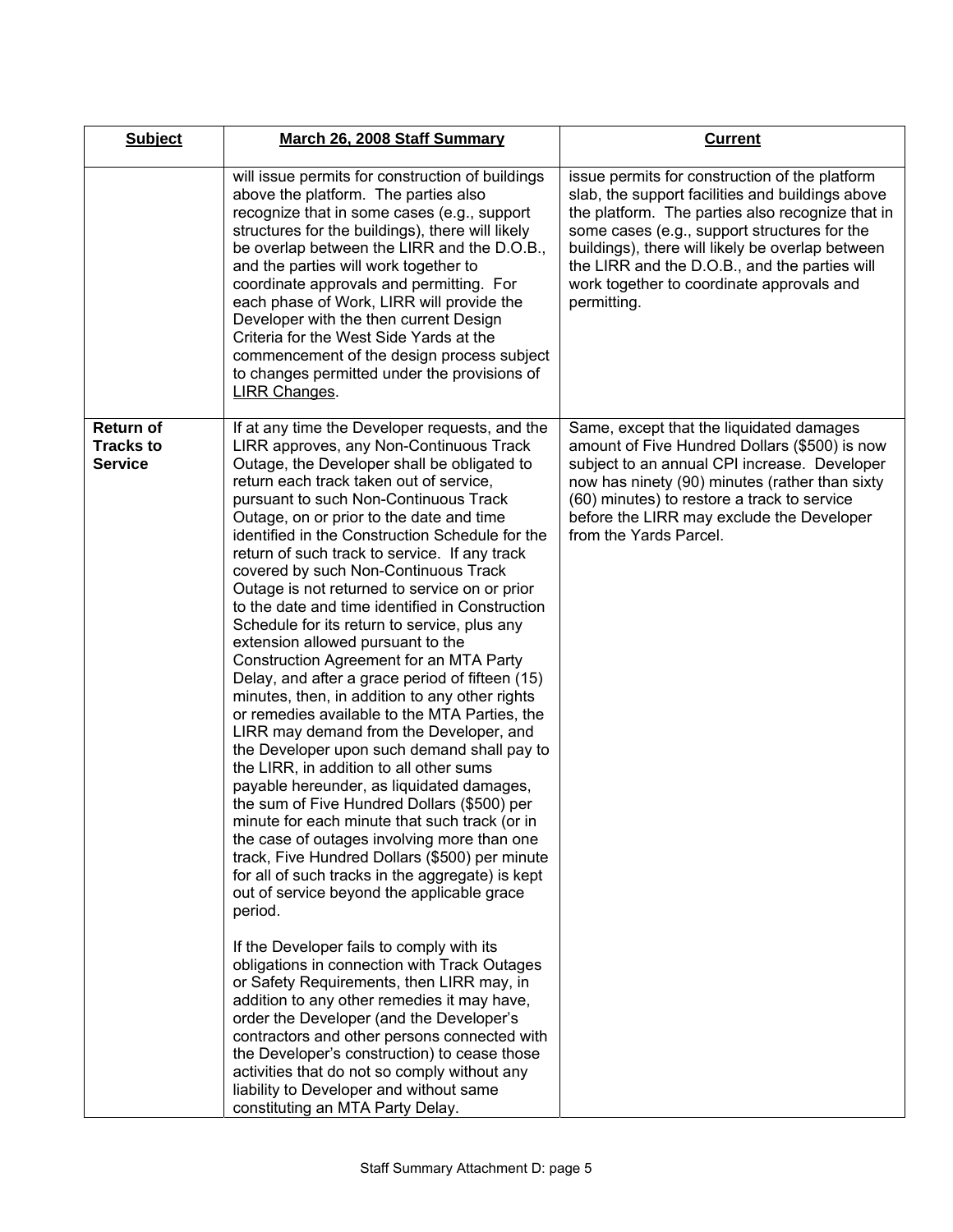| <b>Subject</b>                                   | March 26, 2008 Staff Summary                                                                                                                                                                                                                                                                                                                                                                                                                                                                                                                                                                                                                                                                                                                                                                                                                                                                                                                                                                                                                                                                                                                                                                                                                                                                                                                                                                                       | <b>Current</b>                                                                            |
|--------------------------------------------------|--------------------------------------------------------------------------------------------------------------------------------------------------------------------------------------------------------------------------------------------------------------------------------------------------------------------------------------------------------------------------------------------------------------------------------------------------------------------------------------------------------------------------------------------------------------------------------------------------------------------------------------------------------------------------------------------------------------------------------------------------------------------------------------------------------------------------------------------------------------------------------------------------------------------------------------------------------------------------------------------------------------------------------------------------------------------------------------------------------------------------------------------------------------------------------------------------------------------------------------------------------------------------------------------------------------------------------------------------------------------------------------------------------------------|-------------------------------------------------------------------------------------------|
|                                                  | If Developer fails to comply with its obligation<br>to return tracks to service when required after<br>an approved Track Outage, then LIRR may,<br>in addition to any other remedies it may have,<br>notify the Developer and order the Developer<br>to fully restore the subject track or tracks to<br>service within ninety (90) minutes.                                                                                                                                                                                                                                                                                                                                                                                                                                                                                                                                                                                                                                                                                                                                                                                                                                                                                                                                                                                                                                                                        |                                                                                           |
|                                                  | If Developer fails to fully restore the subject<br>track or tracks to service to the satisfaction of<br>the LIRR within such ninety (90) minute<br>period, then the MTA Parties may exclude the<br>Developer from the Yards Parcel until such<br>track or tracks are fully restored to service to<br>the satisfaction of the LIRR (but such<br>exclusion shall not bar access solely for the<br>purposes of restoring such track or tracks to<br>service to the satisfaction of the LIRR),<br>without any liability to Developer and without<br>same constituting a Compensable MTA Party<br>Delay. In such case, Developer shall<br>immediately vacate, and allow the LIRR<br>sufficient space to initiate restoration efforts<br>for, such track, and if so directed shall as<br>soon thereafter as is practical vacate the<br>Yards Parcel. In addition to the foregoing,<br>and without limiting any other rights or<br>remedies of the MTA Parties, if the Developer<br>fails to fully restore such tracks or tracks to<br>service to the satisfaction of the LIRR within<br>the time allotted, the LIRR may but shall not<br>be obligated to, in its sole discretion and<br>without further notice or grace period, restore<br>the track or tracks itself and in such event the<br>Developer shall promptly reimburse the LIRR<br>for all direct costs incurred by LIRR in<br>effectuating such restoration. |                                                                                           |
| Compensable<br><b>MTA Party</b><br><b>Delays</b> | A "Compensable MTA Party Delay" is any<br>delay resulting from:<br>A Compensable MTA Party Change,<br>1)<br>or<br>2)<br>Failure to provide a determination on<br>a Developer Submittal or take any action<br>within the time provided for herein, or                                                                                                                                                                                                                                                                                                                                                                                                                                                                                                                                                                                                                                                                                                                                                                                                                                                                                                                                                                                                                                                                                                                                                               | Same except daily nighttime outages are seven<br>(7) hours (rather than eight (8) hours). |
|                                                  | 3)<br>Failure by the LIRR for reasons other<br>than an Excusable Event: (a) to provide force<br>account personnel pursuant to the<br>construction agreement or (b) to arrange for<br>track outages at the agreed time and                                                                                                                                                                                                                                                                                                                                                                                                                                                                                                                                                                                                                                                                                                                                                                                                                                                                                                                                                                                                                                                                                                                                                                                          |                                                                                           |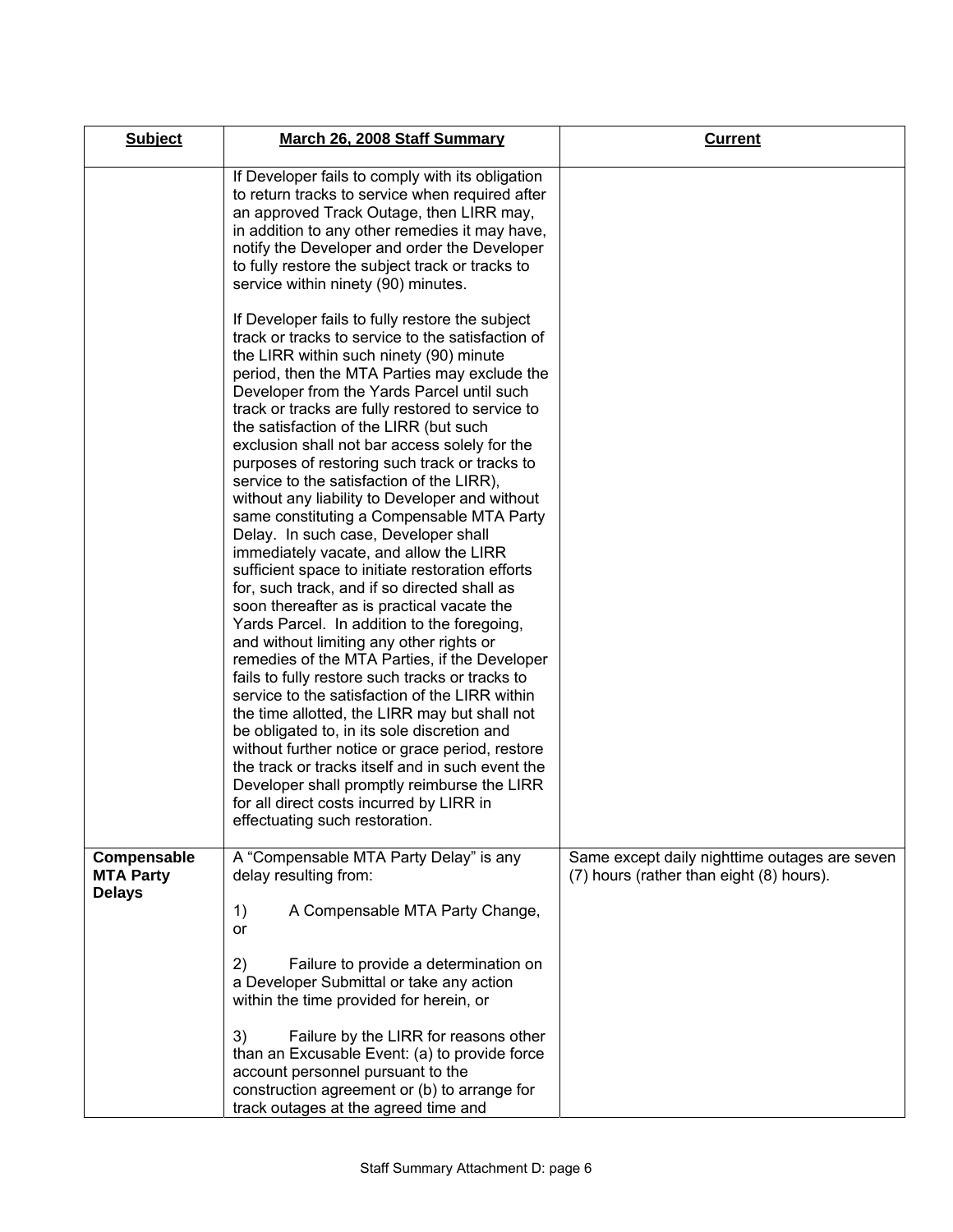| <b>Subject</b> | March 26, 2008 Staff Summary                                                                                                                                                                                                                                                                                                                                                                                                                                                                                                                                                                                                                                                          | <b>Current</b> |
|----------------|---------------------------------------------------------------------------------------------------------------------------------------------------------------------------------------------------------------------------------------------------------------------------------------------------------------------------------------------------------------------------------------------------------------------------------------------------------------------------------------------------------------------------------------------------------------------------------------------------------------------------------------------------------------------------------------|----------------|
|                | location(s), in each case during the period(s)<br>set forth in the agreed-upon baseline<br>Schedule as modified by the appropriate<br>agreed upon Look-Ahead Schedules and<br>subject to the Developer's conformance with<br>LIRR advance scheduling requirements, in<br>accordance with the following minimum<br>outage delivery requirements:                                                                                                                                                                                                                                                                                                                                       |                |
|                | i)<br>Continuous outages – 96% of the<br>number of days of the approved scheduled<br>outage period in a calendar year, for failure to<br>provide the outage or failure to provide<br>personnel pursuant to the construction<br>agreement.                                                                                                                                                                                                                                                                                                                                                                                                                                             |                |
|                | ii)<br>Daily seven (7) hour nighttime<br>outages – 93% of the scheduled nighttime<br>outage events in a calendar year, as per the<br>approved Schedule.                                                                                                                                                                                                                                                                                                                                                                                                                                                                                                                               |                |
|                | Fifty-four (54) hour weekend outages<br>iii)<br>- 93% of the Required Weekend Outages in a<br>calendar year, as per the approved Schedule.<br>It is the intention of both parties that the<br>Developer will present, well in advance of<br>need, a schedule projecting the number of<br>weekend outages required to accomplish a<br>specific scope of work (Required Weekend<br>Outages). MTA will make a good faith effort<br>to schedule Required Weekend Outages plus<br>an additional allowance of reasonably<br>contiguous weekend outages totaling<br>approximately 10% of Required Outages (in<br>combination with the Required Outages, the<br>"Scheduled Weekend Outages"). |                |
|                | 4)<br>LIRR shall make best efforts to fully<br>staff and provide all weekend outages in<br>conformance with approved schedule.<br>Developer understands there are a maximum<br>of thirty-four (34) weekend outages available<br>per year. Subject to paragraph 3 above,<br>LIRR understands that Developer will, during<br>certain limited phases of ERY construction,<br>require extended series of such outages and<br>agrees, based on Developer's compliance<br>with LIRR scheduling requirements, to the<br>maximum extent practical give first priority to<br>Developer's track closure requirements.                                                                           |                |
|                | For purposes of this provision, "Excusable<br>Event" shall mean (1) an act of God,                                                                                                                                                                                                                                                                                                                                                                                                                                                                                                                                                                                                    |                |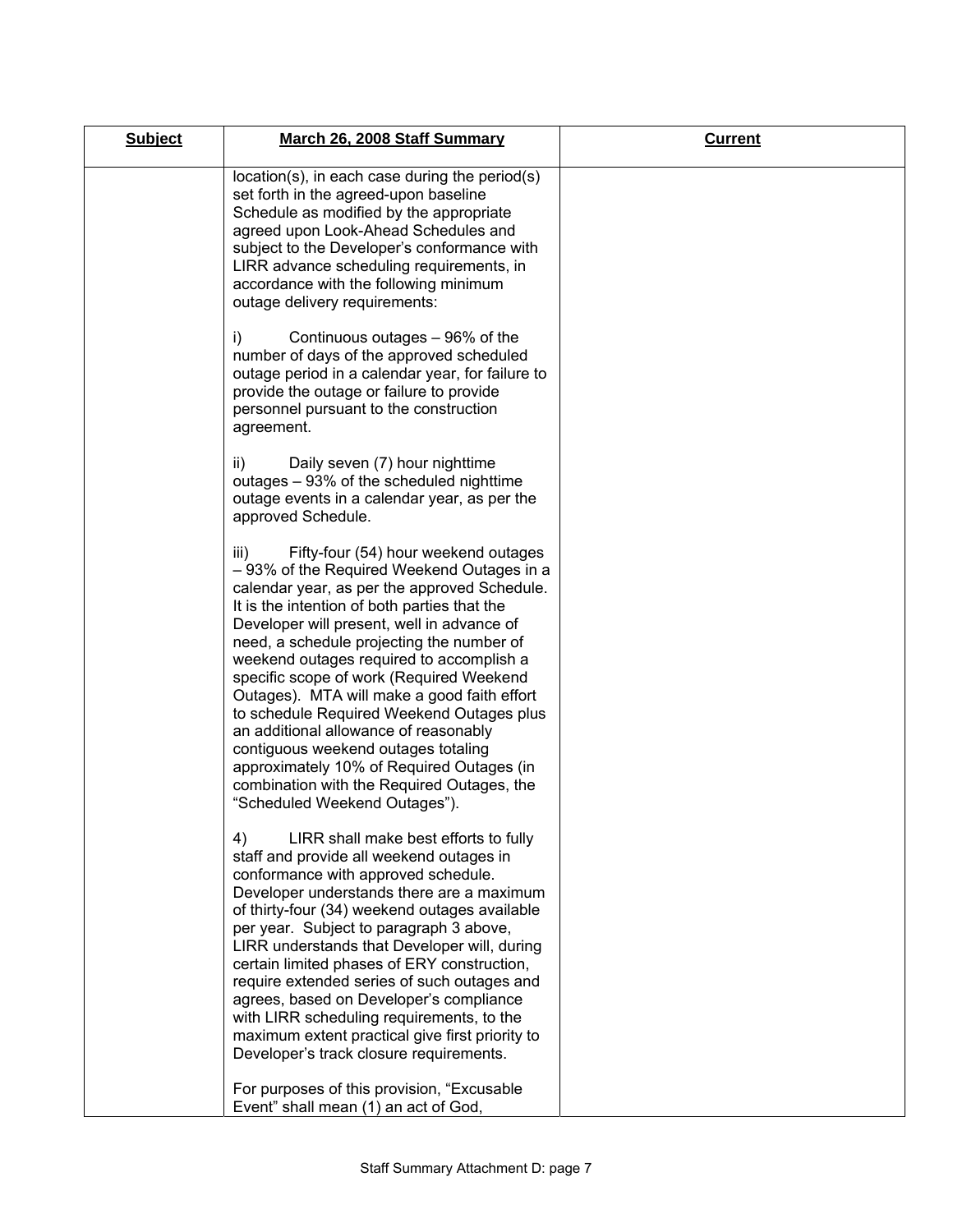| <b>Subject</b> | March 26, 2008 Staff Summary                                                                                                                                                                                                                                                                                                                                                                                                                                                                                                                                                                                                                                                                                                                                                                                                                                                                                                                                                                                                                                                                                                            | <b>Current</b> |
|----------------|-----------------------------------------------------------------------------------------------------------------------------------------------------------------------------------------------------------------------------------------------------------------------------------------------------------------------------------------------------------------------------------------------------------------------------------------------------------------------------------------------------------------------------------------------------------------------------------------------------------------------------------------------------------------------------------------------------------------------------------------------------------------------------------------------------------------------------------------------------------------------------------------------------------------------------------------------------------------------------------------------------------------------------------------------------------------------------------------------------------------------------------------|----------------|
|                | (2) inability to obtain labor, equipment,<br>supplies, or materials due to extraordinary<br>governmental action, (3) unscheduled<br>extraordinary actions taken by Amtrak,<br>including without limitation, train movement<br>control actions in and around Penn Station<br>and between Penn Station and the WSY,<br>(4) unscheduled extraordinary actions taken<br>by New Jersey Transit or the Port Authority in<br>connection with the construction of facilities in<br>and around the WSY, (5) enemy action,<br>terrorism, civil commotion, earthquake, flood,<br>extreme weather (consisting of a hurricane, or<br>a snow storm at a predicted level of Level 2 or<br>above, per the classification of the LIRR),<br>major fire, casualty, war, hostilities, invasion,<br>insurrection, riot, mob violence, malicious<br>mischief, or sabotage, (6) a strike of any labor<br>union or a lockout, in both cases which affects<br>all or a substantial portion of the LIRR<br>system, or (7) failure by Developer to comply<br>with the terms of the Construction Agreement<br>which failure is the cause of the MTA Party<br>Delay. |                |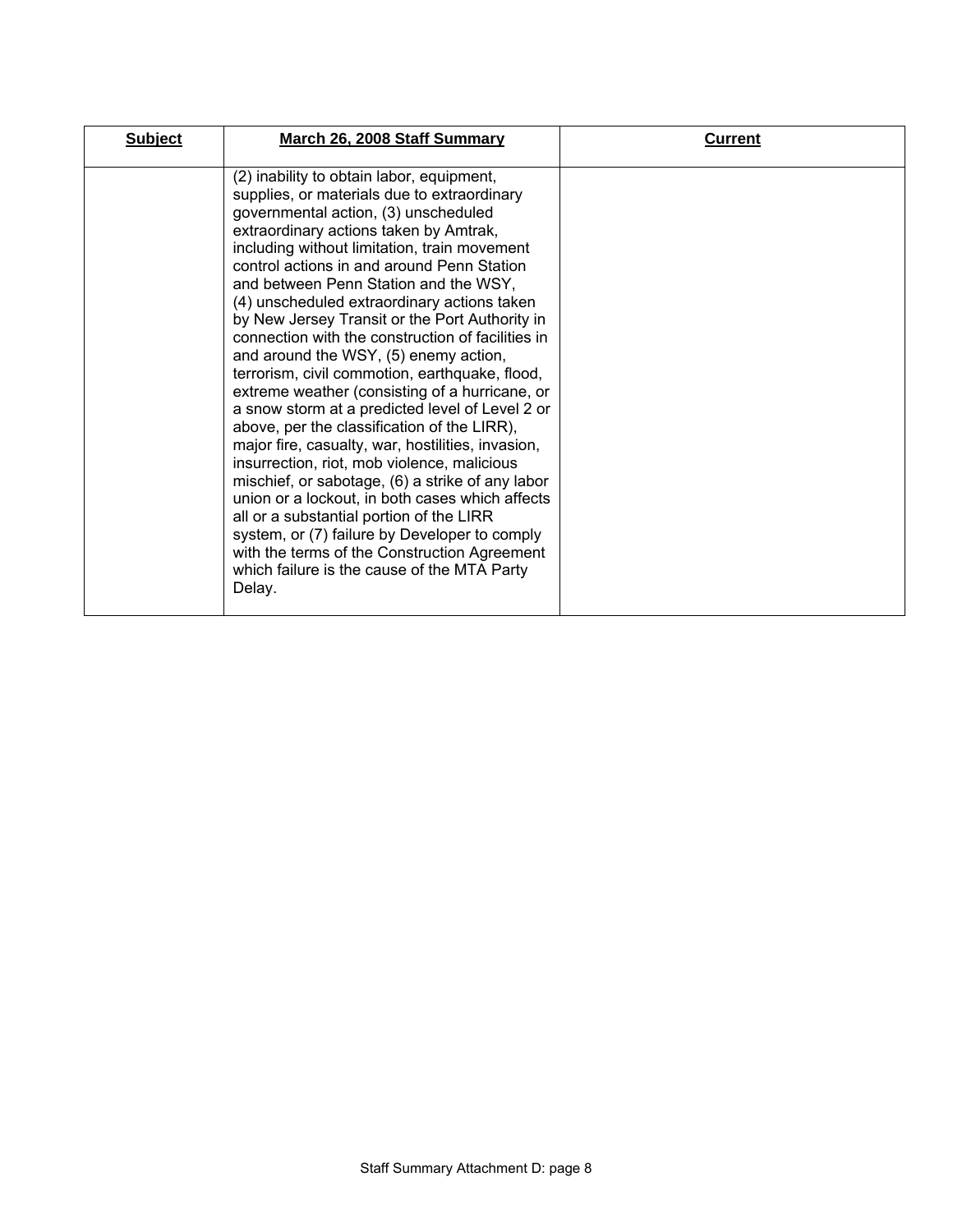## **ATTACHMENT E TO STAFF SUMMARY**

#### **Reservation of Space for Cultural Facility and Transfer of City's Reserved Interest in West 32nd Street**

Pursuant to the Memorandum of Understanding Concerning Development of Sites at John D. Caemmerer West Side Yard, dated July 11, 2007, between MTA and the City (the "MOU"), MTA and the City previously agreed that in support of the City's planned implementation of a cultural facility on the ERY, (a) the ERY developer would be required to reserve (i) the entirety of the portion of the ERY designated in the ERY zoning for community facility uses and (ii) 200,000 sq. feet of ERY on-site zoning floor area; (b) the ERY developer would be required to construct the platform for such cultural facility; and (c) the City would pay MTA \$15 million at the time of closing of the sale or lease of the ERY by MTA to the Developer, which sum would be refundable to the City in the event the reserved space was not used for the cultural facility. As the ERY site plan has been refined, it has been determined that the reserved cultural facility footprint should be 21,000 square feet and the reserved zoning floor area can be reduced to 100,000 sq. feet.

At the time of WSY title analysis process, it was discovered that in 1983, as part of the acquisition of the land for the LIRR's West Side Yards, the City reserved the property located above a limiting plane (a portion of which was then anticipated to be used for a MaBSTOA bus depot that was connected to the Westway Project). The limiting plane of the City's reserved parcel is close to the level at which the platform over the ERY will be constructed, meaning that the inclusion of the City's parcel in the air-rights parcel to be conveyed to the Developer is critical to enable the development based on the current ERY site plan.

MTA and the City have negotiated terms for the conveyance of the City's  $32<sup>nd</sup>$  Street reserved parcel to TBTA which will then convey such parcel to MTA. In connection with the City's conveyance, MTA would agree to (i) accept the transfer of the City's parcel in satisfaction of the City's obligation under the MOU to pay for the reservation of space for the Cultural Facility and (ii) extend by seven years the time period during which the City is permitted to sell ERY transferable development rights at the minimum price (escalated by CPI) set forth in the 2006 Rail Yards Agreement, dated as of September 28, 2006, among the City, MTA, TBTA, and LIRR (the "Rail Yards Agreement"). Under the new arrangement with the City, MTA will be receiving the City's  $32^{nd}$  Street parcel, which is critical to the ERY development plan and which has a value in excess of the \$15,000,000 cultural facility payment that is to be foregone.

From a valuation perspective, the ERY has on-site zoning floor area development rights equal to 11 times the footprint of the site. The West  $32<sup>nd</sup>$  Street footprint is 60 feet by 800 feet or 48,000 sq. feet, yielding 528,000 zoning floor area square feet. Given the location of the limiting plane, about 4/5ths of the zoning floor area over the W.32<sup>nd</sup> Street footprint is allocable to the City's reserved parcel, which amounts to approximately 422,400 sq. feet Applying the average price per zoning floor area sq. foot for the Related transaction ( $$1,054,000,000$  divided by  $11,970,000$  sq. feet = \$88), the value of the City's 32<sup>nd</sup> Street parcel to be conveyed to TBTA would be \$37 million. In addition, MTA will have the rights to the 100,000 sq. feet of zoning floor area that is no longer being reserved for cultural facility use (which can be sold to the ERY developer or sold as transferable development rights).

In the Rail Yards Agreement, the City (through the Hudson Yards Infrastructure Corporation) agreed to purchase a portion of the ERY transferable development rights for \$200 million, payment of which was received by MTA, the final installment having been made in 2009. MTA, in turn, agreed that Hudson Yards Development Corporation ("HYDC") could arrange for the sale of the ERY transferable development rights and keep the proceeds of such sales until it had received back the \$200 million plus interest. The remaining ERY transferable development rights would then be sold for MTA's own account. One of the pricing parameters that was put into place provided that for a period of 7 years following the effective date of the Rail Yards Agreement, HYDC could sell the ERY transferable development rights without MTA consent if such price was equal to or greater than the price per square foot then in effect for the District Improvement Fund Bonus under Section 93-31 of the New York City Zoning Resolution. That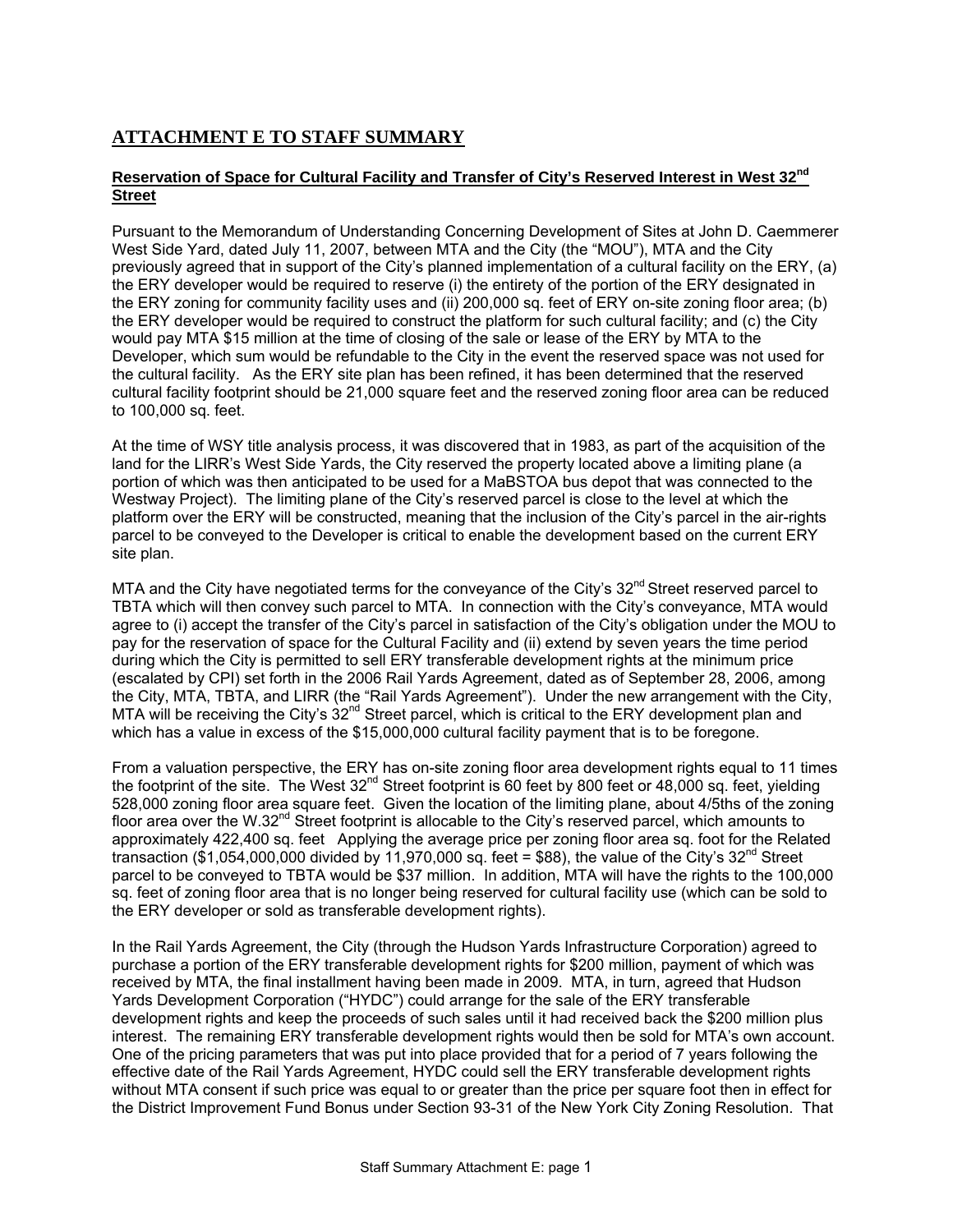price was set at \$100 in 2005 dollars and escalates by CPI. After that 7 year period, MTA and the City would annually agree on the minimum price. Because of the downturn in the real estate market, the City has not yet sold any of the ERY transferable development rights and wants to extend the period of time during which it can sell at or above the District Improvement Fund Bonus price without MTA consent for an additional 7 years. In such an extended period, MTA would remain assured of air rights being sold by HYDC for no less than the Rail Yards Agreement minimum price, escalated by inflation. That escalated price (\$113 as of August, 2009) is in excess of the appraised value of such transferable development rights as determined in the 2006 appraisal prepared by Jerome Haims Realty, Inc. for MTA.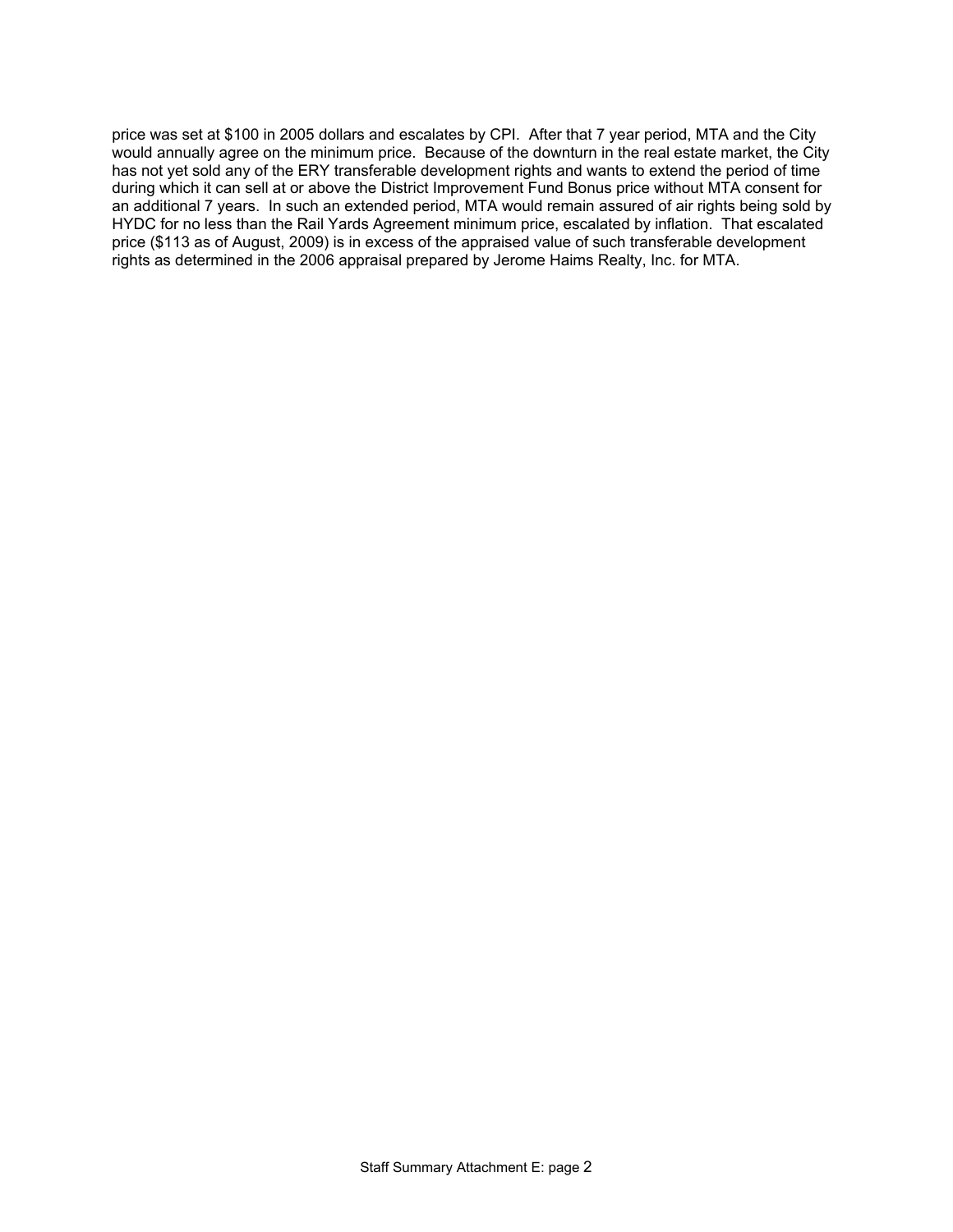## **STAFF SUMMARY ATTACHMENT F**

### **MTA FINDINGS STATEMENT**

State Environmental Quality Review Act

This Findings Statement has been prepared in accordance with Article 8 of the Environmental Conservation Law, the State Environmental Quality Review Act ("SEQRA"), and its implementing regulations codified at 6 NYCRR Part 617.

| Co-Lead Agencies: | Metropolitan Transportation Authority ("MTA")     |
|-------------------|---------------------------------------------------|
|                   | 347 Madison Avenue                                |
|                   | New York, NY 10017                                |
|                   | City of New York City Planning Commission ("CPC") |
|                   | New York City Department of City Planning         |
|                   | 22 Reade Street                                   |
|                   | New York, NY 10007                                |

Name of Proposed Actions: Western Rail Yard SEQRA Classification: Type 1 Action

#### **Introduction**

The MTA and CPC served as co-lead agencies for the environmental review of several actions ("Proposed Actions") intended to facilitate development at three Manhattan project sites—a proposed mixed-use development over the western section ("Western Rail Yard") of the MTA-Long Island Rail Road ("LIRR") John D. Caemmerer Yard ("Caemmerer Rail Yard"), and permanently affordable residential development at two City-owned "Additional Housing Sites." The Western Rail Yard ("Development Site") is bounded by Eleventh and Twelfth Avenues, West 30th and West 33rd Streets. (The easterly portion of the Caemmerer Rail Yard, or "Eastern Rail Yard," was zoned for mixed-use development when the Special Hudson Yards District was created in 2005.) The mixed-use development on the Development Site is expected to include commercial space (retail and office or hotel), residential units, a public school, open space, and accessory parking. The Additional Housing Sites are located near Tenth Avenue and West 48th Street ("Tenth Avenue Site") and Ninth Avenue near West 54th Street ("Ninth Avenue Site"). Together, these three project sites comprise approximately 14 acres.

The Proposed Actions include: (1) the lease of, with option to purchase, an air space parcel over the Western Rail Yard and related property interests by MTA to a development entity selected by MTA to carry out such mixed-use development; this entity is the conditionally designated developer, WRY TENANT LLC (f/k/a RG WRY LLC), an affiliate of The Related Companies, L.P.; (2) zoning map and text amendments, and accessory parking special permits by the City of New York pursuant to the Uniform Land Use Review Procedure ("ULURP"); (3) the establishment of new legal grades on West 33rd Street between Eleventh and Twelfth Avenues; (4) the site selection by the New York City School Construction Authority for an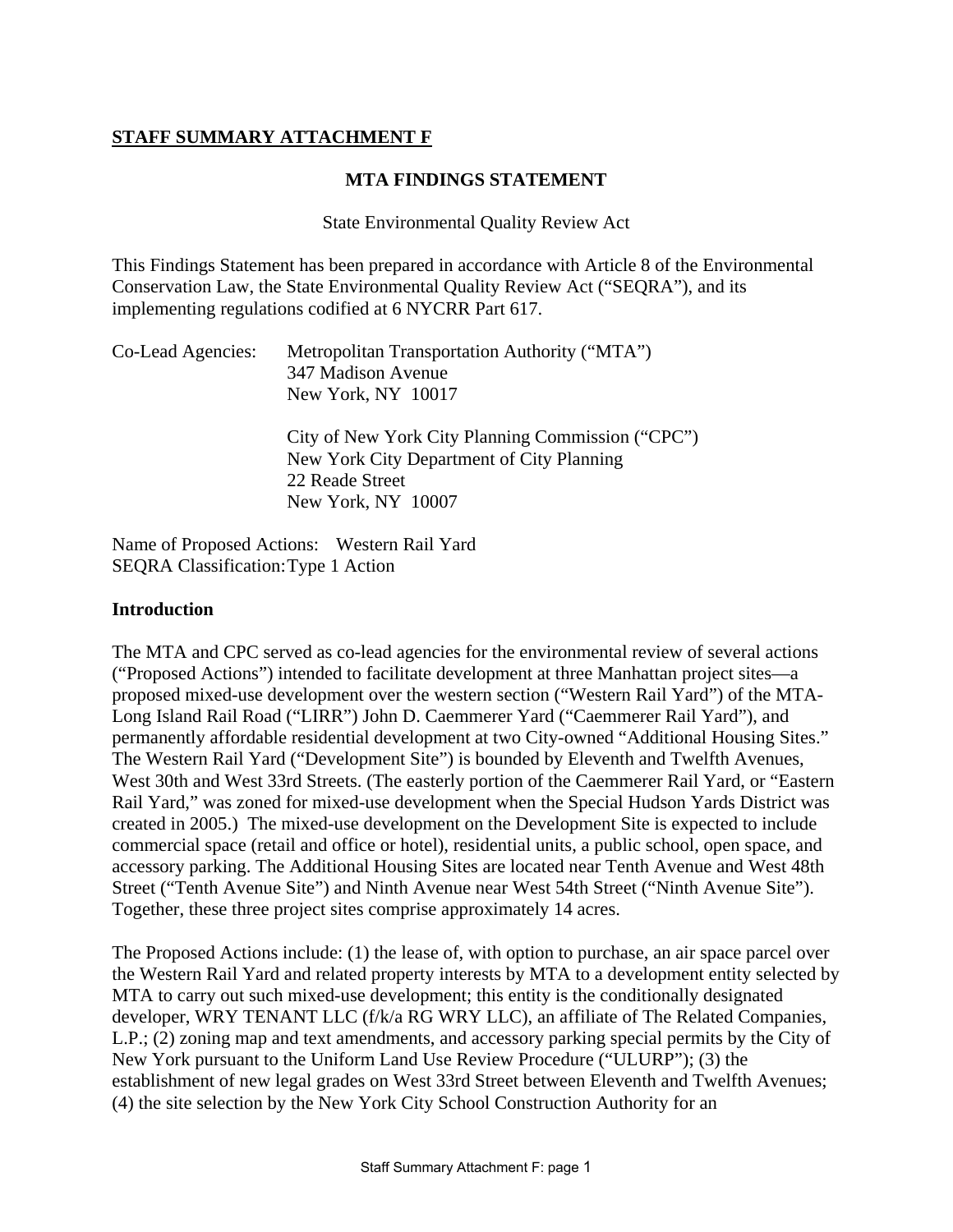elementary/intermediate public school on the Western Rail Yard; (5) the partial release of MTA's interest in the Ninth Avenue Site; and (6) the disposition, zoning map text change, and zoning map change by the City of New York pursuant to ULURP for the Ninth and Tenth Avenue Sites to facilitate the development of permanently affordable housing at the two Additional Housing Sites.

### **Project Description**

### Development Site

The proposal for the Western Rail Yard project would include eight high-rise buildings organized around a network of open spaces. The proposed 5.7 million square-foot mixed-use development would contain approximately 3.8 to 4.8 million square feet of residential space (roughly 4,600 – 5,700 dwelling units), 1.5 to 2.2 million square feet of commercial office and/or hotel space, 210,000 square feet of retail space, a 120,000 square-foot public school, 1,600 accessory parking spaces, and approximately 5.4 acres of publicly-accessible open space. Of the eight towers, seven are envisioned to be wholly or primarily residential, and one would be a commercial office and/or hotel space. A new public school would be located in the base of one of the residential buildings. A minimum of 265 of the housing units constructed on the Development Site must be affordable. The Development Site must also include additional affordable housing units sufficient to bring the total number of affordable units on the Development Site and the Eastern Rail Yard, collectively, to 431 units.

The towers are proposed to range between approximately 350 feet and 900 feet tall. The tallest building would be located at the northeast corner of the site, and the shortest building at the southwest corner of the site, at the curve of the High Line.

A major organizing principle of the proposed site plan is the introduction of two new private streets into the Western Rail Yard superblock. The new private streets are equivalent to the westerly extensions of West 31st Street and West 32nd Street, and would be included to help establish neighborhood scale and connectivity to the surrounding area. They would break up the interior of the superblock as well as the Eleventh Avenue frontage which spans the equivalent of three blocks. Both private streets are proposed to be two-way roads which would each end in culde-sacs at the western portion of the site. A connector road would link the two private streets at a location near the cul-de-sacs, and allow passage for pedestrians and emergency vehicles only. In addition to the new private streets, the proposed site plan is organized around six development parcels and multiple publicly-accessible open spaces. The network of publicly-accessible open areas contains spaces that would vary in scale and purpose. The network includes a regional destination open space overlooking the Hudson River and connecting to the High Line, a large neighborhood park with children's playground in the center of site, a continuation of the High Line elevated park, a plaza-like space to provide relief from congestion in the base of the building on Site 2, a gateway entry space visible from Hudson River Park, and various paths and connections to bring pedestrians into and through the site. Extensive landscaping, seating, planting, and other public amenities would be provided throughout the open areas.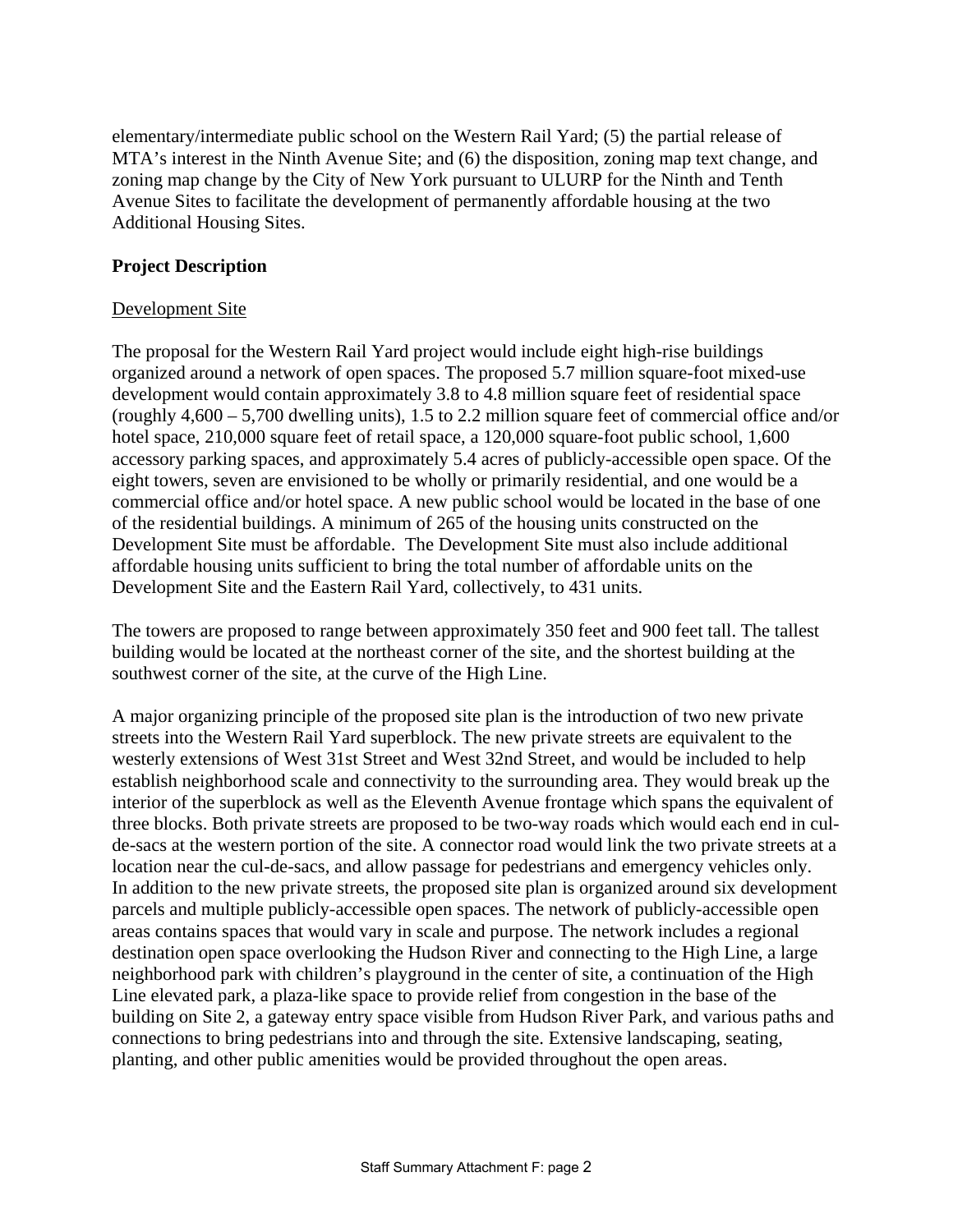Approximately two-thirds of the development on the Development Site would be constructed on a new platform over the LIRR railroad tracks and facilities buildings. The remainder of the development would be on land ("terra firma") not occupied by the rail yard. Once the Developer and MTA have entered into a lease, the MTA and LIRR must separately approve construction plans to assure the uninterrupted and safe operation of the Caemmerer Rail Yard. It is anticipated that development would begin with the construction of the platform. Construction of the platform is anticipated to progress sequentially from north to south in phases that would require the temporary closure of sets of adjacent tracks within the Caemmerer Rail Yard for a duration of approximately four months for each phase, although some phases would be completed in as little as three months and some would take as much as six months. Rail yard operations would be interrupted only on the tracks to be removed from service during each phase.

For each phase of platform construction, the subsurface components (caissons), platform support columns, below-platform elements (lighting, fire proofing and fire suppression systems, ventilation and communication systems), and the platform structure (including parking, if approved by MTA) would be substantially finished before moving to the next phase. By scheduling and conducting the work in this manner, interruptions to rail operations in the Caemmerer Rail Yard would be minimized. Because the capacity of the Caemmerer Rail Yard to store and service trains would be reduced by continuous track outages, it is anticipated that some of the trains that would normally use the yard would be diverted during weekday periods to LIRR yard facilities located at Long Beach Yard and Shea Yard.

## Additional Housing Sites

The Additional Housing Sites are proposed to be mixed-use developments that will be the subject of future Requests for Proposals issued by the New York City Department of Housing and Preservation. The Tenth Avenue site is currently envisioned to include permanentlyaffordable housing for low-, middle- and moderate-income levels and ground floor retail. The Ninth Avenue Site would also include permanently affordable housing, ground floor retail, and office space for MTA-New York City Transit ("NYCT") and below-grade NYCT emergency vehicle parking spaces.

It is anticipated that the Additional Housing Sites will contain a total of approximately 267 permanently affordable housing units.

## **Environmental Review**

The Proposed Actions were reviewed pursuant to SEQRA, the SEQRA regulations set forth in Volume 6 of the New York Code of Rules and Regulations, Part 617, and the New York City Environmental Quality Review ("CEQR") Rules of Procedure of 1991 and New York City Executive Order No. 91 of 1977.

A Positive Declaration and a Draft Scope of Work for the Draft Environmental Impact Statement ("DEIS") were issued on September 2, 2008. A public scoping meeting was held on the Draft Scope of Work on October 2, 2008. A Final Scope of Work, reflecting the comments made during the scoping process, was issued on May 8, 2009.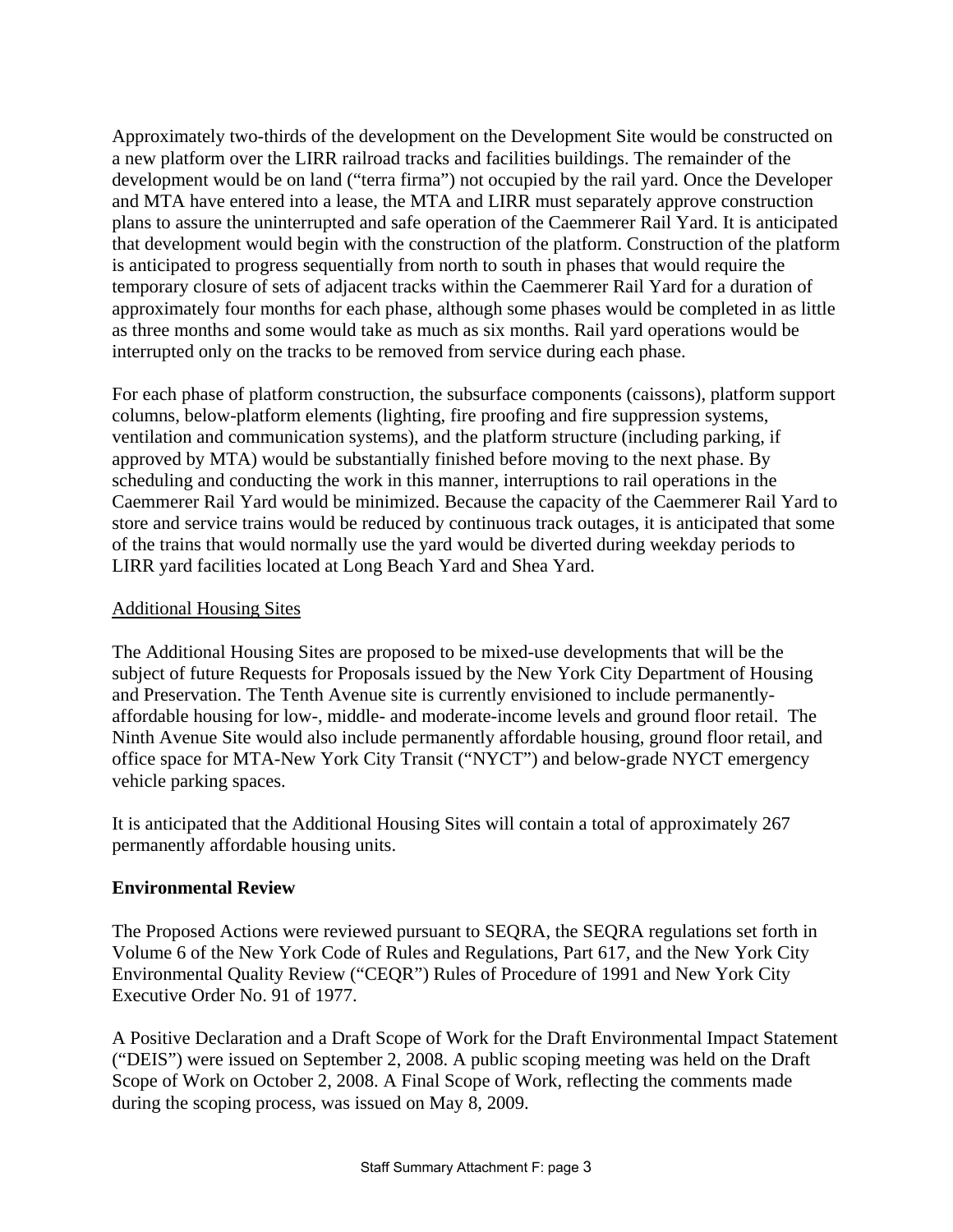The co-lead agencies prepared a DEIS and a Notice of Completion for the DEIS was issued May 15, 2009. Pursuant to SEQRA regulations and CEQR procedures, a joint public hearing was held on the DEIS on September 9, 2009 in conjunction with the ULURP applications. The Final Environmental Impact Statement ("FEIS") was completed, and a Notice of Completion of the FEIS was issued on October 9, 2009.

The FEIS examines a full range of potential environmental impacts: land use, zoning and public policy; socioeconomic conditions; community facilities and services; open space; shadows; historic resources; urban design and visual resources; neighborhood character; natural resources; hazardous materials; waterfront revitalization; infrastructure; solid waste and sanitation services; traffic and parking; transit and pedestrians; air quality; noise; construction; and public health. The FEIS also considers a range of alternatives to the Proposed Actions—No Action, No Unmitigated Significant Adverse Impact, Reduced Density, and Tri-Generation Energy Supply. The FEIS disclosed that the Proposed Actions would have significant adverse environmental impacts on public child care, open space, shadows, traffic, transit, and pedestrian conditions in the vicinity of the Development Site and a temporary significant adverse impact on elementary schools.

The analyses and conclusions set forth in the FEIS were based upon the incorporation into the Western Rail Yard Project of certain project components related to the environment ("PCREs"), including measures relating to construction and the design and operation of buildings, open space and other features of development. The FEIS also identified proposed mitigation measures to mitigate certain significant adverse impacts disclosed in the FEIS. The FEIS anticipated that the PCREs and the mitigation measures would be incorporated as conditions to the approval of the Proposed Actions by means of a Restrictive Declaration, which is to be recorded against the airspace parcel to be leased to the developer.

The Restrictive Declaration specifies aspects of the development, such as the number, location, permanency, and timing of affordable housing units; the phasing, use, management, and operations of open space; parking limitations; access to the High Line; and provision of cultural space. The Restrictive Declaration also requires PCREs to avoid or mitigate environmental impacts both during construction and during the project's operation. Construction period PCREs include measures to reduce air emissions and noise; manage hazardous materials; protect historic resources such as the High Line; and manage stormwater. Operations period PCREs include restrictions on the use of fuel oil, the locations of building air intakes and exhaust stacks, requirements for building noise attenuation, requirements for further testing of pedestrian wind conditions, ventilation noise controls, and the use of the Long Island Rail Road outfall for a portion of the site's stormwater runoff. The Restrictive Declaration also mandates sustainability measures, including designing all buildings in accordance with the Leadership in Energy and Environmental Design ("LEED") Silver standard, stormwater management and water conservation measures, and the provision of car sharing spaces and stations for charging of electric vehicle batteries. Finally, the Restrictive Declaration provides a mechanism for the implementation of mitigation measures, which include a new public school, open space requirements, day care space availability, and traffic and pedestrian mitigation measures. Although not part of the Western Rail Yard project, a separate Restrictive Declaration would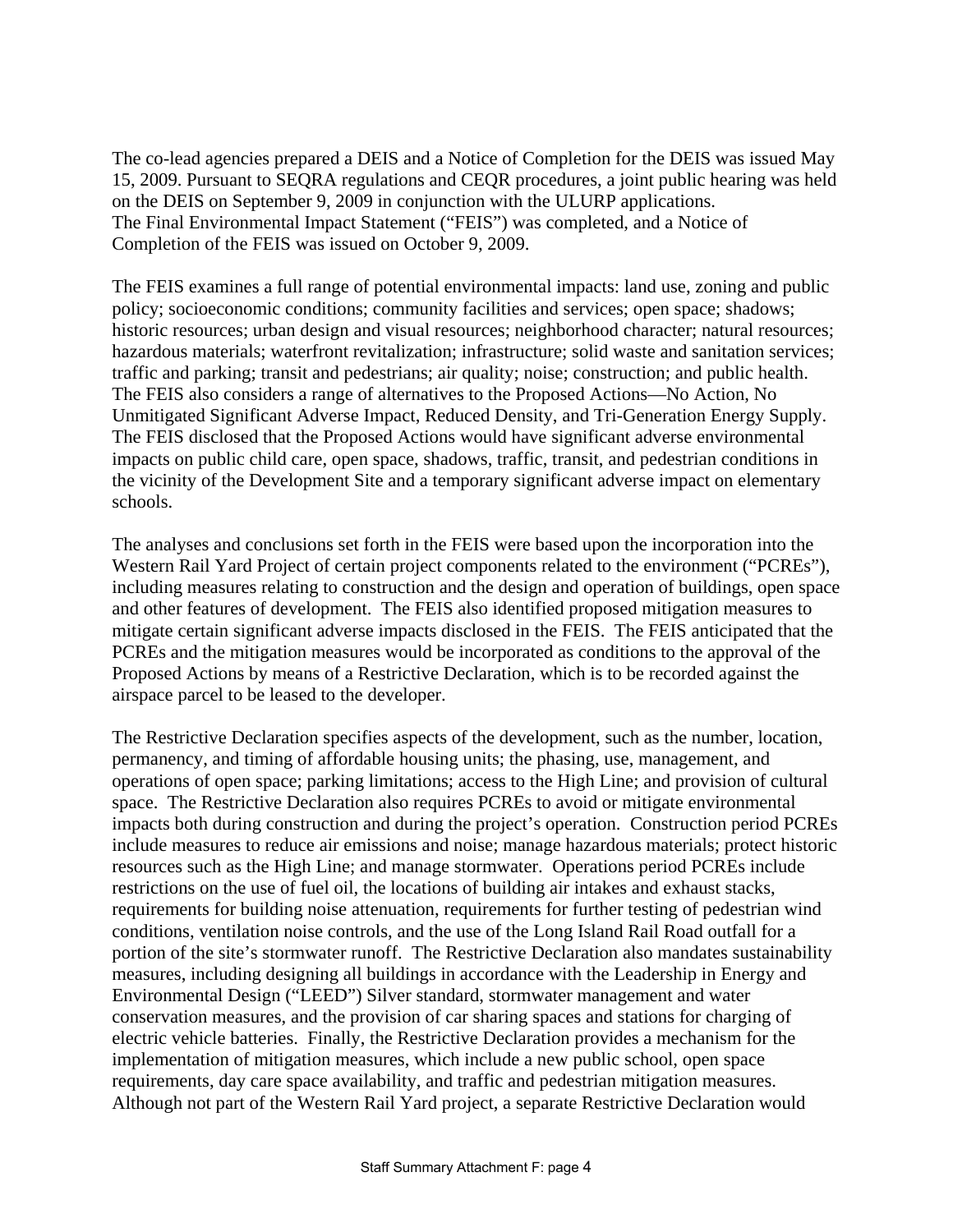also be recorded against the developer's property interest in the Eastern Rail Yard, which will require the use of shade tolerant plantings to mitigate the effects of shadows on the Eastern Rail Yard caused by the Western Rail Yard buildings.

On October 19, 2009, a Technical Memorandum was issued that described and analyzed modifications to the Proposed Actions adopted by the CPC. The CPC modifications included height and use regulation changes, such as:

- increasing the amount of lobby space on various street frontages;
- treating certain non-transparent ground floor walls with decorative elements or plantings;
- allowing flashing signs near Eleventh Avenue and West 33rd Street;
- increasing flexibility of rooftop design;

 allowing the increase of combined floorplate of towers on Sites 1 (Buildings WR-6 and WR-7) and 6 (WR-2 and WR-3) to promote lower building heights;

modifying or eliminating certain tower and bustle requirements;

 providing design flexibility by allowing multiple pieces of structure to support the building on Site 5 (WR-4) over the High Line and lowering the height requirement over the High Line from 60 to 50 feet:

- lowering the maximum height of Site 5 (WR-4) from 450 to 350 feet;
- permitting the use of temporary publicly accessible open space on the platform; and
- other clarifications, corrections, and minor refinements to the zoning regulations.

The October 19, 2009 Technical Memorandum concluded that the Proposed Actions with the modifications would not result in any new or different significant adverse environmental impacts not already identified in the FEIS. The October 19, 2009 Technical Memorandum is attached as Exhibit A.

CPC issued its SEQRA findings on October 19, 2009. A form of declaration of restrictions containing provisions with respect to the PCREs and the Mitigation Measures was referenced in, and made an exhibit to the CPC's findings. Section 93-06 of the Zoning Resolution, as amended by the CPC, provides that no building permit shall be issued for any development or enlargement on the Western Rail Yard unless a restrictive declaration in substantially the form reviewed by the CPC, and referenced in and made an exhibit to the CPC SEQRA findings, is filed and recorded against all property in Subdistrict F of the Special Hudson Yards District. On December 14, 2009, a second Technical Memorandum was issued that described and analyzed modifications to the Restrictive Declaration, as well as a modification to the proposed amendment of Section 93-06 of the New York City Zoning Resolution, based on negotiations with the City Council.

The changes analyzed in the December 14 memorandum included changing the number of affordable housing units, increasing the size of the arts and cultural space, restricting the location of the proposed public school, specifying the amount and timing of the developer's payments to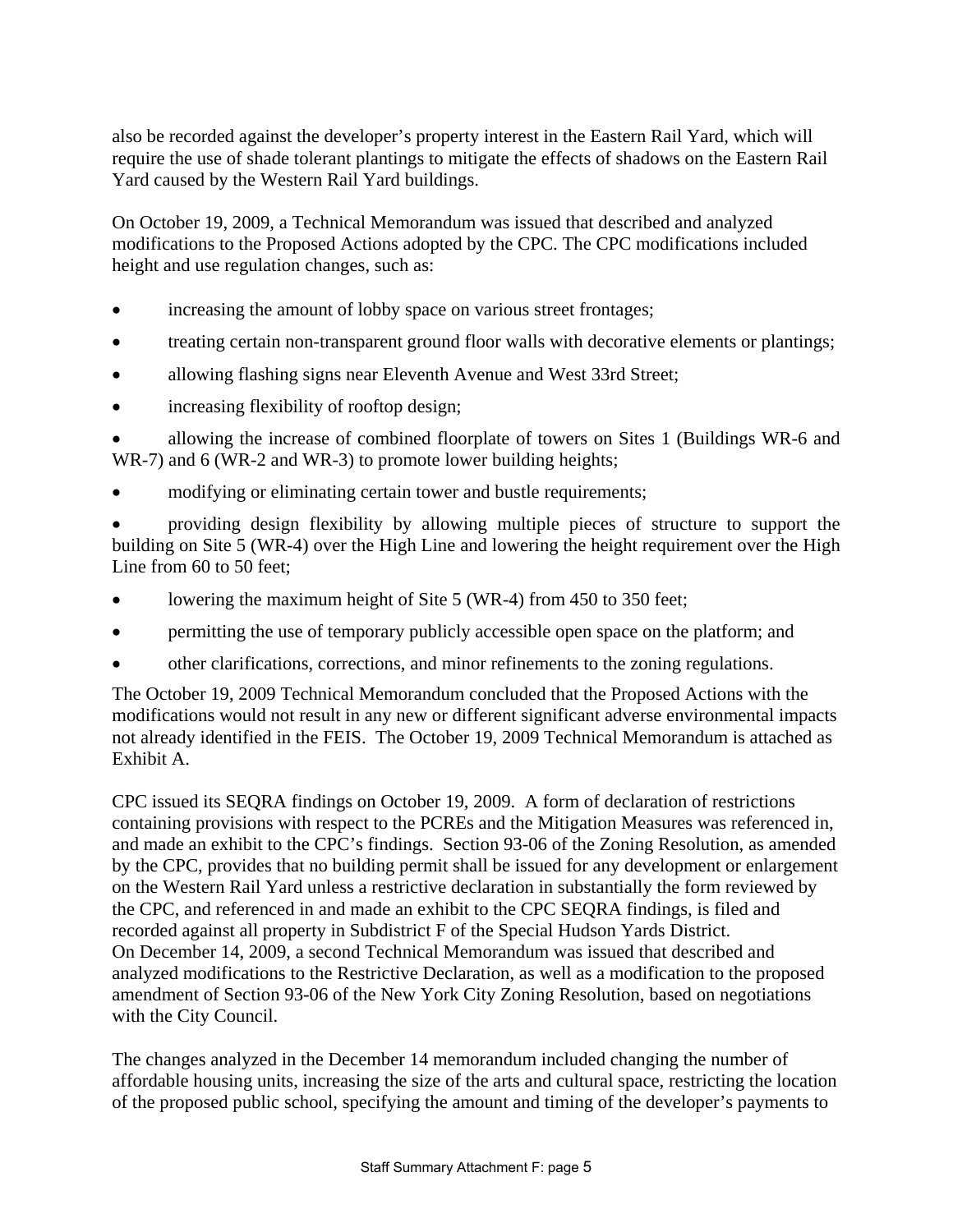an open space fund, requiring the developer to offer the City space for a day care facility, and additional clarifications and refinements to the Restrictive Declaration. The December 14, 2009 Technical Memorandum concluded that the modifications would not result in any significant adverse environmental impacts not already identified in the FEIS. The December 14, 2009 Technical Memorandum is attached as Exhibit B.

On December 21, 2009, the New York City Council approved the rezoning for the Proposed Actions, as modified by changes described in the October 19 and December 14, 2009 Technical Memoranda.

The form of Restrictive Declaration, as revised to reflect the City Council changes, is attached as Exhibit C.

### **SEQRA Findings**

This Findings Statement sets forth the MTA's findings with respect to the environmental impacts of the Proposed Actions, based on the FEIS approved and filed by the Co-Lead Agencies on October 9, 2009, as well as related documents and public comments received during the environmental review process, including the Technical Memorandum dated October 19, 2009, the Technical Memorandum dated December 14, 2009, and the form of Restrictive Declaration, as modified by the City Council.

The relevant environmental impacts, facts, and conclusions disclosed in the FEIS and the rationale for these findings and subsequent agency decisions include the MTA's review of the Proposed Actions' purpose and need, the environmental impacts of the Proposed Actions, the ability of the Proposed Actions to satisfy the project purpose and need, the environmental impacts of alternatives to the Proposed Actions, the ability of alternatives to meet the project purpose and need, and the public comments received on the DEIS.

Despite the significant adverse impacts to public child care, open space, shadows, traffic, transit, and pedestrian conditions, and schools disclosed in the FEIS, the Proposed Actions would have an overall beneficial effect on neighborhood character at the Development Site, Additional Housing Sites, and the areas surrounding them. Replacing a large, underutilized, and inaccessible site with a mix of uses, open spaces, (including maintaining the High Line, which would be preserved as passive open space on the Development Site) and streets would complement the emerging development in the Hudson Yards and West Chelsea neighborhoods, and would provide a link in the system of open spaces now under development. Construction of permanently affordable housing on the sites would support the Clinton neighborhood by emphasizing its residential character and helping to preserve its mixed-income character. Thus, the Proposed Actions would succeed in meeting project goals — to provide much-needed funds for MTA's capital program, to create a transit-oriented development, to accommodate anticipated population and employment growth in Manhattan, to enhance the vitality of the Hudson Yards area, to add to the system of public open spaces now emerging in the Hudson Yards and West Chelsea areas, to help meet the need for affordable housing, and to expand the City's tax base.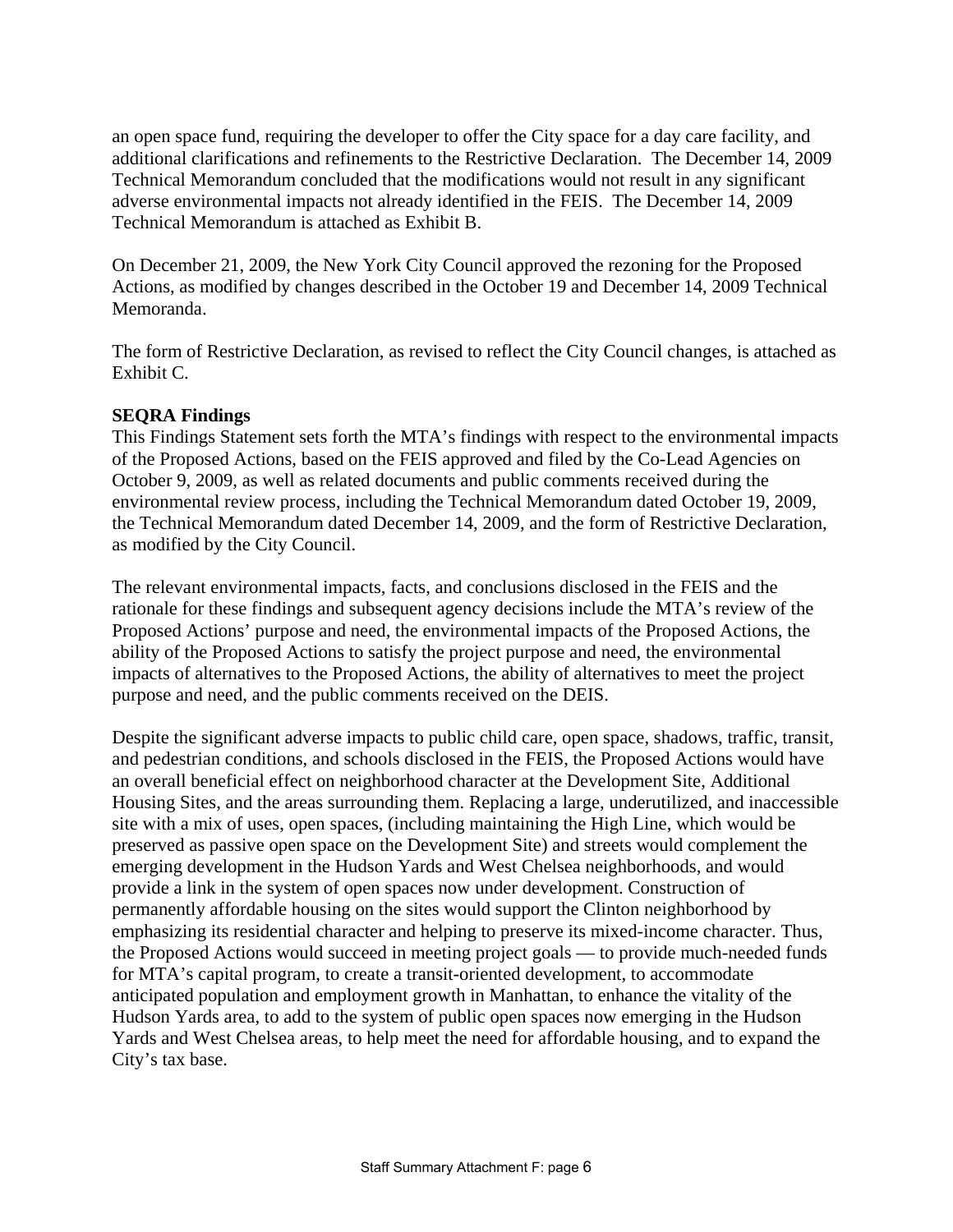Based on the reasons and conclusions set forth in the FEIS and the related documents referred to above, the MTA finds that the Proposed Actions meet the project's purpose and need and satisfy the project's goals and objectives. The Proposed Actions have been designed and are expected to achieve these goals and objectives while minimizing the potential for adverse environmental impacts to the maximum extent practicable.

Neither the No Action Alternative nor the No Unmitigated Significant Adverse Impact Alternative would meet the goals and objectives of the Proposed Actions. The Reduced Density Alternative would have most of the significant adverse environmental impacts of the Proposed Actions, but would not fully achieve the goals and objectives of the Proposed Actions The Tri-Generation Energy Supply Alternative, while requiring somewhat greater initial investment, would meet the goals and objectives of the Proposed Actions and offer the opportunity to achieve modest increases in energy efficiency and somewhat reduced greenhouse gas emissions. If the developer elects to install tri-generation energy supply systems for electricity, heat and cooling, the Restrictive Declaration would require that those systems exclusively use natural gas.

### **Certification to Approve/Fund/Undertake**

The MTA has considered the relevant environmental impacts, facts and conclusions disclosed in the FEIS and has weighed and balanced relevant environmental impacts with social, economic and other considerations. Based on the foregoing, the MTA certifies that the requirements of 6 NYCRR Part 617 have been met and, consistent with social, economic and other essential considerations from among the reasonable alternatives available, the Proposed Actions avoid or minimize adverse environmental impacts to the maximum extent practicable, and that adverse environmental impacts will be avoided or minimized to the maximum extent practicable by incorporating as conditions to this decision those mitigation measures that were identified as practicable, including the filing and recordation by the designated developer of a Restrictive Declaration substantially in the form attached as Exhibit C, and compliance by such developer with the provisions of the New York City Zoning Resolution.

The MTA further finds that the Proposed Actions are consistent to the maximum extent practicable with New York City's Local Waterfront Revitalization Program.

April \_\_\_, 2010

Metropolitan Transportation Authority

\_\_\_\_\_\_\_\_\_\_\_\_\_\_\_\_\_\_\_\_\_\_\_\_\_\_\_\_\_\_\_\_\_\_

Signature of Responsible Official [Name of Responsible Official] [Title of Responsible Official]

For further information, contact:

Robert Paley, Director, Transit Oriented Development Metropolitan Transportation Authority 341 Madison Avenue New York, NY 10017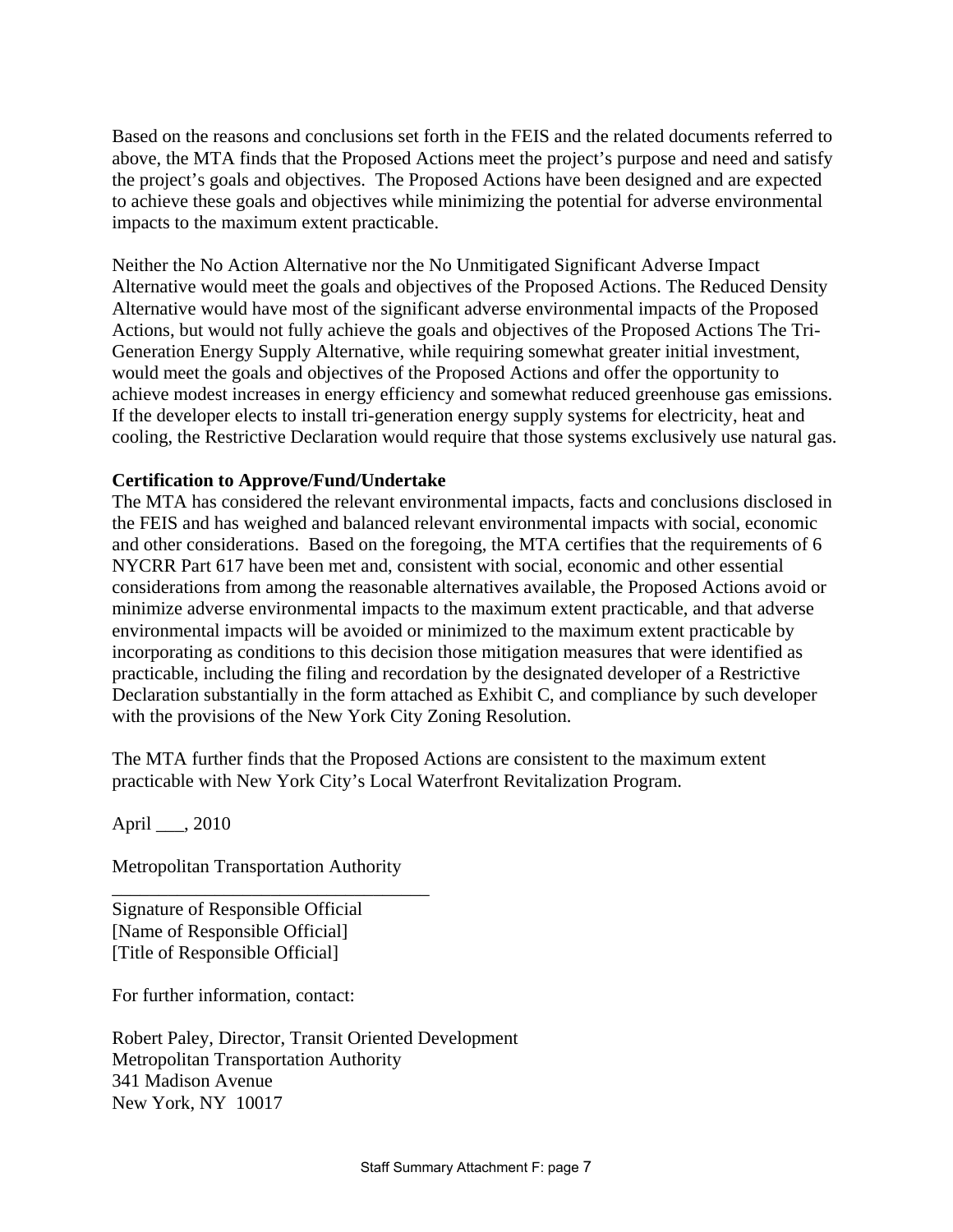212-878-7205

cc: All Involved Agencies NYC Dept. of City Planning WRY TENANT LLC/The Related Companies

[*NOTE: EXHIBITS A, B, and C were previously provided to the Board for review]*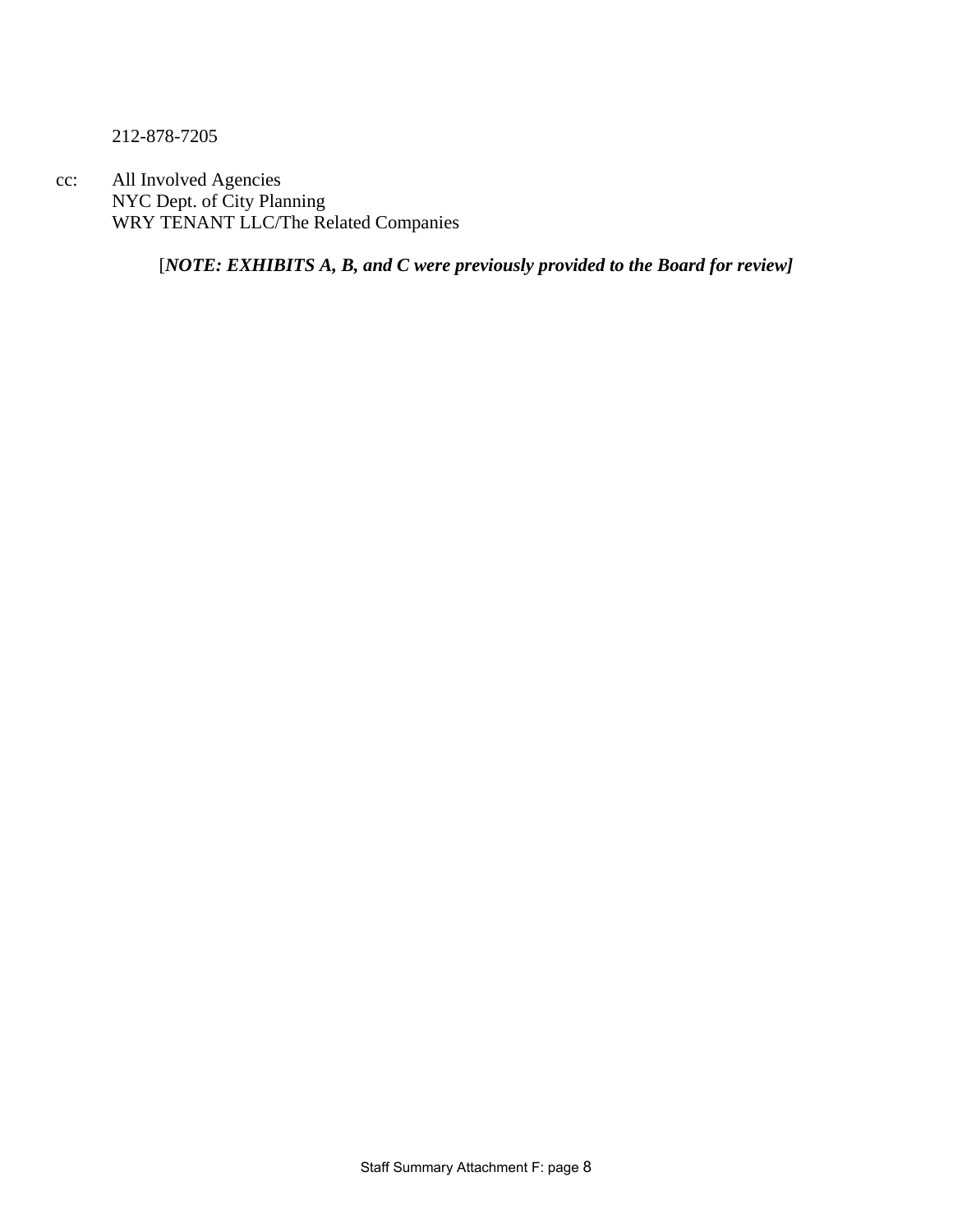## **STAFF SUMMARY ATTACHMENT G: FEBRUARY 3, 2009 MEMORANDUM TO BOARD**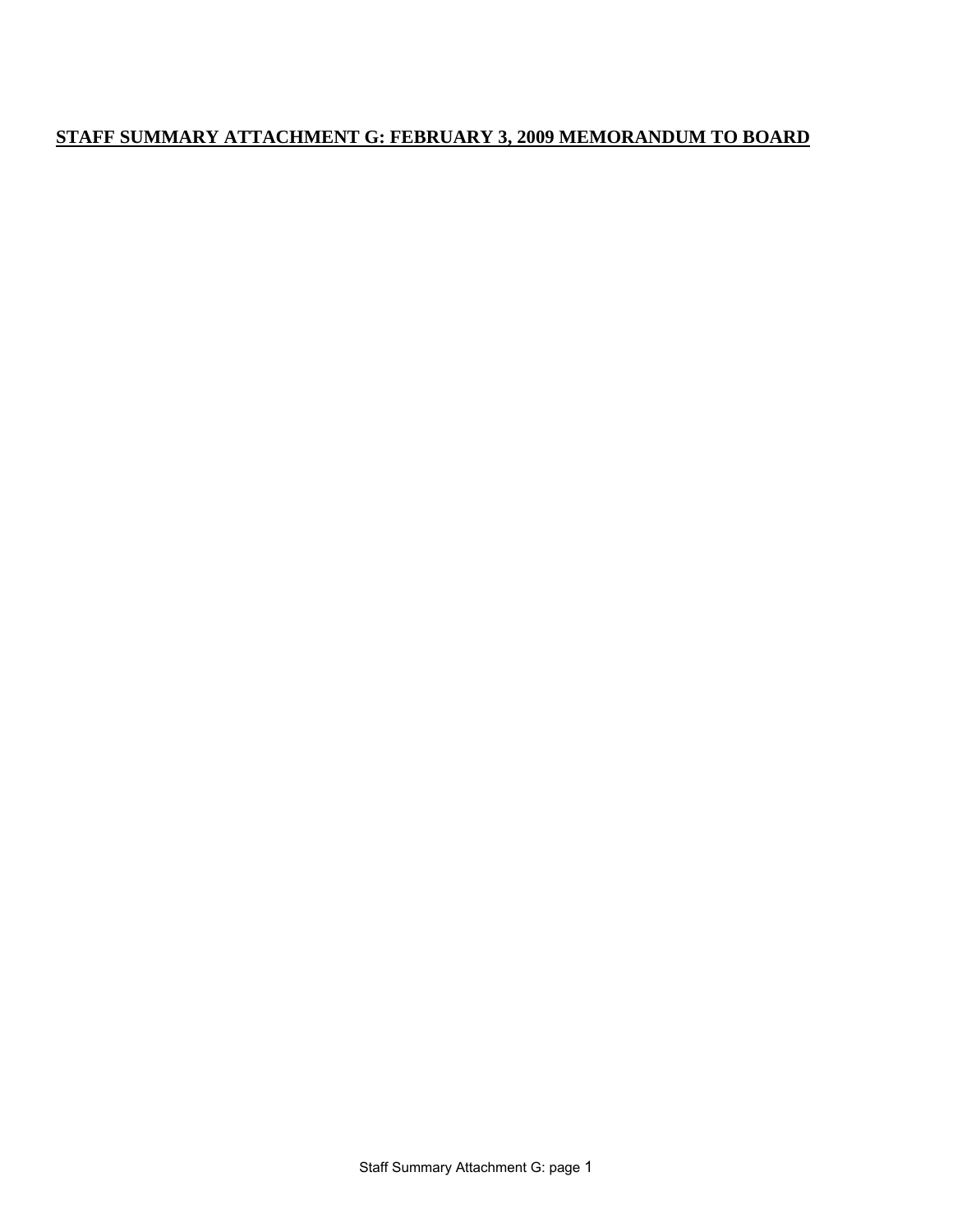#### **Gary DELLAVERSON - west side vards**

| From:        | <b>Gary DELLAVERSON</b>               |
|--------------|---------------------------------------|
| To:          | <b>MTA BOARD MEMBERS</b>              |
| Date:        | 2/3/2009 4:22 PM.                     |
| Subject:     | west side yards                       |
| CC:          | Henly, James; Sander, Elliot          |
| Attachments: | Appendix A to CDL Extension FINAL.doc |

Over the last several weeks, we have been engaged with the Related/GS development team regarding the developer's obligation to reach final contractual terms with MTA regarding disposition of the West Side Yards development rights. Despite substantial effort, we have been unable to reach satisfactory contractual terms that were completely consistent with the closing terms of the arrangements we reached last year. In light of the collapse of traditional commercial lending and the numerous impacts of the economic downturn on the New York real estate market, such difficulty should not be unexpected. On the other hand, the Related/GS team remains fully committed both to the ERY and WRY projects and the business terms of our deal. As a consequence, we have agreed to continue the period of 'conditional designation' for up to an additional year in exchange for an additional non-refundable payment of \$8.6 million (up to half of which may be used to offset expenses incurred by MTA, the City and the developer regarding, principally, the continuation of the zoning and ULURP process.)

In addition, we have agreed on a set of revised provisions to quide our contractual negotiations during the extended designation period, a copy of which is attached. Those provisions supplement the formerly agreed upon deal elements as altered in several respects. You will note that the down payment schedule is altered to allow one half to be paid in two installments over the first year. In addition, the parties would develop 'closing triggers' based on economic indices and/or specific milestones that would require closing within 90 days. As further protection of the MTA's business interests, MTA may, at any time, terminate the contract and refund the deposit unless developer agrees to close within 90 days.

If you have any questions, please let me know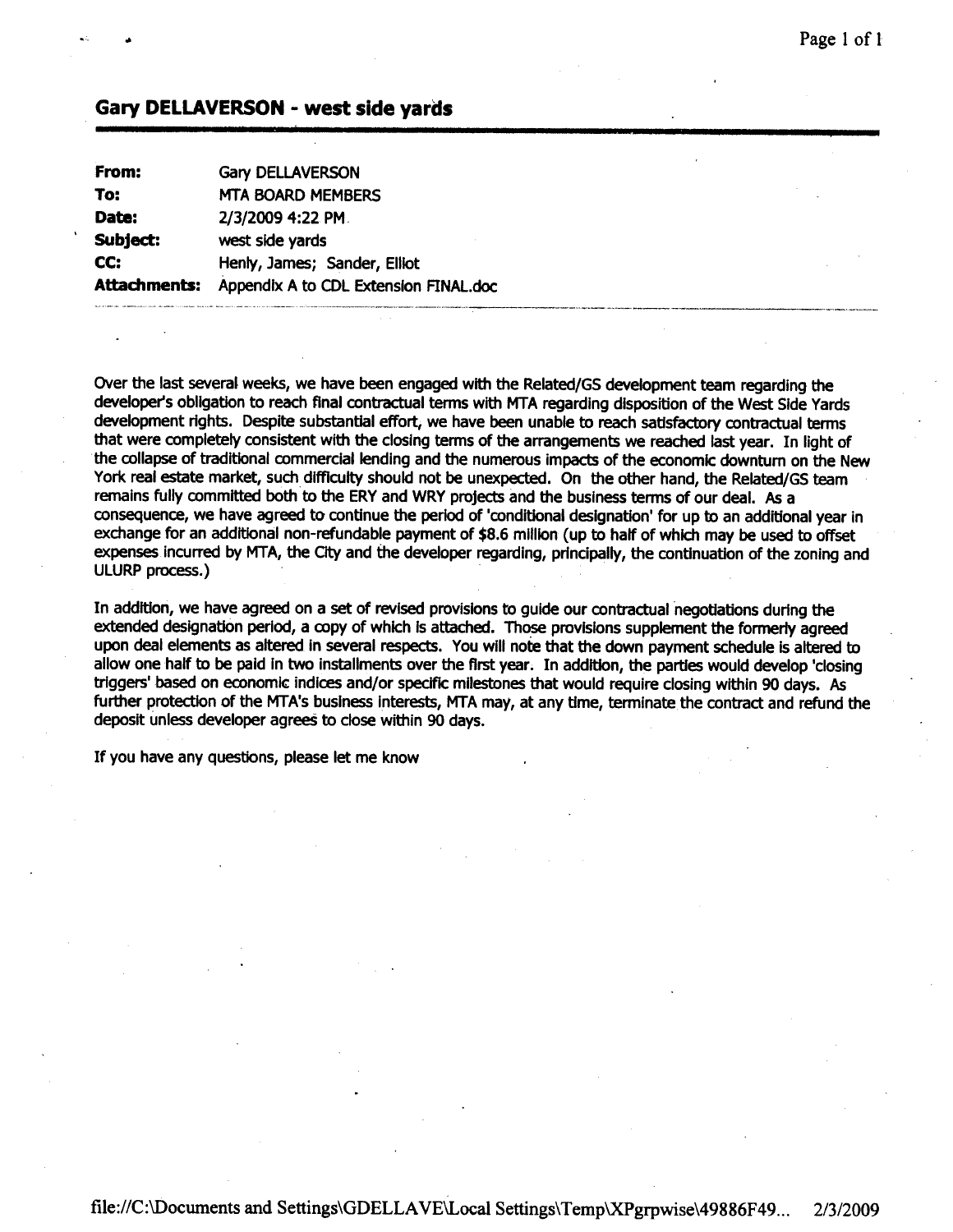# **Appendix A**

# Term Sheet

# PROPOSED REVISED DEAL TERMS

| <b>Contract Deposit</b>                   | Total 5% of Initial Land Value (ILV), payable as follows:                                                                                                                                                                                                                                                                                                                                                                            |  |
|-------------------------------------------|--------------------------------------------------------------------------------------------------------------------------------------------------------------------------------------------------------------------------------------------------------------------------------------------------------------------------------------------------------------------------------------------------------------------------------------|--|
|                                           | 2.5% of ILV deposited in escrow (cash or LOC) on Contract<br>execution                                                                                                                                                                                                                                                                                                                                                               |  |
|                                           | 1.25% of ILV deposited in escrow (cash or LOC) 180 days after<br>Contract execution if closing has not occurred; provided, that<br>MTA may, in its sole discretion, after a review of the<br>creditworthiness of The Related Companies, L.P., accept a<br>promissory note in lieu of cash or LOC                                                                                                                                     |  |
|                                           | 1.25% of ILV deposited in escrow (cash or LOC) 360 days after<br>Contract execution if closing has not occurred; provided, that<br>MTA may, in its sole discretion, after a review of the<br>creditworthiness of The Related Companies, L.P., accept a<br>promissory note in lieu of cash or LOC                                                                                                                                     |  |
|                                           | Upon Closing, full amount of Contract Deposit (i.e., 5% of ILV)<br>paid in cash to MTA, regardless of amount then on deposit                                                                                                                                                                                                                                                                                                         |  |
| <b>WRY Rezoning</b>                       | Developer to use diligent efforts to progress and complete WRY<br>Rezoning (including during period prior to Contract execution).                                                                                                                                                                                                                                                                                                    |  |
| <b>Closing Date;</b><br><b>Extensions</b> | Closing Date of ERY shall be scheduled pursuant to the process<br>described below.                                                                                                                                                                                                                                                                                                                                                   |  |
|                                           | Closing Date of WRY shall be scheduled for the first<br>٠<br>anniversary of ERY Closing Date.                                                                                                                                                                                                                                                                                                                                        |  |
|                                           | Parties endeavor to identify and agree upon suitable closing<br>٠<br>trigger based upon one or more indicators of economic<br>conditions. In addition, parties endeavor to establish a set of<br>performance milestones. Upon the attainment of the economic<br>conditions upon which the trigger is based or another specific<br>milestone agreed upon by the parties, Developer will be<br>obligated to close upon 90 days notice. |  |
|                                           | If ERY Closing does not occur by end of the period established<br>as per the bullet point above, both ERY and WRY Contracts<br>will be deemed terminated and MTA retains full Contract<br>Deposit.                                                                                                                                                                                                                                   |  |
|                                           | It shall be a condition to the closing of the WRY that the                                                                                                                                                                                                                                                                                                                                                                           |  |